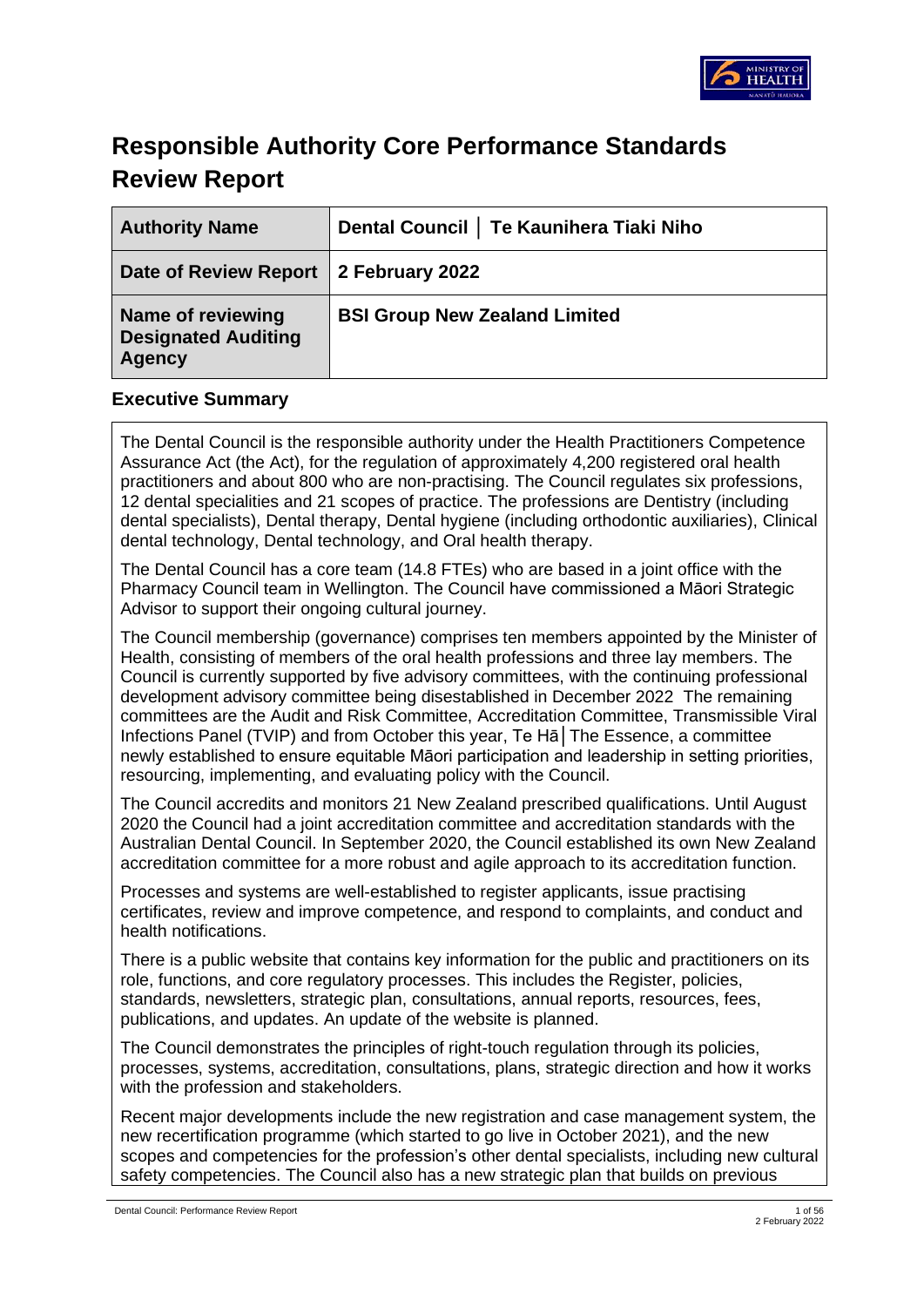

achievements and strives to better protect public safety through strengthened regulatory practice, compliance, collaboration, and cultural safety. This includes new strategic initiatives: establishment of E Tipu e Rea (strategic cultural safety project) to improve cultural safety and Māori health equity, to improve and update the compliance framework, developing a data strategy, a new operating model that improves regulatory practice by increasing their focus on prevention, safety, and protection opportunities across the prescribed functions.

Key initiatives underway include continuing the planned phases to support the new recertification programme, an upgrade to their registration and case management system, digitalisation of files, reviewing cultural safety practice standard, end to end review of competence process for quality improvement, review of dental technology and clinical dental technology prescribed qualifications, developing a case to merge OHP professions (dental hygiene, dental therapy and oral health therapy), and working with the Ministry of Health on the COVID-19 requirements to allow for ongoing delivery of oral health services, safely during the pandemic.

Recommendations for improvement identified from this performance review include building on the current initiatives:

- continuing to complete and implement the review of the cultural competence practice standards and the plan for the accreditation standards to be updated to reflect the new cultural safety domain defined in the scope of practice competencies, and
- the ongoing journey with Te Hā for equitable Māori participation and leadership in setting priorities, resourcing, implementing, and evaluating policy within the Council.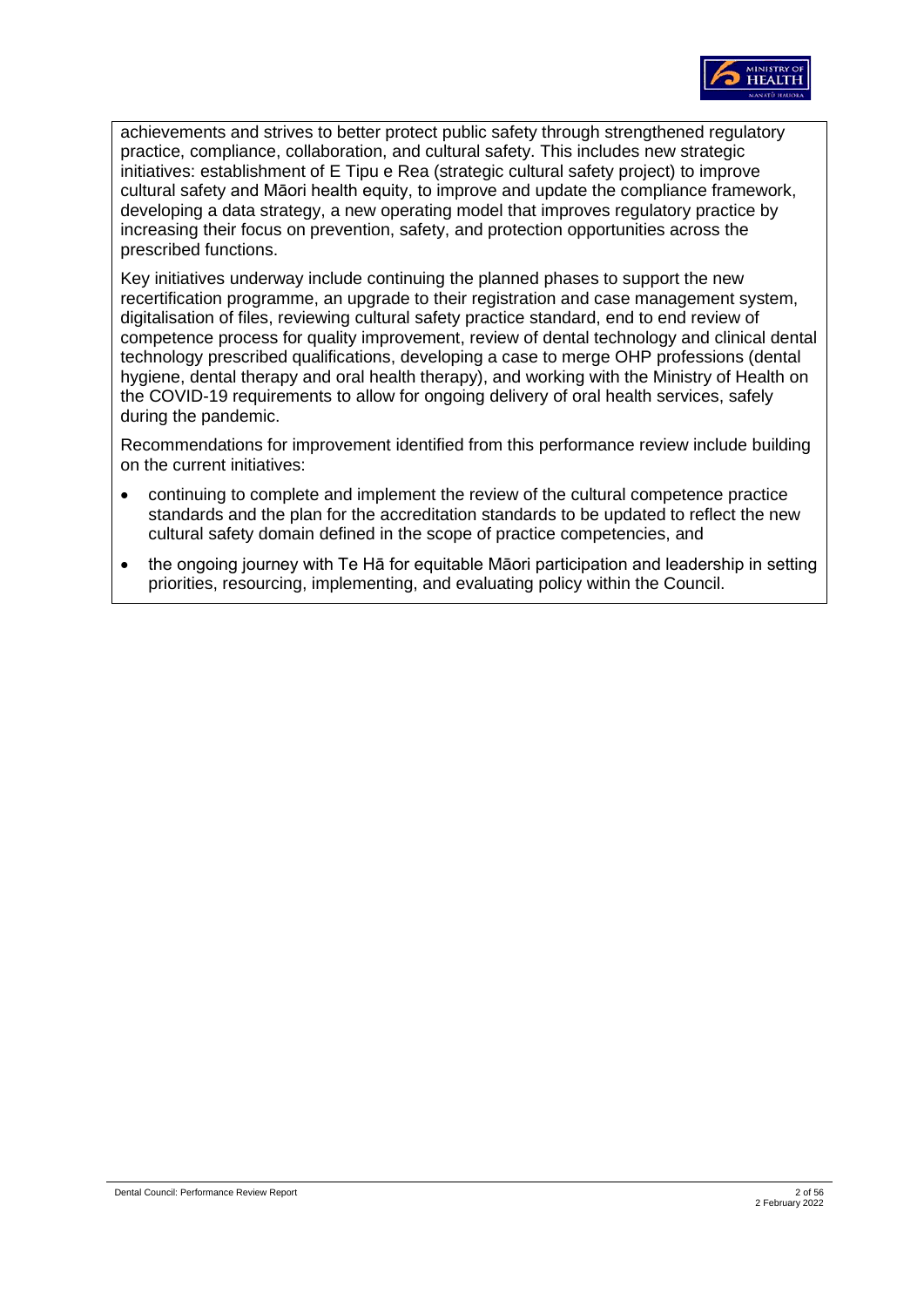

## **Recommendations**

The below table summarises the areas for improvement identified from this review with associated timeframes. Refer to the next section of the report for the full reviewer's comments associated with the recommendation.

| <b>Ref</b><br># | <b>Related core performance</b><br>standards                                                                                                                                                                                                                                  | Rating    | <b>Risk</b><br>Level | <b>Recommendation</b>                                                                                                                                                                                                                                                | <b>Timeframe</b><br>(months /<br>date)                              |
|-----------------|-------------------------------------------------------------------------------------------------------------------------------------------------------------------------------------------------------------------------------------------------------------------------------|-----------|----------------------|----------------------------------------------------------------------------------------------------------------------------------------------------------------------------------------------------------------------------------------------------------------------|---------------------------------------------------------------------|
| 6.3             | Inclusive of one or more<br>competencies that enable<br>practitioners to interact<br>effectively and respectfully<br>with Maori                                                                                                                                               | <b>PA</b> | L                    | To continue to complete and<br>implement the review of the cultural<br>competence practice standards and<br>the plan for the accreditation<br>standards to be updated to reflect the<br>new cultural safety domain defined in<br>the scope of practice competencies. | $6 - 12$<br>months (up<br>to 31<br>December<br>2022) and<br>ongoing |
| 10.1            | The RA:<br>Ensures that the<br>$\bullet$<br>principles of equity and<br>of Te Tiriti o Waitangi/<br>the Treaty of Waitangi<br>(as articulated in<br>Whakamaua: Māori<br><b>Health Action Plan</b><br>2020-2025) are followed<br>in the implementation of<br>all its functions | <b>PA</b> | L                    | To continue the journey with Te Ha<br>for equitable Māori participation and<br>leadership in setting priorities,<br>resourcing, implementing, and<br>evaluating policy within the Council.                                                                           | $6 - 12$<br>months (up<br>to 31<br>December<br>2022) and<br>ongoing |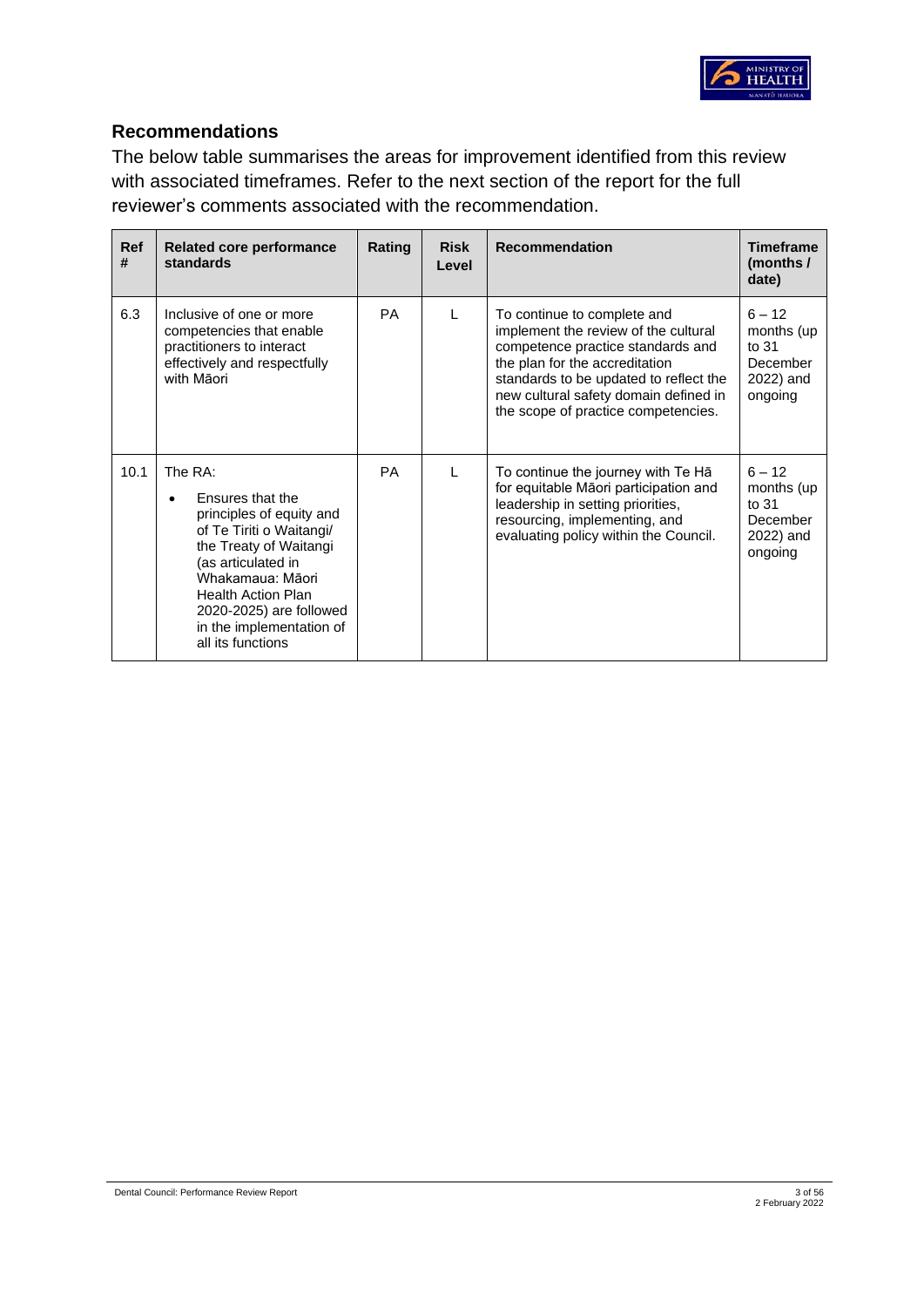

## **Functions under section 118 HPCA Act 2003 and their related core performance standards**

#### **Purpose and requirements**

Responsible Authorities are designated under the Health Practitioners Competence Assurance Act 2003 (the Act) to fulfil certain functions. An amendment in 2019 to the Act adding section 122A, required a performance review of all Responsible Authorities be conducted within three years of enactment. The Ministry of Health (the Ministry) is responsible for the facilitation of these reviews.

Performance reviews provide assurance to the Crown and the public that responsible authorities are performing their functions efficiently and effectively. This includes the assurance that: the responsible authorities are carrying out their required functions in the interests of public safety, their activities focus on protecting the public without being compromised by professional self-interest, and their overall performance supports high public confidence in the regulatory system.

This initial performance reviews will assess a responsible authority's performance against the full set of Core Performance Standards. These standards are aligned with the functions under section 118 of the HCPA Act.

#### **Risk management**

Identify the degree of risk to patient safety and/or public confidence that is associated with the level of attainment the responsible authority achieves for each criterion. Review the 'risk' in relation to its possible impact based on the consequence and likelihood of harm occurring if the responsible authority does not fully attain the criterion. Use the risk management matrix when the audit result for any criterion is partially attained or unattained.

To use the risk management matrix, you need to:

- 1. consider what consequences for consumer safety might follow from the responsible authority achieving partially attained or unattained for a criterion, within a range from extreme/actual harm to negligible risk of harm occurring
- 2. consider how likely it is that this adverse event will occur due to the provider achieving partially attained or unattained for a criterion, within a range from being almost certain to occur to rare
- 3. plot the findings on the risk assessment matrix to identify the level of risk, and prioritise risks in relation to severity
- 4. approve the appropriate action the provider must take to eliminate or minimise risk within the timeframe. Note that timeframes are set based on full resolution of the requirement, which may include a systems change or staff training programme. Anything requiring urgent attention is identified in the report, along with any longer timeframe needed to make sustainable change.

**The Risk management matrix uses a probability versus impact quadrant with the following risk categories: low, low-med, medium and high.**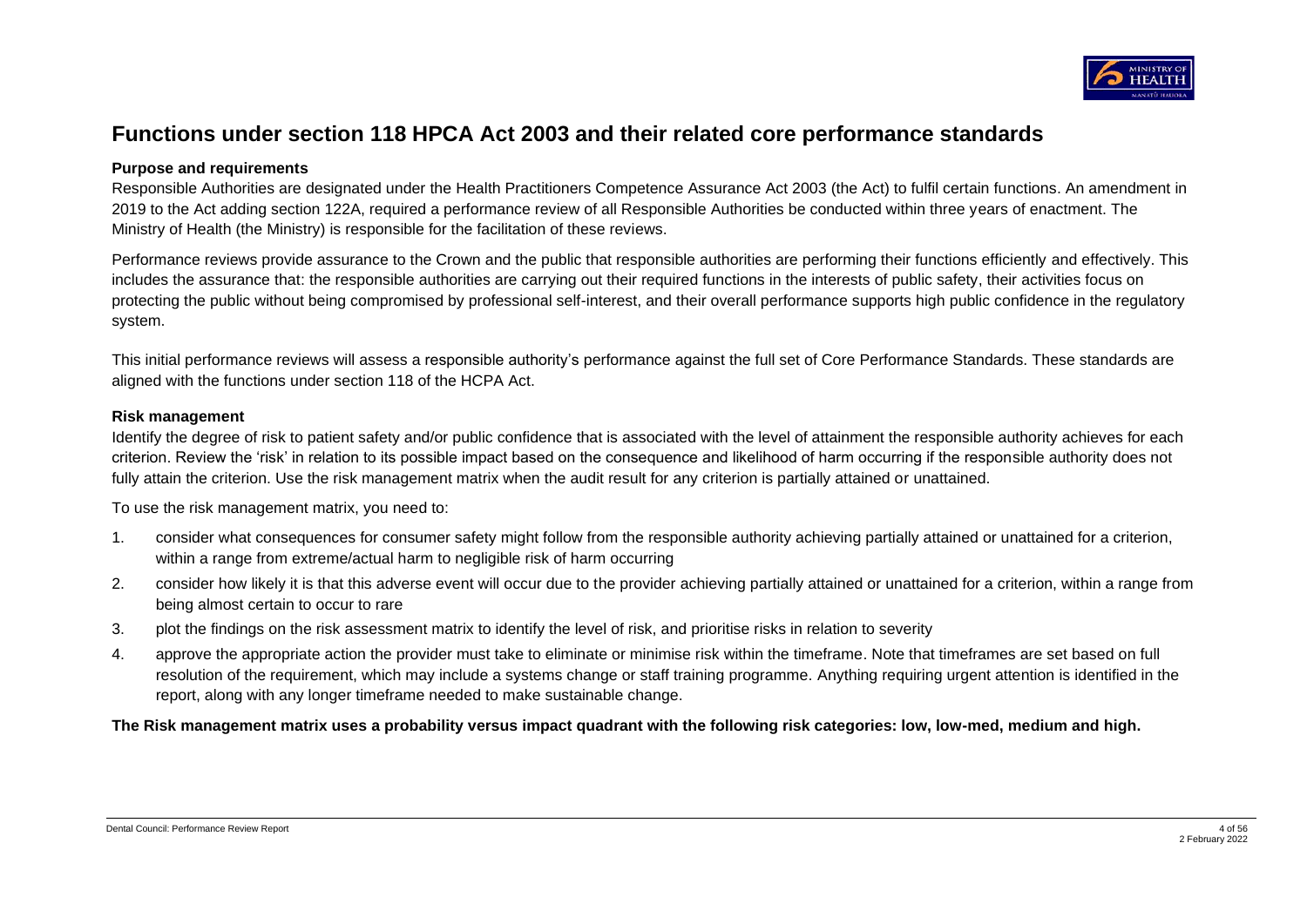

|      | Function 1: Section 118a) To prescribe the qualifications required for scopes of practice within the profession, and, for that purpose, to<br>accredit and monitor educational institutions and degrees, courses of studies, or programmes |                                                                                                                                                                                                                                                                                                                                                                                                                                                                                                                                                                                                                                                                                                                                                                                                                                                                                                                                                                                                                                                                                                                                      |                      |                                                        |                       |                                        |  |
|------|--------------------------------------------------------------------------------------------------------------------------------------------------------------------------------------------------------------------------------------------|--------------------------------------------------------------------------------------------------------------------------------------------------------------------------------------------------------------------------------------------------------------------------------------------------------------------------------------------------------------------------------------------------------------------------------------------------------------------------------------------------------------------------------------------------------------------------------------------------------------------------------------------------------------------------------------------------------------------------------------------------------------------------------------------------------------------------------------------------------------------------------------------------------------------------------------------------------------------------------------------------------------------------------------------------------------------------------------------------------------------------------------|----------------------|--------------------------------------------------------|-----------------------|----------------------------------------|--|
| Ref# | Related core performance standards                                                                                                                                                                                                         | <b>Reviewer's comments</b>                                                                                                                                                                                                                                                                                                                                                                                                                                                                                                                                                                                                                                                                                                                                                                                                                                                                                                                                                                                                                                                                                                           | Rating<br>(FA/PA/UA) | <b>Risk Level if</b><br><b>PA/UA</b><br>(L, L-M, M, H) | <b>Recommendation</b> | <b>Timeframe</b><br>(months /<br>date) |  |
| 1.1  | the RA has defined clear and coherent<br>competencies for each scope of<br>practice                                                                                                                                                        | The Council regulates six professions as<br>follows:<br>Dentistry (including dental specialists)<br>$\bullet$<br>Dental therapy<br>$\bullet$<br>Dental hygiene (including orthodontic<br>auxiliaries)<br>Clinical dental technology<br>$\bullet$<br>Dental technology<br>Oral health therapy<br>$\bullet$<br>For each profession, the Council has<br>defined clear and coherent competencies<br>for its scopes of practice. These are<br>published on the Council's website with<br>links to the gazette notice.<br>During 2021/22 the Council is reviewing all<br>the competencies and associated scopes<br>of practice. This is staged due to the<br>volume of scopes and is planned as<br>follows: general scopes of practice in 2021<br>and specialist scopes of practice in 2022.<br>The first stage has now been delivered.<br>The review process includes the detailed<br>mapping of the undergraduate curriculums<br>from New Zealand accredited programmes,<br>and comparable international<br>competencies, alignment with the Council's<br>Standard Framework, educational<br>institutions input to ensure a contemporary | <b>FA</b>            |                                                        |                       |                                        |  |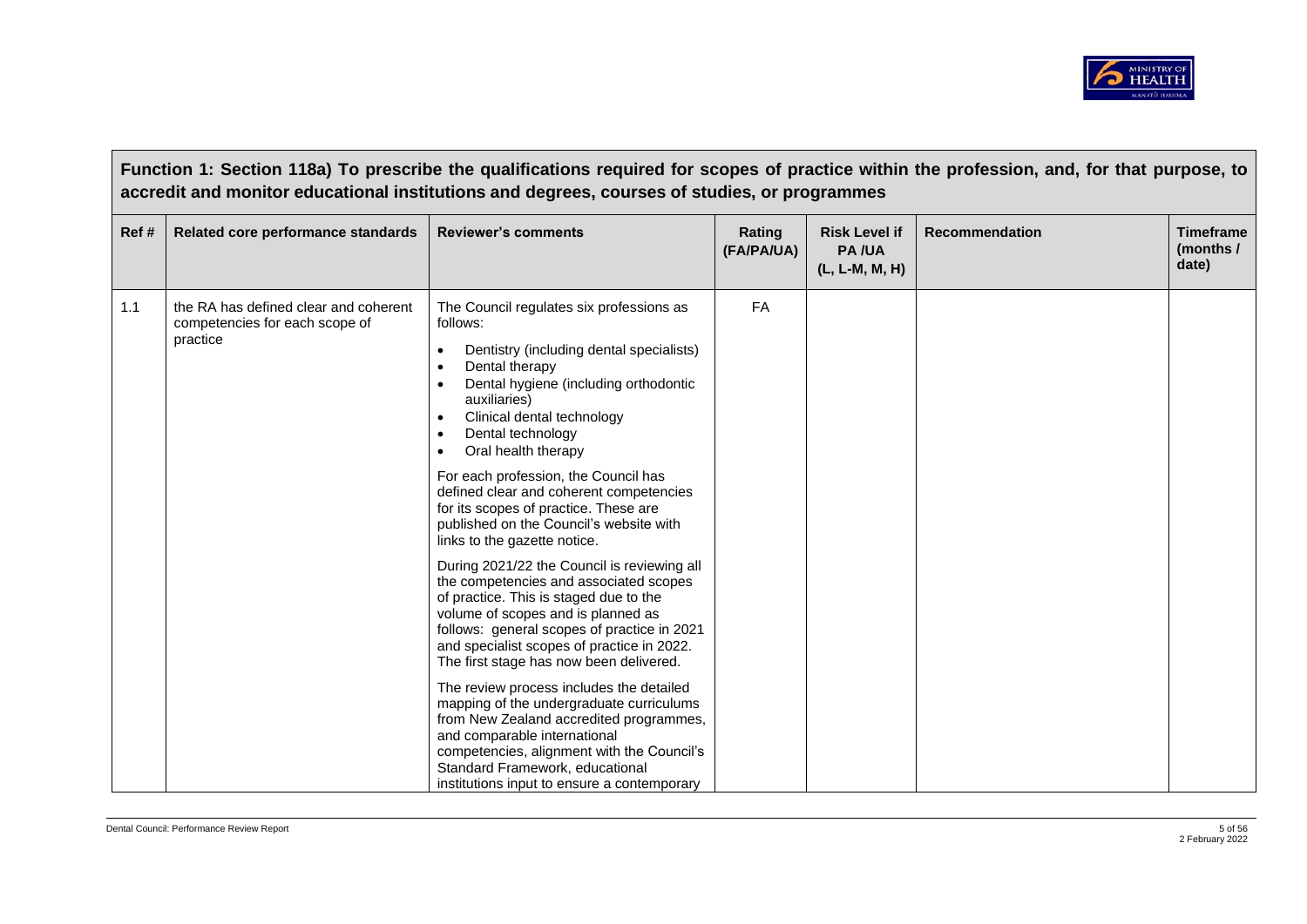

|      |                                    | Function 1: Section 118a) To prescribe the qualifications required for scopes of practice within the profession, and, for that purpose, to<br>accredit and monitor educational institutions and degrees, courses of studies, or programmes                                                                                                                                                                                                                                                                                                                                                                                                           |                      |                                                        |                       |                                        |
|------|------------------------------------|------------------------------------------------------------------------------------------------------------------------------------------------------------------------------------------------------------------------------------------------------------------------------------------------------------------------------------------------------------------------------------------------------------------------------------------------------------------------------------------------------------------------------------------------------------------------------------------------------------------------------------------------------|----------------------|--------------------------------------------------------|-----------------------|----------------------------------------|
| Ref# | Related core performance standards | <b>Reviewer's comments</b>                                                                                                                                                                                                                                                                                                                                                                                                                                                                                                                                                                                                                           | Rating<br>(FA/PA/UA) | <b>Risk Level if</b><br><b>PA/UA</b><br>(L, L-M, M, H) | <b>Recommendation</b> | <b>Timeframe</b><br>(months /<br>date) |
|      |                                    | educational approach in setting<br>competencies is followed, input from Māori<br>in the development phase including the<br>Council's Māori cultural advisor, Māori<br>members on NZ accreditation committee<br>and the Council (governance) to embed Te<br>Tiriti and define cultural safety<br>expectations.                                                                                                                                                                                                                                                                                                                                        |                      |                                                        |                       |                                        |
|      |                                    | The key proposed changes consulted on<br>included: expanded competencies related<br>to cultural safety with a proposed transition<br>from cultural competence to cultural safety<br>to ensure educational and upskilling<br>opportunities across the profession, and<br>removal of detailed scope activities to be<br>supported by gazetted competencies. The<br>competencies will contain the detail of what<br>the scope entails rather than having<br>different source references (scopes and<br>competencies) for greater transparency.<br>The 2021 consultation was completed in<br>November on the general scopes of<br>practice competencies. |                      |                                                        |                       |                                        |
|      |                                    | The competencies for the 12 dental<br>specialist scopes of practice were jointly<br>developed with the Dental Board of<br>Australia and came into effect July 2016.<br>The current dental specialist scope of<br>practice competencies is clearly defined,<br>coherent, and comprehensive.                                                                                                                                                                                                                                                                                                                                                           |                      |                                                        |                       |                                        |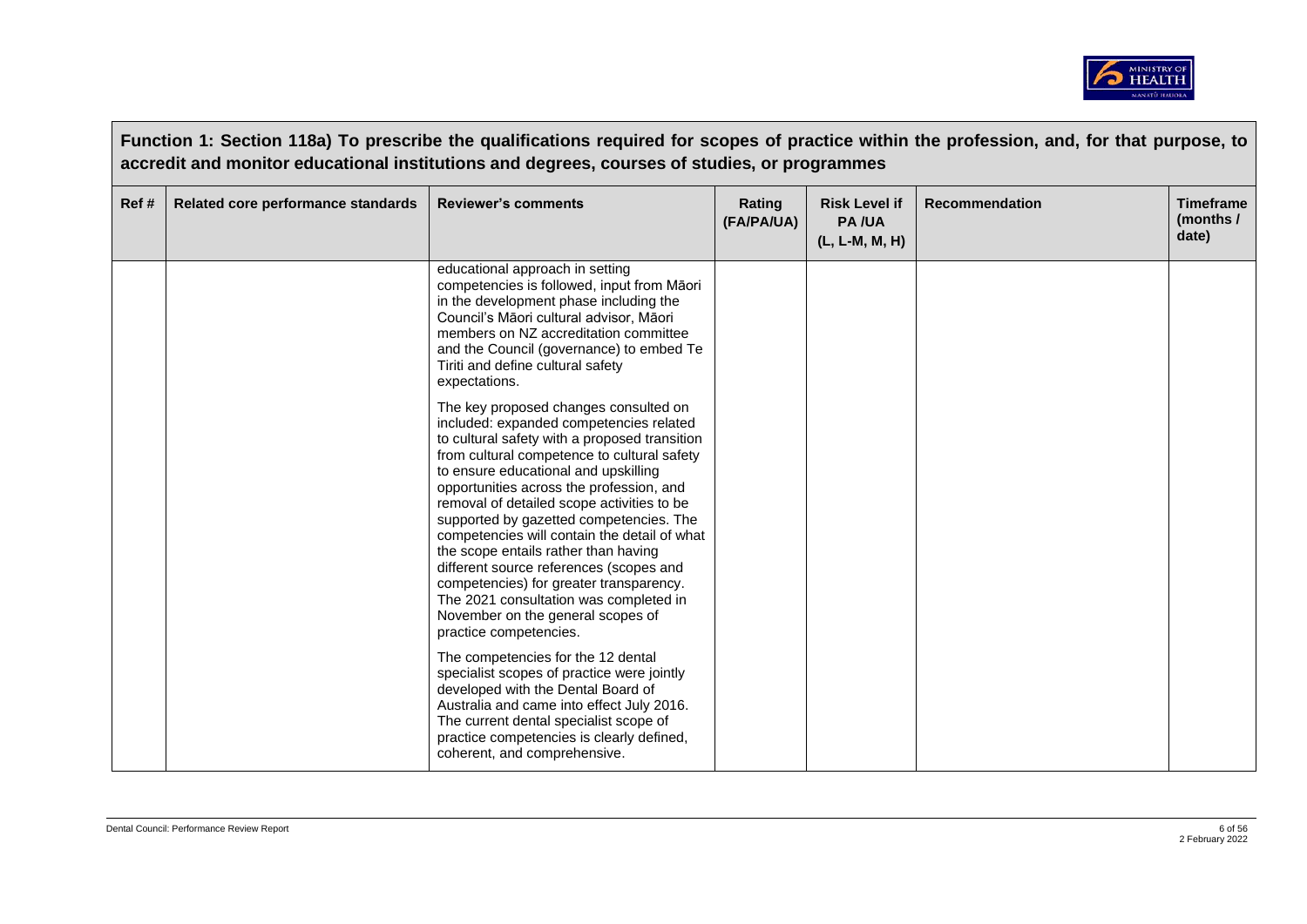

|       | Function 1: Section 118a) To prescribe the qualifications required for scopes of practice within the profession, and, for that purpose, to<br>accredit and monitor educational institutions and degrees, courses of studies, or programmes |                                                                                                                                                                                                                                                                                                       |                      |                                                        |                       |                                        |
|-------|--------------------------------------------------------------------------------------------------------------------------------------------------------------------------------------------------------------------------------------------|-------------------------------------------------------------------------------------------------------------------------------------------------------------------------------------------------------------------------------------------------------------------------------------------------------|----------------------|--------------------------------------------------------|-----------------------|----------------------------------------|
| Ref # | Related core performance standards                                                                                                                                                                                                         | <b>Reviewer's comments</b>                                                                                                                                                                                                                                                                            | Rating<br>(FA/PA/UA) | <b>Risk Level if</b><br><b>PA/UA</b><br>(L, L-M, M, H) | <b>Recommendation</b> | <b>Timeframe</b><br>(months /<br>date) |
|       |                                                                                                                                                                                                                                            | The Council planned review of the dental<br>specialists' competencies for scopes of<br>practice is in 2022. This review will aim to<br>align with common competency domains<br>from the general competencies including<br>cultural safety.                                                            |                      |                                                        |                       |                                        |
| 1.2   | the RA has prescribed qualifications<br>aligned to those competencies for each<br>scope of practice                                                                                                                                        | The Dental Council has prescribed<br>qualifications that are actively maintained<br>and gazetted for each scope of practice.<br>Information about the Council's prescribed<br>qualifications (that lead to registration) are<br>available on Council's website for each of<br>the scopes of practice. | FA                   |                                                        |                       |                                        |
|       |                                                                                                                                                                                                                                            | The range of prescribed qualifications<br>across each profession's scopes of<br>practice comprise various combinations of:                                                                                                                                                                            |                      |                                                        |                       |                                        |
|       |                                                                                                                                                                                                                                            | New Zealand accredited educational<br>$\bullet$<br>programmes,                                                                                                                                                                                                                                        |                      |                                                        |                       |                                        |
|       |                                                                                                                                                                                                                                            | accredited programmes from an<br>overseas jurisdiction through<br>recognition of the national dental<br>accrediting body in that jurisdiction<br>considered comparable to the New<br>Zealand dental regulatory environment<br>(e.g., Australia, USA, Canada)                                          |                      |                                                        |                       |                                        |
|       |                                                                                                                                                                                                                                            | accredited programmes from an<br>overseas jurisdiction through<br>recognition of the national regulator,                                                                                                                                                                                              |                      |                                                        |                       |                                        |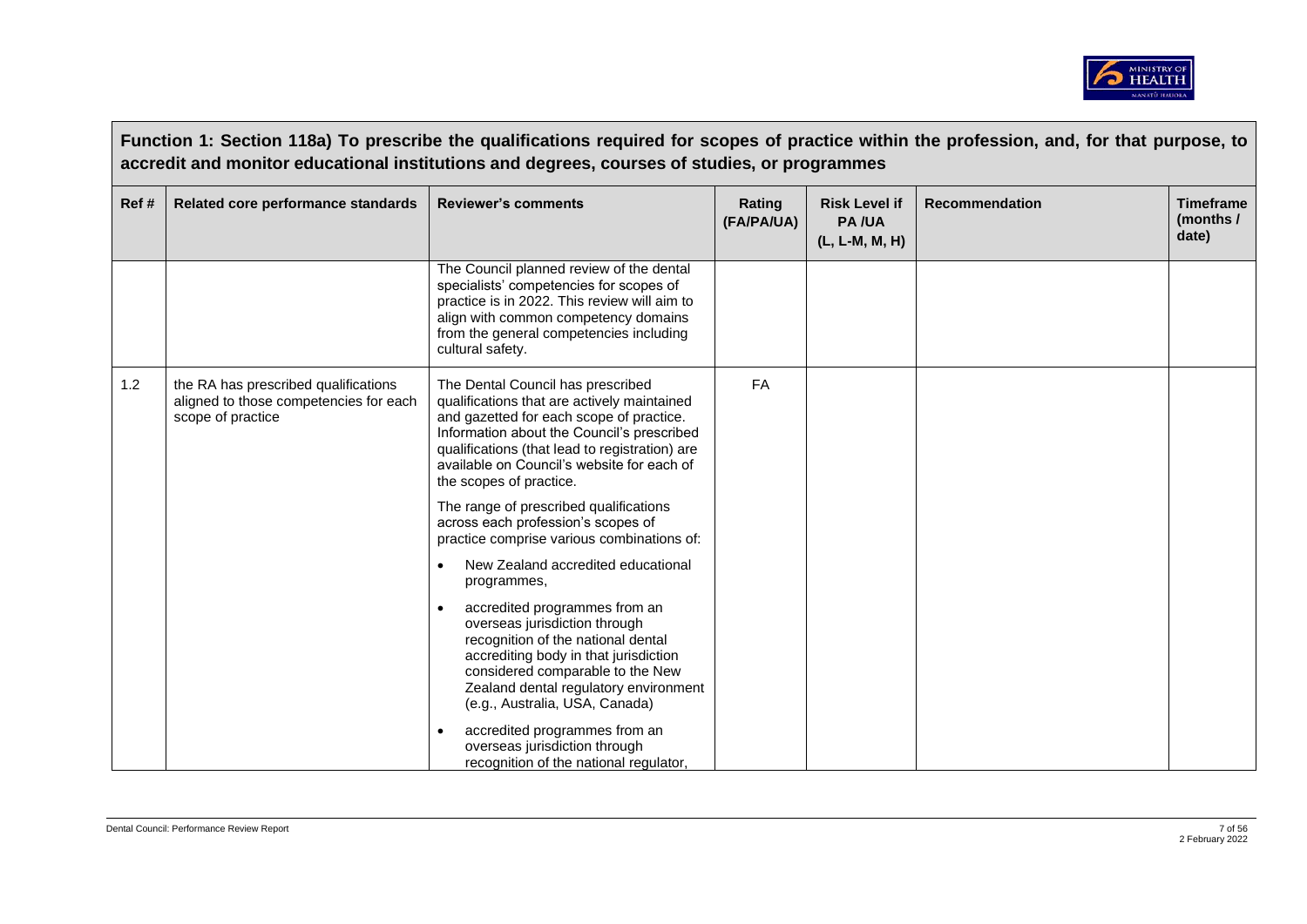

|      |                                    | Function 1: Section 118a) To prescribe the qualifications required for scopes of practice within the profession, and, for that purpose, to<br>accredit and monitor educational institutions and degrees, courses of studies, or programmes                                                                                                    |                      |                                                        |                       |                                        |
|------|------------------------------------|-----------------------------------------------------------------------------------------------------------------------------------------------------------------------------------------------------------------------------------------------------------------------------------------------------------------------------------------------|----------------------|--------------------------------------------------------|-----------------------|----------------------------------------|
| Ref# | Related core performance standards | <b>Reviewer's comments</b>                                                                                                                                                                                                                                                                                                                    | Rating<br>(FA/PA/UA) | <b>Risk Level if</b><br><b>PA/UA</b><br>(L, L-M, M, H) | <b>Recommendation</b> | <b>Timeframe</b><br>(months /<br>date) |
|      |                                    | which has the function to accredit<br>educational programmes (e.g., UK),                                                                                                                                                                                                                                                                      |                      |                                                        |                       |                                        |
|      |                                    | New Zealand and other overseas<br>registration/licensing examinations<br>(e.g., Australia, USA, or Canada); or<br>registration in a defined scope of<br>practice in a specific jurisdiction (e.g.,<br>Board certification in oral and<br>maxillofacial surgery in a United States<br>of America or Canadian state).                           |                      |                                                        |                       |                                        |
|      |                                    | Two dental specialist scopes (oral and<br>maxillofacial surgery, and oral medicine)<br>also require a medical degree from a<br>medical school listed in the World Directory<br>of Medical Schools and dental degree.                                                                                                                          |                      |                                                        |                       |                                        |
|      |                                    | The prescribed qualifications are aligned to<br>the competencies for each scope of<br>practice through the accreditation criteria<br>set out in the Council's accreditation<br>standards. The accreditation criteria<br>specifically focus on the linkage of the<br>educational programme and its delivery, to<br>the Council's competencies. |                      |                                                        |                       |                                        |
|      |                                    | With the establishment of the cultural<br>safety domain in the 2021 updated<br>competencies, the accreditation standards<br>are to be updated to reflect the new<br>domain. This work is planned for 2022 as<br>part of the E Tipu E Rea project.                                                                                             |                      |                                                        |                       |                                        |

 $\sqrt{ }$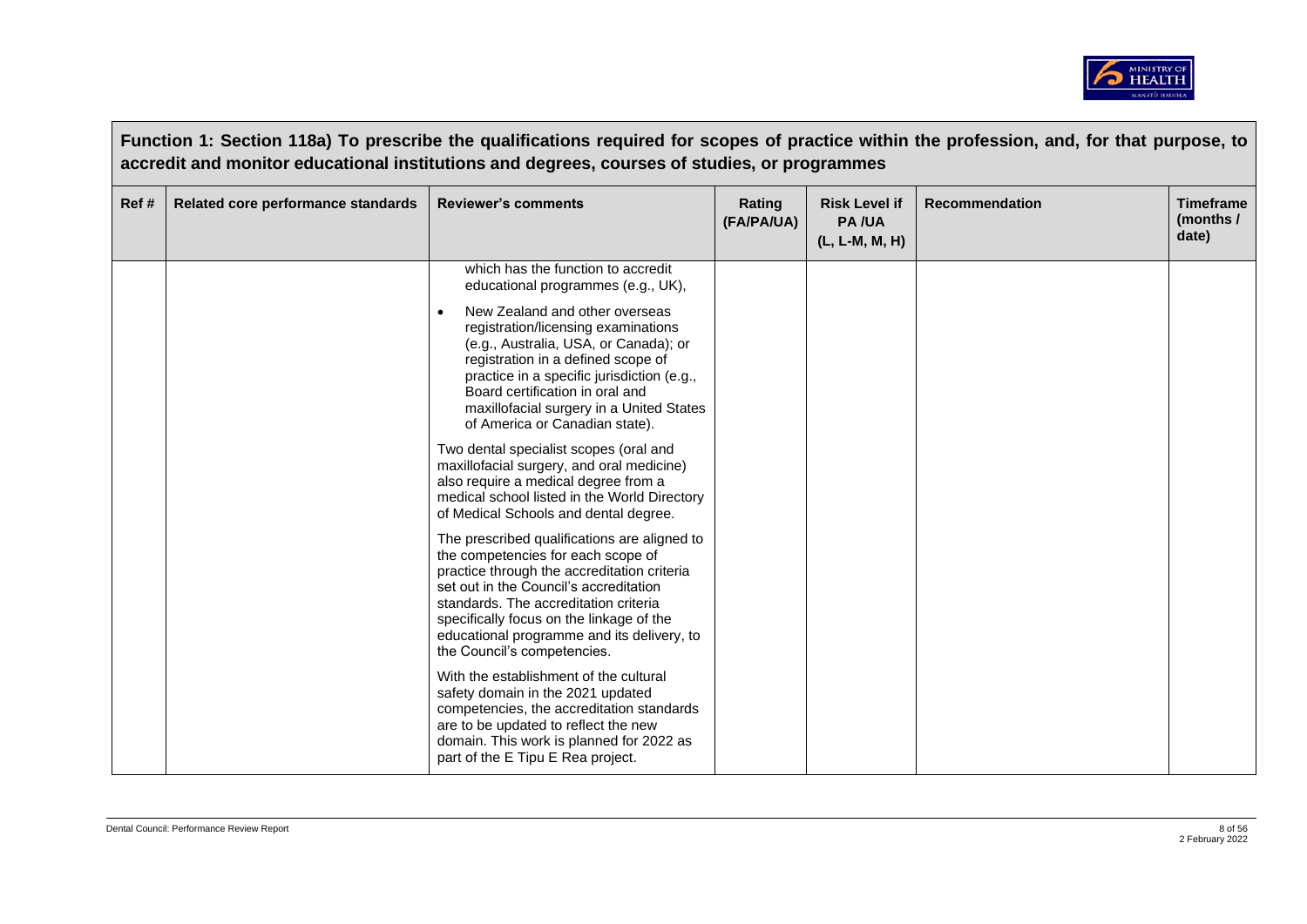

|       | Function 1: Section 118a) To prescribe the qualifications required for scopes of practice within the profession, and, for that purpose, to<br>accredit and monitor educational institutions and degrees, courses of studies, or programmes                    |                                                                                                                                                                                                                                                                                                                                                                                                                                                                                                                                                                                                                                                                                                              |                      |                                                        |                       |                                        |
|-------|---------------------------------------------------------------------------------------------------------------------------------------------------------------------------------------------------------------------------------------------------------------|--------------------------------------------------------------------------------------------------------------------------------------------------------------------------------------------------------------------------------------------------------------------------------------------------------------------------------------------------------------------------------------------------------------------------------------------------------------------------------------------------------------------------------------------------------------------------------------------------------------------------------------------------------------------------------------------------------------|----------------------|--------------------------------------------------------|-----------------------|----------------------------------------|
| Ref # | Related core performance standards                                                                                                                                                                                                                            | <b>Reviewer's comments</b>                                                                                                                                                                                                                                                                                                                                                                                                                                                                                                                                                                                                                                                                                   | Rating<br>(FA/PA/UA) | <b>Risk Level if</b><br><b>PA/UA</b><br>(L, L-M, M, H) | <b>Recommendation</b> | <b>Timeframe</b><br>(months /<br>date) |
| 1.3   | the RA has timely, proportionate, and<br>transparent accreditation and<br>monitoring mechanisms to assure itself<br>that the education providers and<br>programmes it accredits deliver<br>graduates who are competent to<br>practise the relevant profession | The Council has a comprehensive<br>accreditation process in place to accredit<br>and monitor all New Zealand (including<br>relevant Australasian dental specialist<br>programmes offering education in New<br>Zealand training centres).<br>This includes an Accreditation policy,<br>Accreditation standards, Accreditation<br>guidelines, Accreditation review of new<br>programmes, Ongoing monitoring of<br>accredited programmes and Managing<br>compliance.                                                                                                                                                                                                                                            | <b>FA</b>            |                                                        |                       |                                        |
|       |                                                                                                                                                                                                                                                               | The accreditation standards, available on<br>Council's website, describe the minimum<br>education standards that programmes<br>must meet to ensure that only suitably<br>trained and qualified oral health<br>practitioners can register to practise in New<br>Zealand. The accreditation standards<br>comprise six domains. The domains are:<br>Public Safety, Academic governance and<br>quality assurance, Programme of study,<br>The student experience, Assessment and<br>Cultural competence.<br>The Council accredits and monitors 21<br>New Zealand prescribed qualifications. A<br>summary of the accredited programmes<br>and their current accreditation status is<br>published on their website. |                      |                                                        |                       |                                        |

 $\sqrt{ }$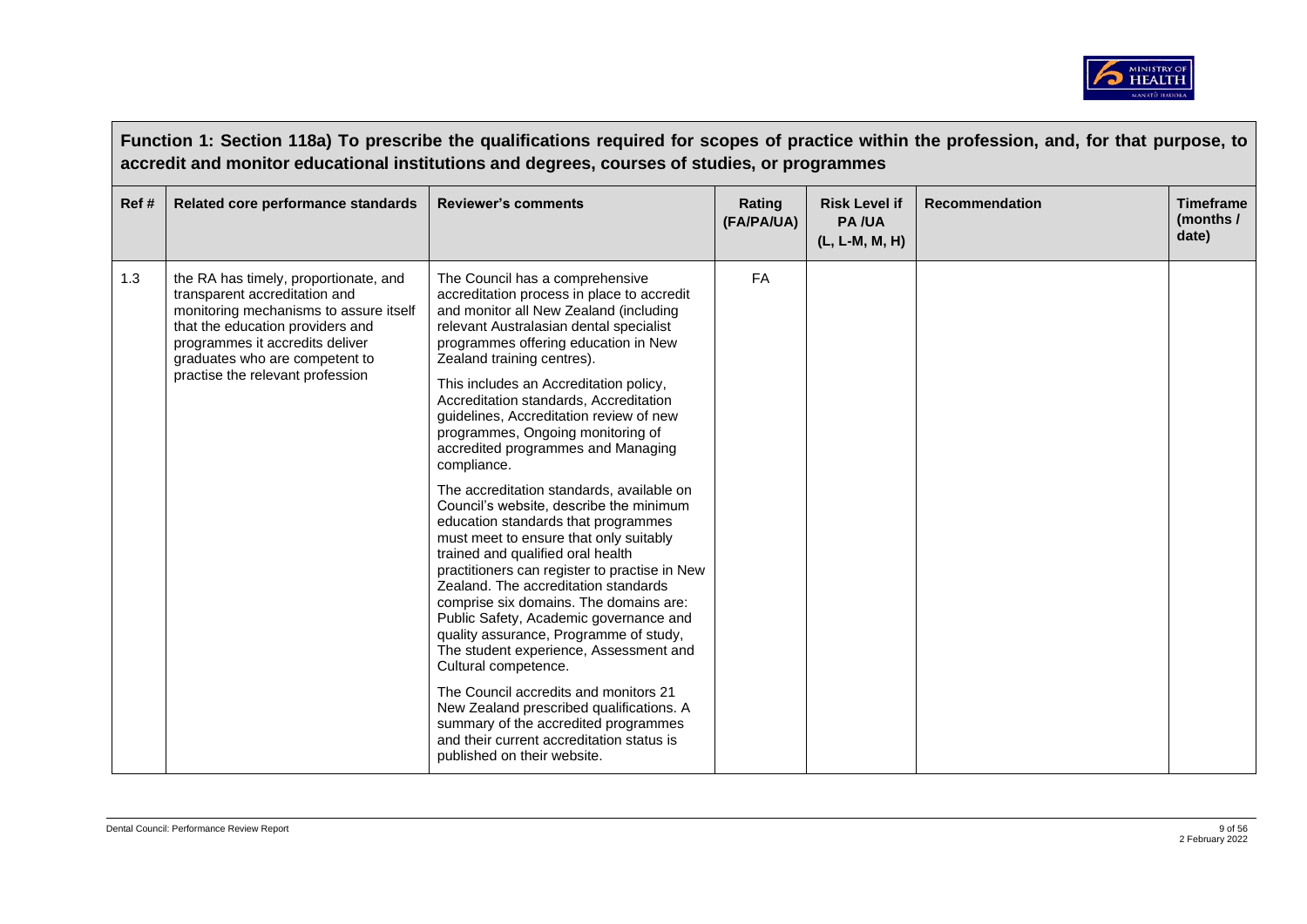

|       |                                    | Function 1: Section 118a) To prescribe the qualifications required for scopes of practice within the profession, and, for that purpose, to<br>accredit and monitor educational institutions and degrees, courses of studies, or programmes                                                                                                                                                                                                                                                                                                                                                                                                                                                                       |                      |                                                        |                       |                                        |
|-------|------------------------------------|------------------------------------------------------------------------------------------------------------------------------------------------------------------------------------------------------------------------------------------------------------------------------------------------------------------------------------------------------------------------------------------------------------------------------------------------------------------------------------------------------------------------------------------------------------------------------------------------------------------------------------------------------------------------------------------------------------------|----------------------|--------------------------------------------------------|-----------------------|----------------------------------------|
| Ref # | Related core performance standards | <b>Reviewer's comments</b>                                                                                                                                                                                                                                                                                                                                                                                                                                                                                                                                                                                                                                                                                       | Rating<br>(FA/PA/UA) | <b>Risk Level if</b><br><b>PA/UA</b><br>(L, L-M, M, H) | <b>Recommendation</b> | <b>Timeframe</b><br>(months /<br>date) |
|       |                                    | Until August 2020 the Council had a joint<br>accreditation committee and accreditation<br>standards with the Australian Dental<br>Council. In September 2020, the Council<br>established its own New Zealand<br>accreditation committee to provide for a<br>more robust and agile approach to its<br>accreditation function. The accreditation<br>committee's skillset comprises of<br>Australian senior dental academics (due to<br>only 2 New Zealand providers), NZ<br>practising clinicians across the professions,<br>a lay member providing the public/patient<br>perspective, and independent standard-<br>setting expertise. Based on current<br>membership, two committee members<br>identify as Māori. |                      |                                                        |                       |                                        |
|       |                                    | Each accreditation review is conducted by<br>a site evaluation team (SET). The<br>accreditation committee is a sub-committee<br>of Council and is governed by a terms of<br>reference. The accreditation committee<br>considers the accreditation matters,<br>including accreditation reports from SET<br>reviews, and make recommendations to<br>the Council. The Council makes all<br>accreditation decisions.<br>A new programme is reviewed against the<br>standards and when all accreditation<br>standards are met a 5-year accreditation<br>period is granted. Alternatively, it could be<br>accredited with condition/s, or accredited                                                                   |                      |                                                        |                       |                                        |

 $\sim 10^{10}$  m  $^{-1}$  m  $^{-1}$  m  $^{-1}$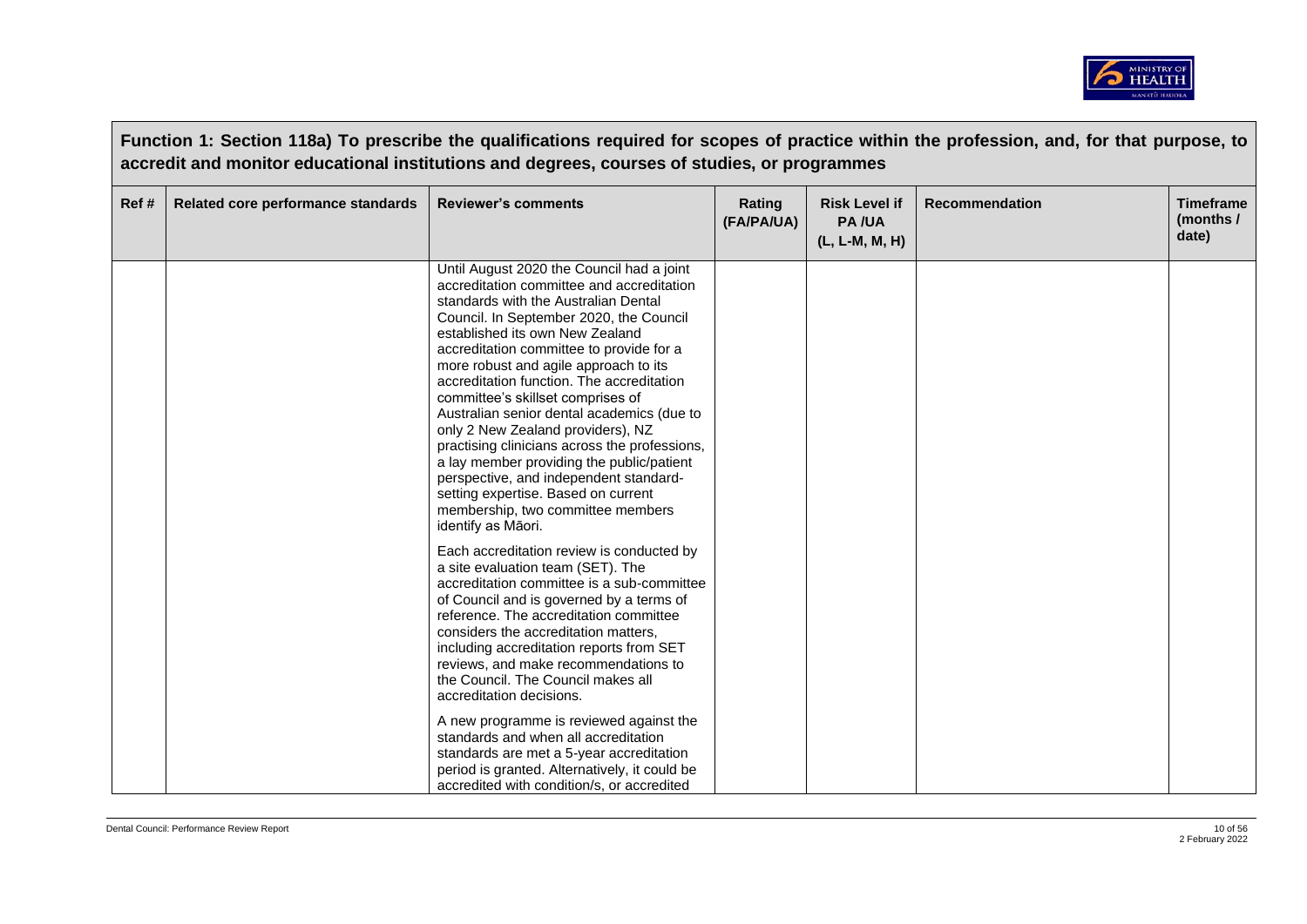

|      |                                                                   | Function 1: Section 118a) To prescribe the qualifications required for scopes of practice within the profession, and, for that purpose, to<br>accredit and monitor educational institutions and degrees, courses of studies, or programmes                                                                                                                                                                                                                                                                                                                                                                                                                                                                                                                                                                                                                                                                                                                                                                 |                      |                                                        |                       |                                        |
|------|-------------------------------------------------------------------|------------------------------------------------------------------------------------------------------------------------------------------------------------------------------------------------------------------------------------------------------------------------------------------------------------------------------------------------------------------------------------------------------------------------------------------------------------------------------------------------------------------------------------------------------------------------------------------------------------------------------------------------------------------------------------------------------------------------------------------------------------------------------------------------------------------------------------------------------------------------------------------------------------------------------------------------------------------------------------------------------------|----------------------|--------------------------------------------------------|-----------------------|----------------------------------------|
| Ref# | Related core performance standards                                | <b>Reviewer's comments</b>                                                                                                                                                                                                                                                                                                                                                                                                                                                                                                                                                                                                                                                                                                                                                                                                                                                                                                                                                                                 | Rating<br>(FA/PA/UA) | <b>Risk Level if</b><br><b>PA/UA</b><br>(L, L-M, M, H) | <b>Recommendation</b> | <b>Timeframe</b><br>(months /<br>date) |
|      |                                                                   | for a shorter period or declined. An<br>accredited programme is then monitored<br>via annual reporting or condition reporting<br>where relevant. Other monitoring measures<br>include additional reports when a<br>programme has conditions on their<br>accreditation, and monitoring<br>visits/videoconferencing when direct<br>intervention is required.<br>To provide further assurance that the<br>providers and programmes continue to<br>deliver competent graduates additional<br>quality improvement processes apply:<br>monitoring during the period international<br>external observers, international<br>benchmarking, consultation with<br>stakeholders on changes to accreditation<br>standards, and governance review of the<br>accreditation framework.<br>Overseas prescribed qualifications are<br>monitored via the "comparable regulator"<br>model.<br>The Council is in the process of reviewing<br>the annual monitoring requirement to<br>support proactive identification of risks. |                      |                                                        |                       |                                        |
| 1.4  | the RA takes appropriate actions where<br>concerns are identified | Concerns can be identified during an<br>accreditation review, ongoing monitoring,<br>or because of a complaint or information<br>made available to the Council.                                                                                                                                                                                                                                                                                                                                                                                                                                                                                                                                                                                                                                                                                                                                                                                                                                            | <b>FA</b>            |                                                        |                       |                                        |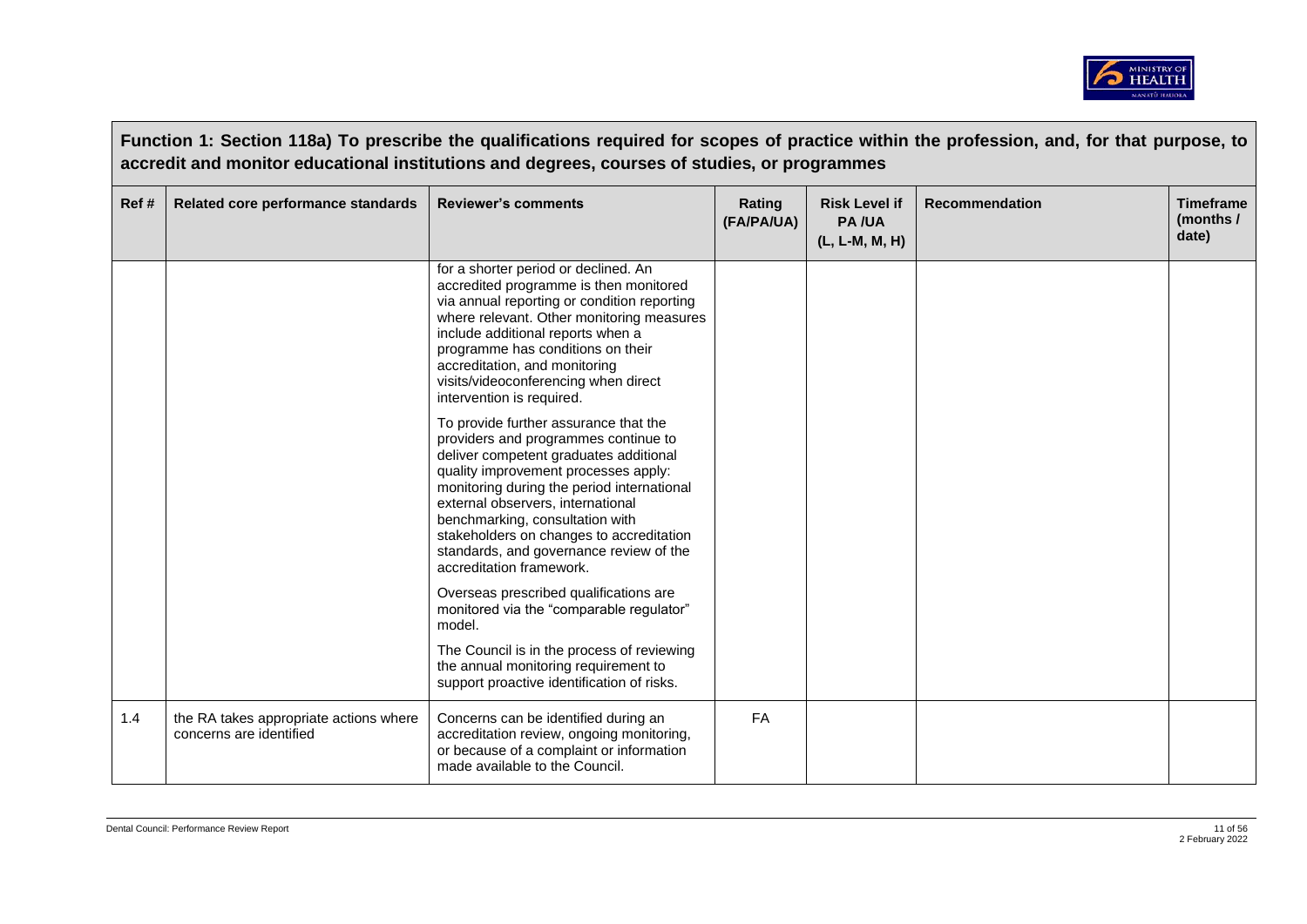

|      |                                    | Function 1: Section 118a) To prescribe the qualifications required for scopes of practice within the profession, and, for that purpose, to<br>accredit and monitor educational institutions and degrees, courses of studies, or programmes                                                                                                                                                                                                                                                                                                                                                                                                                                                                                                                                                                                                                                                                                                                                                                    |                      |                                                        |                       |                                        |
|------|------------------------------------|---------------------------------------------------------------------------------------------------------------------------------------------------------------------------------------------------------------------------------------------------------------------------------------------------------------------------------------------------------------------------------------------------------------------------------------------------------------------------------------------------------------------------------------------------------------------------------------------------------------------------------------------------------------------------------------------------------------------------------------------------------------------------------------------------------------------------------------------------------------------------------------------------------------------------------------------------------------------------------------------------------------|----------------------|--------------------------------------------------------|-----------------------|----------------------------------------|
| Ref# | Related core performance standards | <b>Reviewer's comments</b>                                                                                                                                                                                                                                                                                                                                                                                                                                                                                                                                                                                                                                                                                                                                                                                                                                                                                                                                                                                    | Rating<br>(FA/PA/UA) | <b>Risk Level if</b><br><b>PA/UA</b><br>(L, L-M, M, H) | <b>Recommendation</b> | <b>Timeframe</b><br>(months /<br>date) |
|      |                                    | The Accreditation Guidelines sets out the<br>different outcomes that Council might<br>pursue. Any shortcomings<br>identified/confirmed are managed through:<br>conditions - if the accreditation<br>standard/s are substantially met, and<br>the shortcoming can be addressed<br>within a defined timeframe,<br>withdrawal or decline of accreditation -<br>if a substantial deficiency is identified<br>resulting in a concern about a<br>programme's inability to deliver<br>competent graduates,<br>ad-hoc monitoring - when concerns<br>are identified through routine<br>monitoring, significant changes occur<br>in the programme, or a complaint<br>received and considered reliable -<br>then additional monitoring can be put<br>in place.<br>A complaint was received about a<br>programme, and following a review the<br>outcome was ongoing monitoring and<br>bringing the accreditation review forward.<br>Responses are proportionate to the risks<br>posed and severity of deficiency/concern. |                      |                                                        |                       |                                        |

 $\sqrt{ }$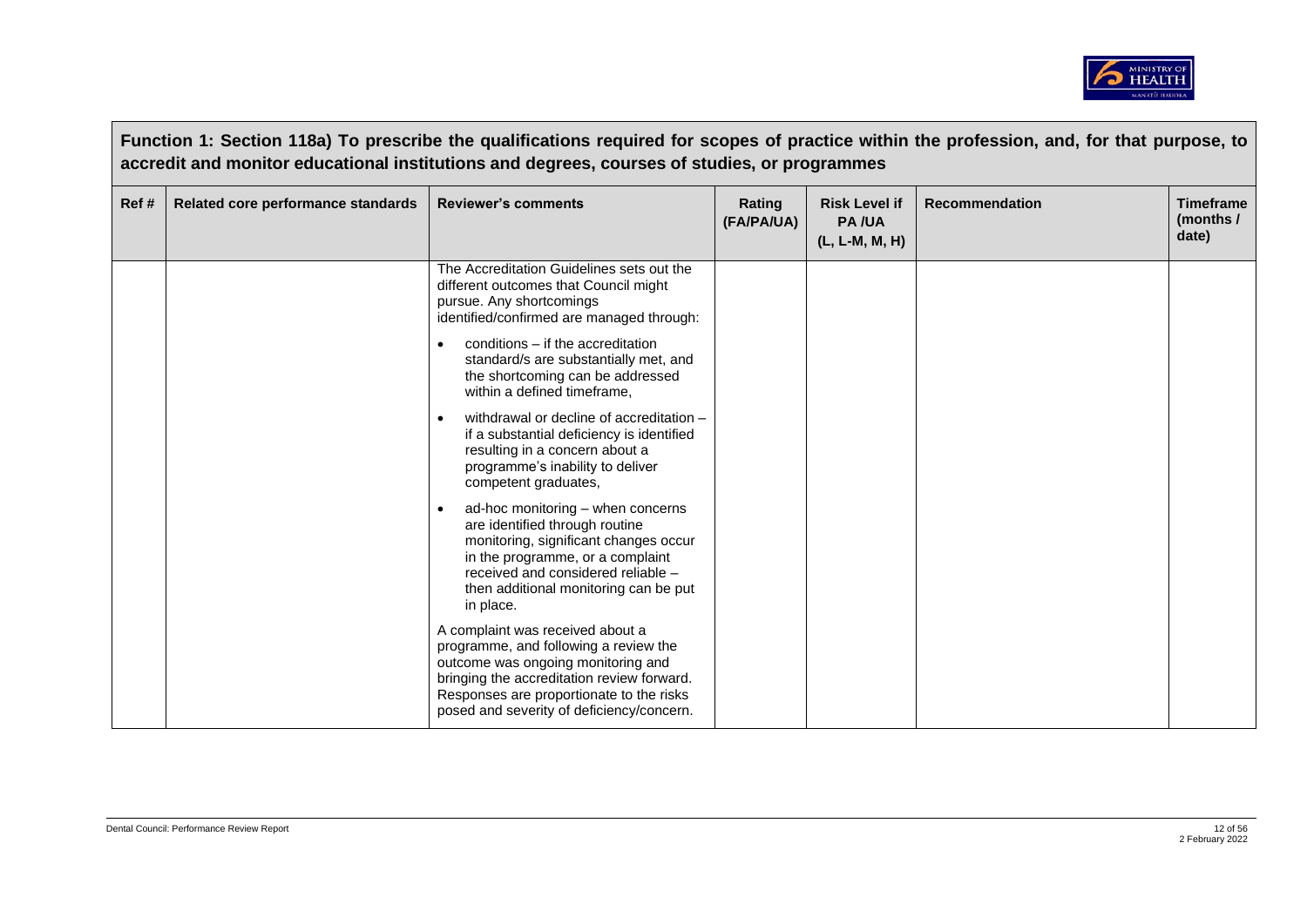

|       | Function 2: Section 118b) To authorise the registration of health practitioners under this Act, and to maintain registers                              |                                                                                                                                                                                                                                                                                                                                                                                                                                                                                                                                                                                                                                                                                                                                                                                                                                                                                                                                                      |                      |                                                        |                       |                                        |  |  |  |
|-------|--------------------------------------------------------------------------------------------------------------------------------------------------------|------------------------------------------------------------------------------------------------------------------------------------------------------------------------------------------------------------------------------------------------------------------------------------------------------------------------------------------------------------------------------------------------------------------------------------------------------------------------------------------------------------------------------------------------------------------------------------------------------------------------------------------------------------------------------------------------------------------------------------------------------------------------------------------------------------------------------------------------------------------------------------------------------------------------------------------------------|----------------------|--------------------------------------------------------|-----------------------|----------------------------------------|--|--|--|
|       | Section 118c) To consider applications for annual practicing certificates                                                                              |                                                                                                                                                                                                                                                                                                                                                                                                                                                                                                                                                                                                                                                                                                                                                                                                                                                                                                                                                      |                      |                                                        |                       |                                        |  |  |  |
| Ref # | Related core performance standards                                                                                                                     | <b>Reviewer's comments</b>                                                                                                                                                                                                                                                                                                                                                                                                                                                                                                                                                                                                                                                                                                                                                                                                                                                                                                                           | Rating<br>(FA/PA/UA) | <b>Risk Level if</b><br><b>PA/UA</b><br>(L, L-M, M, H) | <b>Recommendation</b> | <b>Timeframe</b><br>(months /<br>date) |  |  |  |
| 2.1   | The RA maintains and publishes an<br>accessible, accurate register of<br>registrants (including, where permitted,<br>any conditions on their practice) | The Council maintains and publishes its<br>register on its website. It is accessed<br>through the home page under information<br>for the public. There is a search function on<br>the website to find a practitioner. Patients,<br>the public and employers can search a<br>registered practitioner by scope of practice,<br>name, address, or person ID.<br>Where the Council orders conditions be<br>placed on a practitioner's scope of practice,<br>the register is updated at: the time of<br>making the final order, the time of<br>registration if a condition is placed e.g.,<br>where a practitioner's scope is restricted in<br>some way such as supervision or an<br>oversight condition for an overseas new<br>registrant; or when managing cases, at the<br>time Council makes an order to manage<br>competence, conduct or health issues, and<br>at time of issuing an annual practising<br>certificate, where a condition is imposed. | FA                   |                                                        |                       |                                        |  |  |  |
| 2.2   | The RA has clear, transparent, and<br>timely mechanisms to consider<br>applications and to:                                                            | Since 2019, all applications for registration<br>are managed through an online services<br>process.                                                                                                                                                                                                                                                                                                                                                                                                                                                                                                                                                                                                                                                                                                                                                                                                                                                  | FA                   |                                                        |                       |                                        |  |  |  |
|       | Register applicants who meet all<br>$\bullet$<br>statutory requirements for<br>registration                                                            | The Council has clear, transparent, and<br>timely mechanisms to consider applications<br>for registration. Applications are made<br>online via the Dental Council website.<br>There are six types of application for                                                                                                                                                                                                                                                                                                                                                                                                                                                                                                                                                                                                                                                                                                                                 |                      |                                                        |                       |                                        |  |  |  |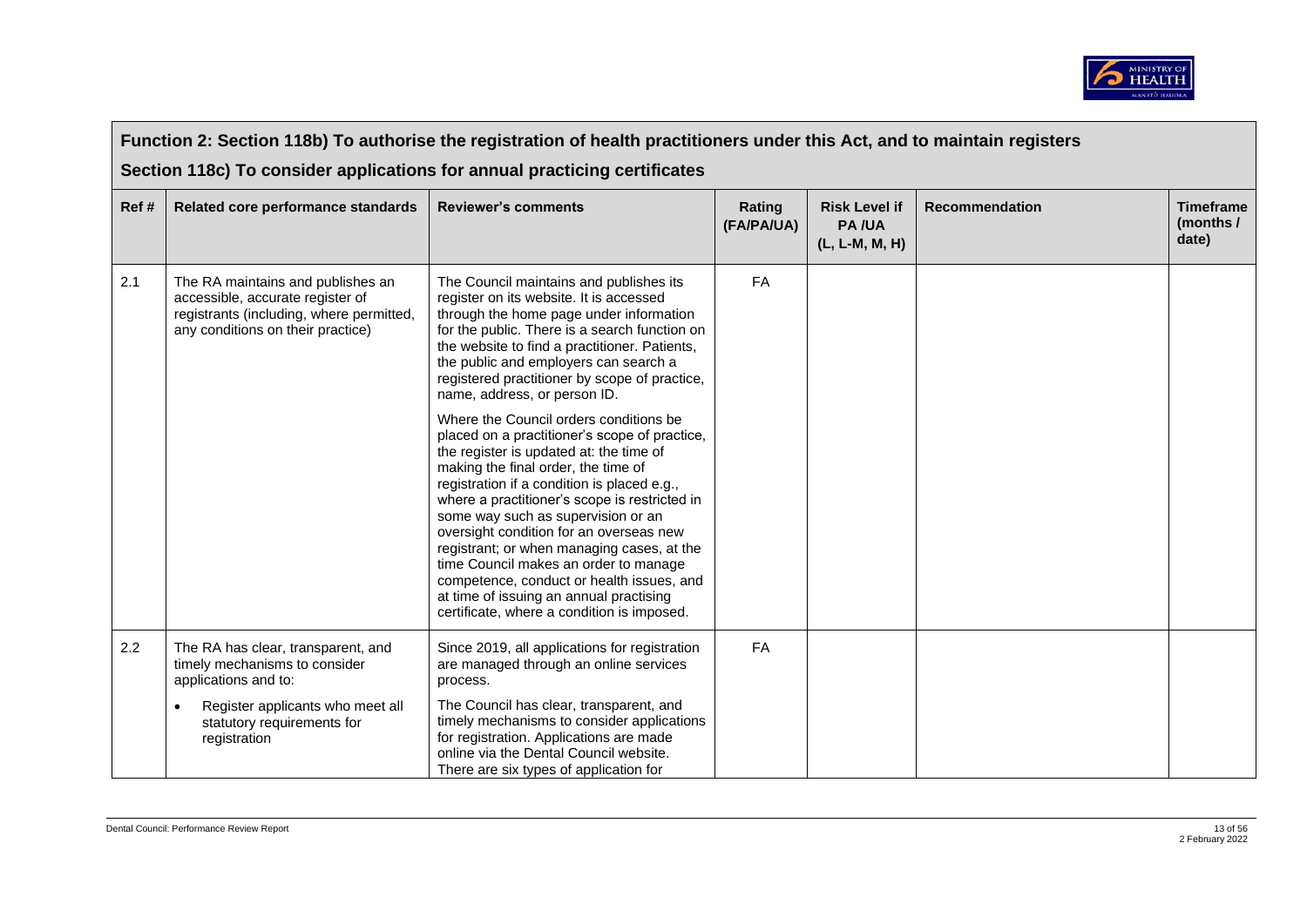

|      | Function 2: Section 118b) To authorise the registration of health practitioners under this Act, and to maintain registers |                                                                          |                                                                                                                                                                                                                                                                                                                                                                                                                                                                   |                      |                                                        |                       |                                        |  |
|------|---------------------------------------------------------------------------------------------------------------------------|--------------------------------------------------------------------------|-------------------------------------------------------------------------------------------------------------------------------------------------------------------------------------------------------------------------------------------------------------------------------------------------------------------------------------------------------------------------------------------------------------------------------------------------------------------|----------------------|--------------------------------------------------------|-----------------------|----------------------------------------|--|
|      |                                                                                                                           |                                                                          | Section 118c) To consider applications for annual practicing certificates                                                                                                                                                                                                                                                                                                                                                                                         |                      |                                                        |                       |                                        |  |
| Ref# |                                                                                                                           | Related core performance standards                                       | <b>Reviewer's comments</b>                                                                                                                                                                                                                                                                                                                                                                                                                                        | Rating<br>(FA/PA/UA) | <b>Risk Level if</b><br><b>PA/UA</b><br>(L, L-M, M, H) | <b>Recommendation</b> | <b>Timeframe</b><br>(months /<br>date) |  |
|      | $\bullet$                                                                                                                 | Issue practicing certificates to<br>applicants in a timely manner        | registration utilised across the six<br>professions.                                                                                                                                                                                                                                                                                                                                                                                                              |                      |                                                        |                       |                                        |  |
|      | $\bullet$                                                                                                                 | Manage any requests for reviews<br>of decisions made under<br>delegation | Council provides three pathways to<br>registration: Prescribed qualifications,<br>Overseas non-prescribed qualifications<br>section $15(2)$ – referred to as individual<br>assessment), and Examination (the Dental<br>Council examinations provide a prescribed<br>qualification).                                                                                                                                                                               |                      |                                                        |                       |                                        |  |
|      |                                                                                                                           |                                                                          | In addition, Council receives registration<br>applications from Australia under Trans-<br>Tasman Mutual Recognition (TTMR).                                                                                                                                                                                                                                                                                                                                       |                      |                                                        |                       |                                        |  |
|      |                                                                                                                           |                                                                          | The process is as timely as the Council can<br>make it, while ensuring competent and safe<br>to practise decisions are made.<br>Applications are assigned for initial review<br>by the registration team at the point of<br>receiving a complete application and<br>payment – the initial review is done within<br>one week of receipt. Reminders are<br>scheduled within the registration team to<br>undertake follow up checks and progress<br>the application. |                      |                                                        |                       |                                        |  |
|      |                                                                                                                           |                                                                          | Register applicants who meet all statutory<br>requirements for registration                                                                                                                                                                                                                                                                                                                                                                                       |                      |                                                        |                       |                                        |  |
|      |                                                                                                                           |                                                                          | Section 15 of the HPCA Act enables the<br>Council to register an applicant as an oral<br>health practitioner if the applicant meets all<br>the following criteria: a) is fit for registration<br>(includes health and criminal conviction                                                                                                                                                                                                                         |                      |                                                        |                       |                                        |  |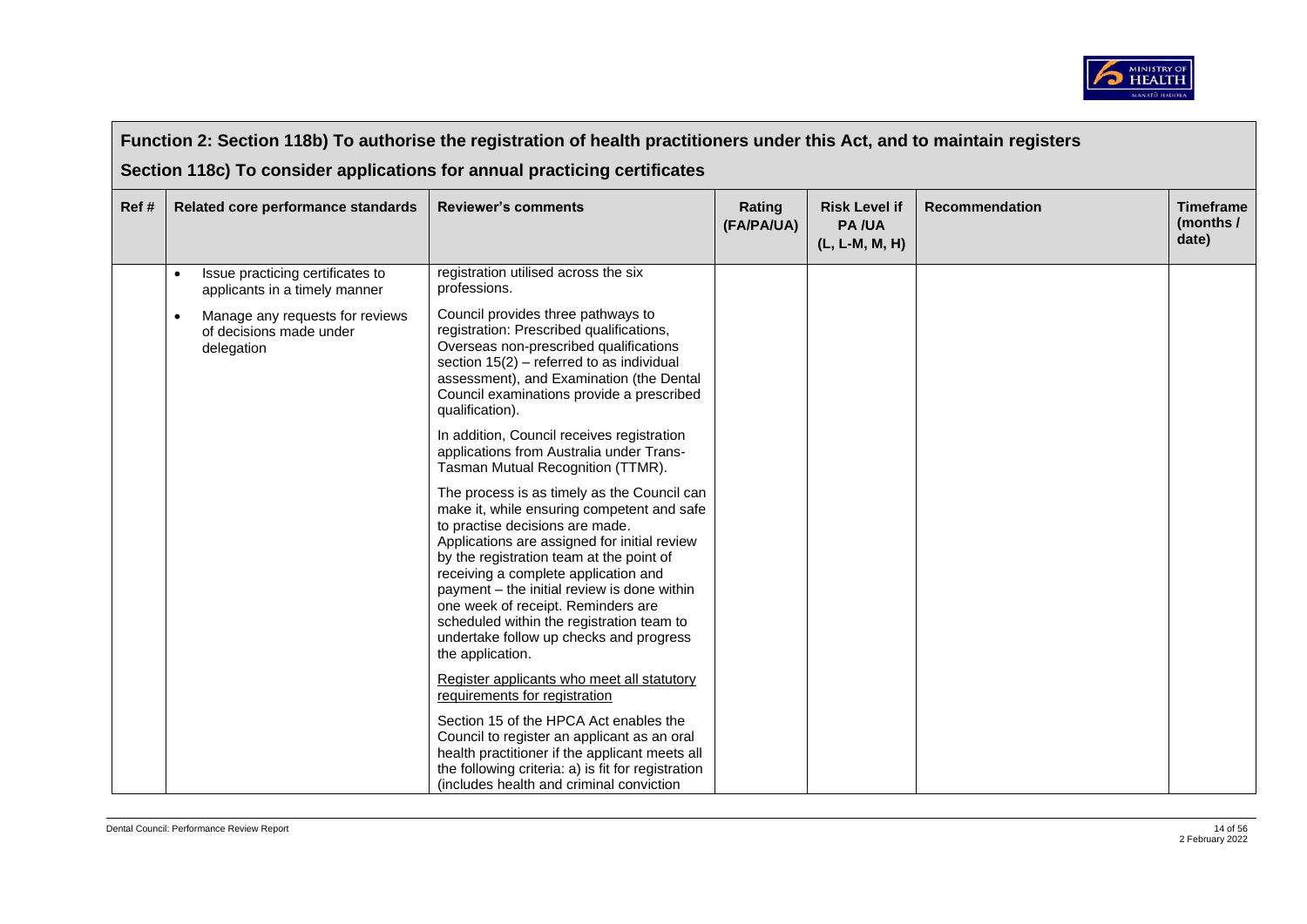

|      | Function 2: Section 118b) To authorise the registration of health practitioners under this Act, and to maintain registers |                                                                                                                                                                                                                                                                                                                                          |                      |                                                        |                       |                                        |  |  |
|------|---------------------------------------------------------------------------------------------------------------------------|------------------------------------------------------------------------------------------------------------------------------------------------------------------------------------------------------------------------------------------------------------------------------------------------------------------------------------------|----------------------|--------------------------------------------------------|-----------------------|----------------------------------------|--|--|
|      | Section 118c) To consider applications for annual practicing certificates                                                 |                                                                                                                                                                                                                                                                                                                                          |                      |                                                        |                       |                                        |  |  |
| Ref# | Related core performance standards                                                                                        | <b>Reviewer's comments</b>                                                                                                                                                                                                                                                                                                               | Rating<br>(FA/PA/UA) | <b>Risk Level if</b><br><b>PA/UA</b><br>(L, L-M, M, H) | <b>Recommendation</b> | <b>Timeframe</b><br>(months /<br>date) |  |  |
|      |                                                                                                                           | check) b) has a prescribed qualification - or<br>a qualification that has been assessed by<br>the Council as equivalent to, or as<br>satisfactory as, a prescribed qualification<br>for their scope of practice c) is competent<br>to practise within that scope of practice.<br>There is an English language requirement<br>to satisfy. |                      |                                                        |                       |                                        |  |  |
|      |                                                                                                                           | Under section 15(2) of the Act the Council<br>may "treat any overseas qualification as a<br>prescribed qualification, if in the opinion of<br>the authority, that qualification is equivalent<br>to, or as satisfactory as, a prescribed<br>qualification."                                                                              |                      |                                                        |                       |                                        |  |  |
|      |                                                                                                                           | For applicants through s15(1) that hold a<br>New Zealand prescribed qualifications or<br>an overseas prescribed qualifications the<br>process is relatively simple and upon<br>receipt of all required documents<br>registration is immediate.                                                                                           |                      |                                                        |                       |                                        |  |  |
|      |                                                                                                                           | Council reviewed and amended the<br>individual assessment process for<br>overseas non-prescribed qualifications<br>$(s15(2))$ on 1 April 2021. The updated<br>process provides a far more transparent<br>and robust assessment of whether the<br>applicant meets all statutory requirements<br>for registration.                         |                      |                                                        |                       |                                        |  |  |
|      |                                                                                                                           | Issue practising certificates to applicants in<br>a timely manner                                                                                                                                                                                                                                                                        |                      |                                                        |                       |                                        |  |  |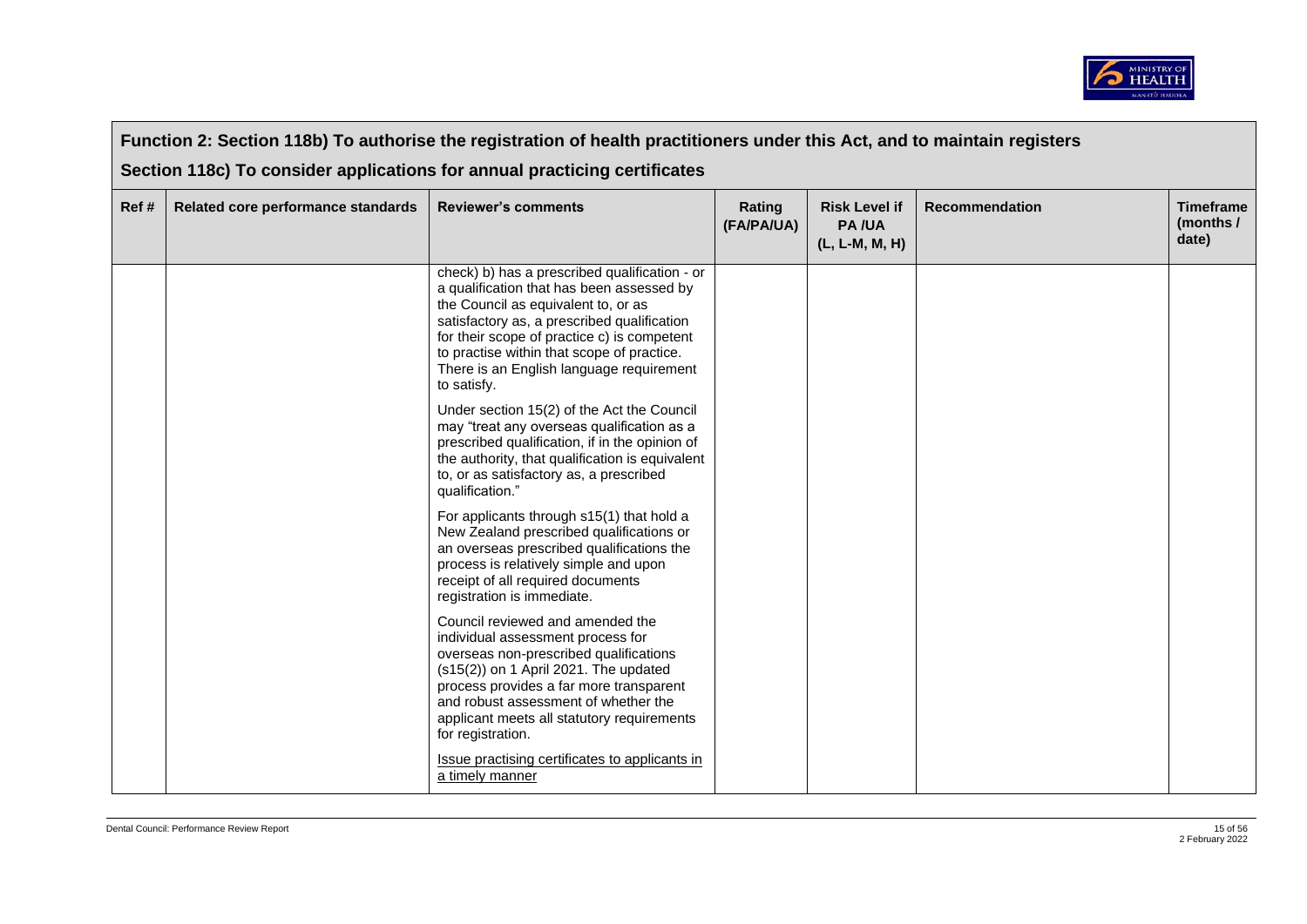

| Function 2: Section 118b) To authorise the registration of health practitioners under this Act, and to maintain registers |                                                                           |                                                                                                                                                                                                                                                                                                                                                                                                                                                                                                                                                                                                                                                                                                                                                                                                                                                                                                                                                                                                                                                                                                                                                                                                                         |                      |                                                        |                       |                                        |  |  |  |
|---------------------------------------------------------------------------------------------------------------------------|---------------------------------------------------------------------------|-------------------------------------------------------------------------------------------------------------------------------------------------------------------------------------------------------------------------------------------------------------------------------------------------------------------------------------------------------------------------------------------------------------------------------------------------------------------------------------------------------------------------------------------------------------------------------------------------------------------------------------------------------------------------------------------------------------------------------------------------------------------------------------------------------------------------------------------------------------------------------------------------------------------------------------------------------------------------------------------------------------------------------------------------------------------------------------------------------------------------------------------------------------------------------------------------------------------------|----------------------|--------------------------------------------------------|-----------------------|----------------------------------------|--|--|--|
|                                                                                                                           | Section 118c) To consider applications for annual practicing certificates |                                                                                                                                                                                                                                                                                                                                                                                                                                                                                                                                                                                                                                                                                                                                                                                                                                                                                                                                                                                                                                                                                                                                                                                                                         |                      |                                                        |                       |                                        |  |  |  |
| Ref #                                                                                                                     | Related core performance standards                                        | <b>Reviewer's comments</b>                                                                                                                                                                                                                                                                                                                                                                                                                                                                                                                                                                                                                                                                                                                                                                                                                                                                                                                                                                                                                                                                                                                                                                                              | Rating<br>(FA/PA/UA) | <b>Risk Level if</b><br><b>PA/UA</b><br>(L, L-M, M, H) | <b>Recommendation</b> | <b>Timeframe</b><br>(months /<br>date) |  |  |  |
|                                                                                                                           |                                                                           | Annual practising certifications (APC)<br>applications are made in a timely manner<br>during each annual renewal cycle.<br>Practitioners are sent reminders to<br>complete an APC application form. During<br>the renewal cycle, practitioners complete<br>the form online. 80% of applications are<br>issued immediately without staff handling,<br>and that percentage is increasing with each<br>renewal cycle. The timeliness of<br>processing will depend on the issue that<br>has arisen. All decisions to decline an APC<br>are made by Council, practitioners are<br>advised of their rights to a review or<br>appeal. The Council has not had any<br>formal appeals to an APC decline.<br>On approval of registration, new registrants<br>that indicated an intention to practise will<br>automatically receive an invoice for an<br>APC. The APC is issued automatically<br>upon payment as fitness to practice was<br>determined through the registration<br>process.<br>Manage any requests for reviews of<br>decisions made under delegation<br>Applications for registration and<br>authorisation of scopes of practice can be<br>considered and determined under a<br>delegation given to the Registrar. |                      |                                                        |                       |                                        |  |  |  |

 $\sqrt{ }$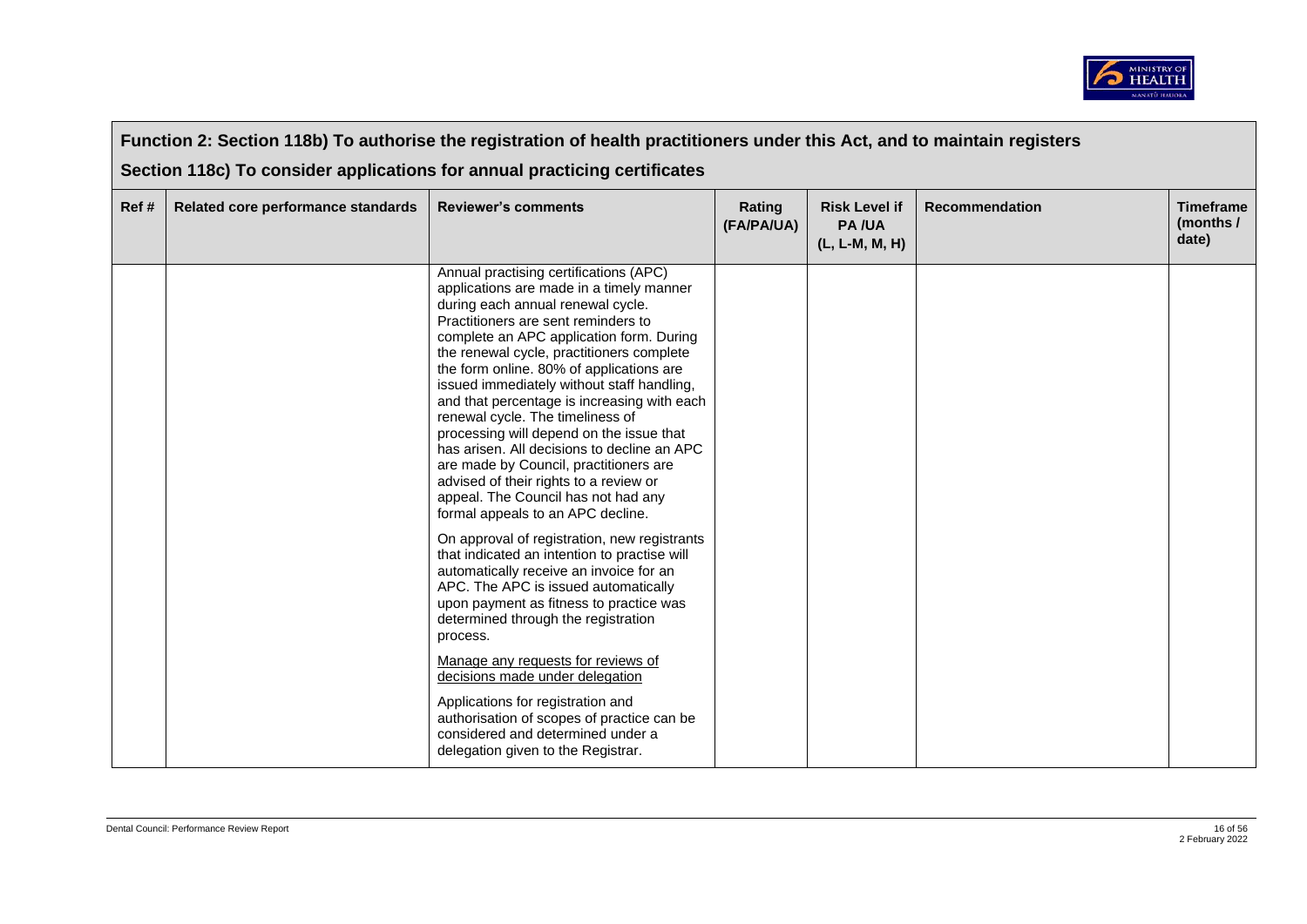

|       | Function 2: Section 118b) To authorise the registration of health practitioners under this Act, and to maintain registers<br>Section 118c) To consider applications for annual practicing certificates |                                                                                                                                                                                                                                                                                |                      |                                                        |                       |                                        |  |  |
|-------|--------------------------------------------------------------------------------------------------------------------------------------------------------------------------------------------------------|--------------------------------------------------------------------------------------------------------------------------------------------------------------------------------------------------------------------------------------------------------------------------------|----------------------|--------------------------------------------------------|-----------------------|----------------------------------------|--|--|
| Ref # | Related core performance standards                                                                                                                                                                     | <b>Reviewer's comments</b>                                                                                                                                                                                                                                                     | Rating<br>(FA/PA/UA) | <b>Risk Level if</b><br><b>PA/UA</b><br>(L, L-M, M, H) | <b>Recommendation</b> | <b>Timeframe</b><br>(months /<br>date) |  |  |
|       |                                                                                                                                                                                                        | Restrictions on the issue of APCs and<br>scopes of practice can also be made under<br>a delegation given to the Registrar. If the<br>Registrar is not able to consider the case,<br>then the Registrar must submit the<br>application to the Council for its<br>consideration. |                      |                                                        |                       |                                        |  |  |
|       |                                                                                                                                                                                                        | The Council has clear and transparent<br>processes to manage reviews of decisions<br>made under delegation. Most decisions<br>that are outside the usual circumstances<br>are considered by Council.                                                                           |                      |                                                        |                       |                                        |  |  |

 $\blacksquare$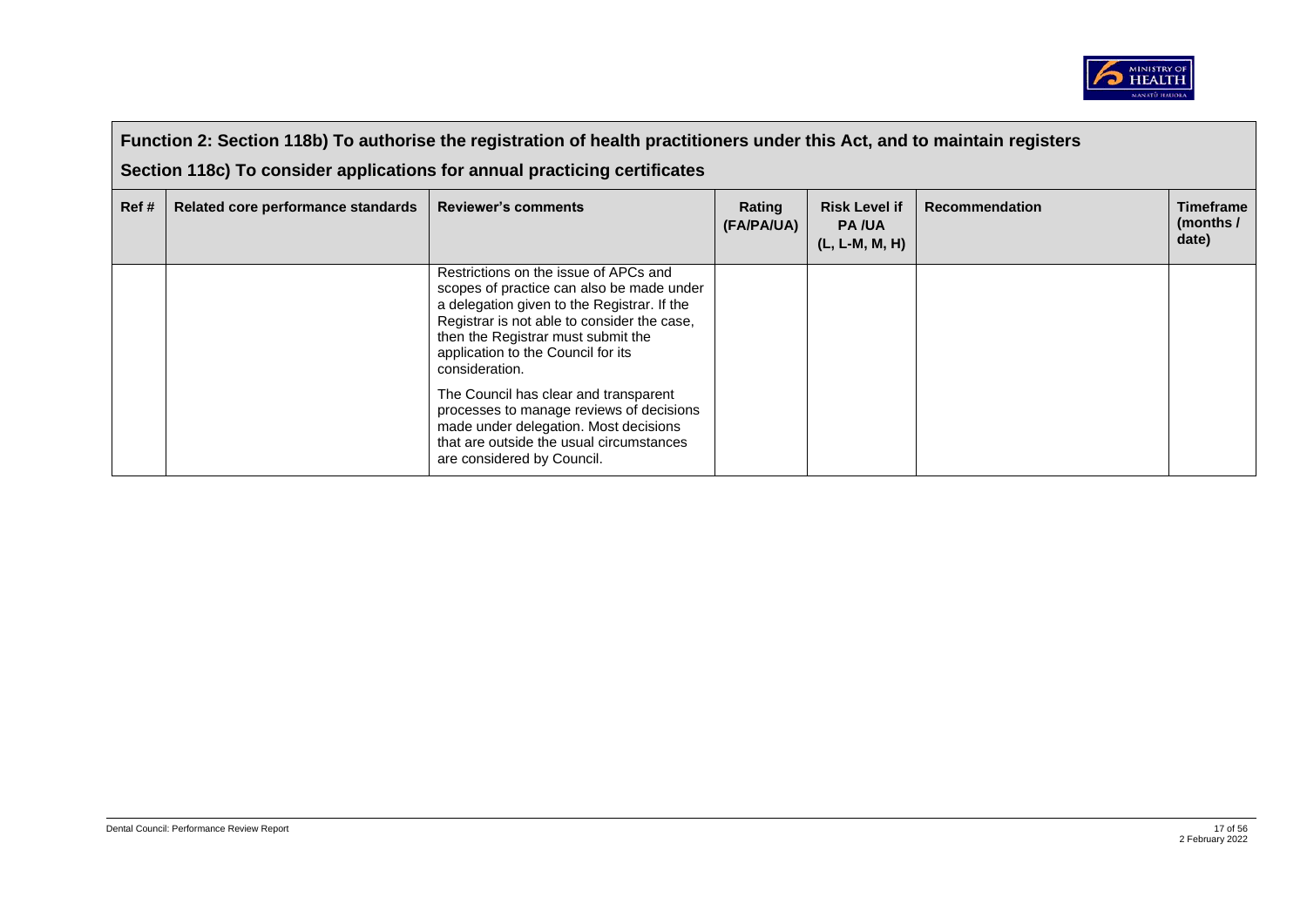

**Section 118e) To recognise, accredit, and set programmes to ensure the ongoing competence of health practitioners** 

| Ref# | Related core performance standards                                                                                                                                                                                                                                                                                                                                                                                                                                                                                                                              | <b>Reviewer's comments</b>                                                                                                                                                                                                                                                                                                                                                                                                                                                                                                                                                                                                                                                                                                                                                                                                                                                                                                                                                                                                                                                                                                                                                                                 | Rating<br>(FA/PA/UA) | <b>Risk Level if</b><br><b>PA/UA</b><br>(L, L-M, M, H) | <b>Recommendation</b> | <b>Timeframe</b><br>(months /<br>date) |
|------|-----------------------------------------------------------------------------------------------------------------------------------------------------------------------------------------------------------------------------------------------------------------------------------------------------------------------------------------------------------------------------------------------------------------------------------------------------------------------------------------------------------------------------------------------------------------|------------------------------------------------------------------------------------------------------------------------------------------------------------------------------------------------------------------------------------------------------------------------------------------------------------------------------------------------------------------------------------------------------------------------------------------------------------------------------------------------------------------------------------------------------------------------------------------------------------------------------------------------------------------------------------------------------------------------------------------------------------------------------------------------------------------------------------------------------------------------------------------------------------------------------------------------------------------------------------------------------------------------------------------------------------------------------------------------------------------------------------------------------------------------------------------------------------|----------------------|--------------------------------------------------------|-----------------------|----------------------------------------|
| 3.1  | The RA has proportionate, appropriate,<br>transparent and standards-based<br>mechanisms to:<br>Assure itself that applicants<br>seeking registration or the issuing<br>of a practicing certificate meet, and<br>are actively maintaining, the<br>required standard<br>Review a health practitioner's<br>$\bullet$<br>competence and practice against<br>the required standard of<br>competence<br>Improve and remediate the<br>competence of practitioners found<br>to be below the required standard<br>Promote the competence of health<br>٠<br>practitioners | The Standards framework describes the<br>minimum standards of ethical conduct, and<br>clinical and cultural competence that<br>patients and the public can expect from<br>oral health practitioners. All registered<br>practitioners are required to meet these<br>standards.<br>New Zealand graduate applicants and<br>those with an overseas prescribed<br>qualification are considered competent<br>because of the connections between the<br>Standards Framework, competencies for<br>each scope of practice, prescribed<br>qualifications, and the accreditation<br>process.<br>Where there is a delay of more than 1 year<br>between qualification and registration,<br>Council will generally impose conditions,<br>such as a period of supervision.<br>Assessment of overseas non-prescribed<br>qualifications includes an assessment of<br>applicant competence, including case<br>presentations and an interview. An<br>applicant registered through this pathway is<br>subject to a condition on their scope of<br>practise that they must practice with<br>professional oversight for six months (by<br>another registered practitioner approved by<br>Council). The oversight condition helps | <b>FA</b>            |                                                        |                       |                                        |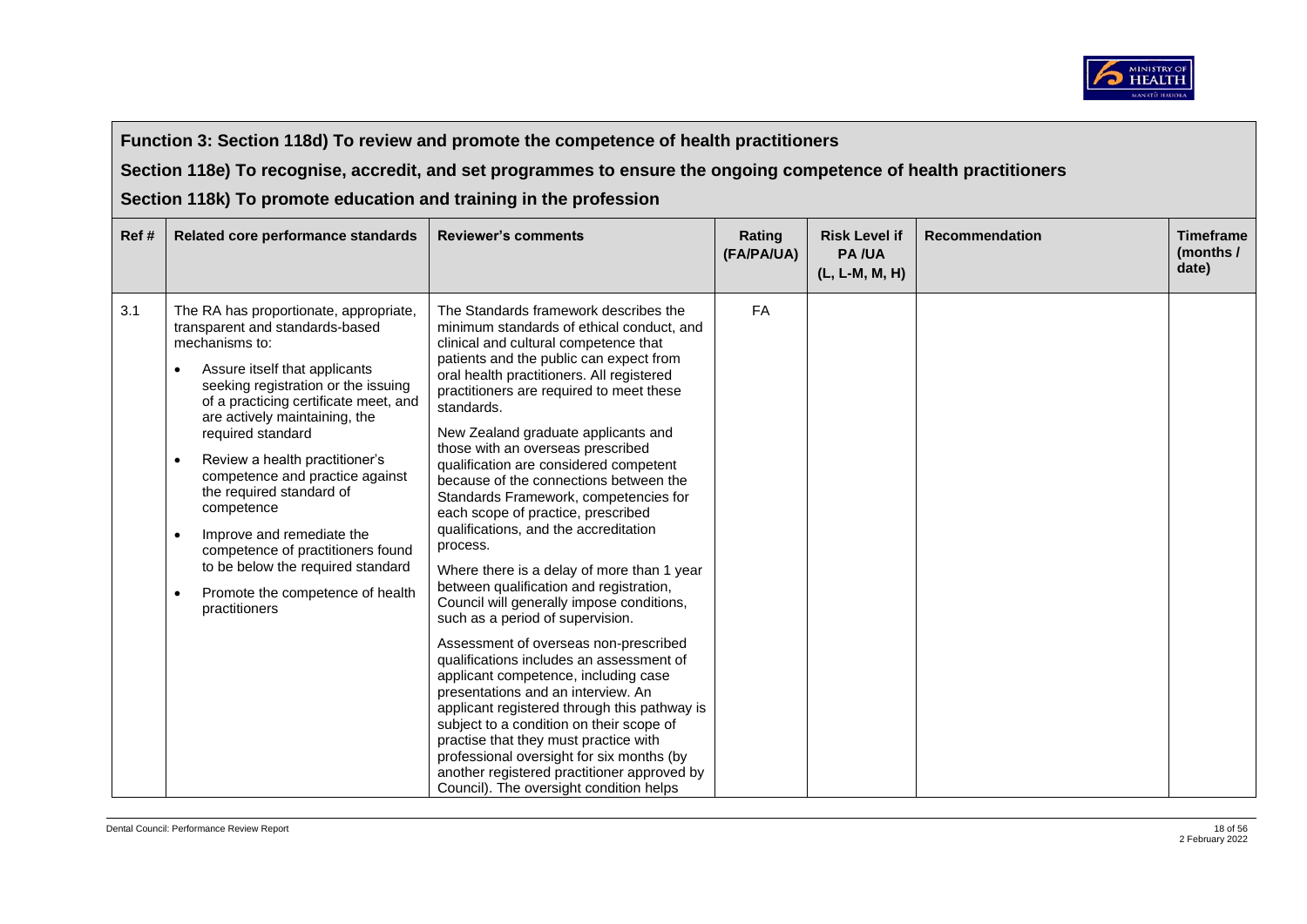

**Section 118e) To recognise, accredit, and set programmes to ensure the ongoing competence of health practitioners** 

| Ref# | Related core performance standards | <b>Reviewer's comments</b>                                                                                                                                                                                                                                                                                                                           | Rating<br>(FA/PA/UA) | <b>Risk Level if</b><br><b>PA/UA</b><br>(L, L-M, M, H) | <b>Recommendation</b> | <b>Timeframe</b><br>(months /<br>date) |
|------|------------------------------------|------------------------------------------------------------------------------------------------------------------------------------------------------------------------------------------------------------------------------------------------------------------------------------------------------------------------------------------------------|----------------------|--------------------------------------------------------|-----------------------|----------------------------------------|
|      |                                    | ensure the practitioner understands New<br>Zealand practice conditions (culture and<br>systems) and to support their competent<br>practise as they transition to working in the<br>New Zealand context.                                                                                                                                              |                      |                                                        |                       |                                        |
|      |                                    | Examination pathway - for those holders of<br>an overseas non-prescribed qualification<br>who are unable, or do not wish to have<br>their qualifications and competence<br>individually assessed, the NZ dental<br>registration examinations are available. A<br>pass in the examinations provides the<br>applicant with a prescribed qualification. |                      |                                                        |                       |                                        |
|      |                                    | Applicants are required to read the<br>Working in Aotearoa New Zealand<br>handbook and provide a statutory<br>declaration that they have done so.                                                                                                                                                                                                    |                      |                                                        |                       |                                        |
|      |                                    | Assure itself that applicants seeking<br>registration or the issuing of a practising<br>certificate meet, and are actively<br>maintaining the required standard                                                                                                                                                                                      |                      |                                                        |                       |                                        |
|      |                                    | The APC application requires a self-<br>declaration of competence and of<br>compliance to and understanding of<br>Council's ethical principles, professional<br>standards, and practice standards.<br>Following each APC cycle - 10% of each<br>profession are selected to complete<br>practice standard questionnaires (self-                       |                      |                                                        |                       |                                        |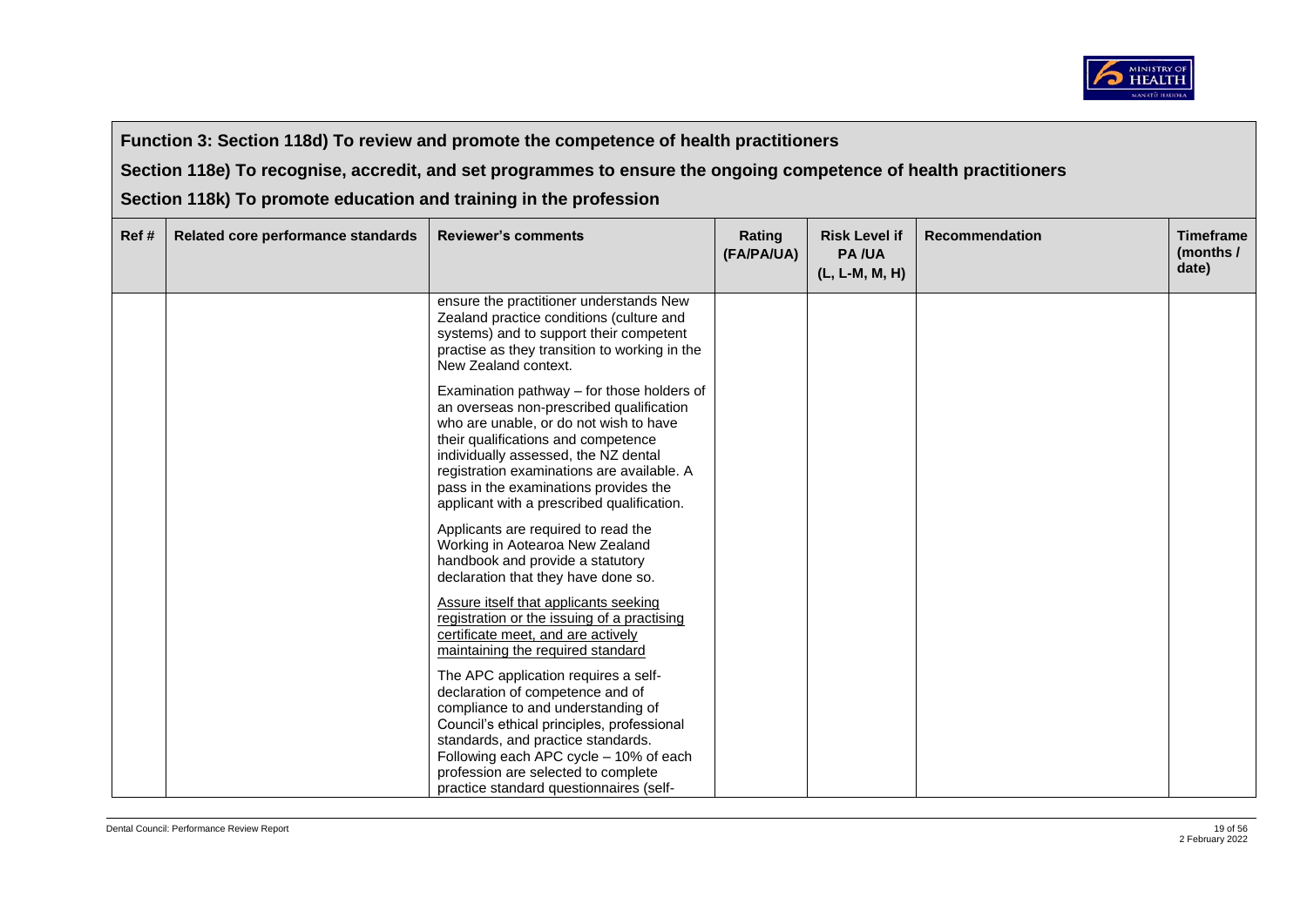

**Section 118e) To recognise, accredit, and set programmes to ensure the ongoing competence of health practitioners** 

| Ref# | Related core performance standards | <b>Reviewer's comments</b>                                                                                                                                                                                                                                                                                                                                                                                                                                                                                     | Rating<br>(FA/PA/UA) | <b>Risk Level if</b><br><b>PA/UA</b><br>(L, L-M, M, H) | <b>Recommendation</b> | <b>Timeframe</b><br>(months /<br>date) |
|------|------------------------------------|----------------------------------------------------------------------------------------------------------------------------------------------------------------------------------------------------------------------------------------------------------------------------------------------------------------------------------------------------------------------------------------------------------------------------------------------------------------------------------------------------------------|----------------------|--------------------------------------------------------|-----------------------|----------------------------------------|
|      |                                    | declarations of compliance). Then, a small<br>number are selected for practice audits<br>whereby the Professional Advisors visit the<br>practitioner at their practice to confirm<br>compliance (five dentists/dental specialists<br>are selected annually and two from each of<br>the other professions).                                                                                                                                                                                                     |                      |                                                        |                       |                                        |
|      |                                    | Recertification Programmes are to ensure<br>practitioners are competent to practise<br>within their scope of practice. Actively<br>maintaining the required standard is set out<br>as Council's expectations in the standards<br>framework, ethical principle that<br>practitioners must ensure safe practice and<br>professional standard 11 to keep<br>professional knowledge and skills up to<br>date through ongoing learning and<br>professional interaction.                                             |                      |                                                        |                       |                                        |
|      |                                    | Following a period of development and<br>consultation, in 2019, Council confirmed<br>the new recertification programme for oral<br>health practitioners to commence in 2020<br>however implementation was delayed a<br>year due to COVID-19. The current<br>recertification programme requires<br>practitioners to complete a quota of<br>continuing professional development<br>(CPD) hours and peer contact activities.<br>This is declared as part of their APC<br>application. This current programme ends |                      |                                                        |                       |                                        |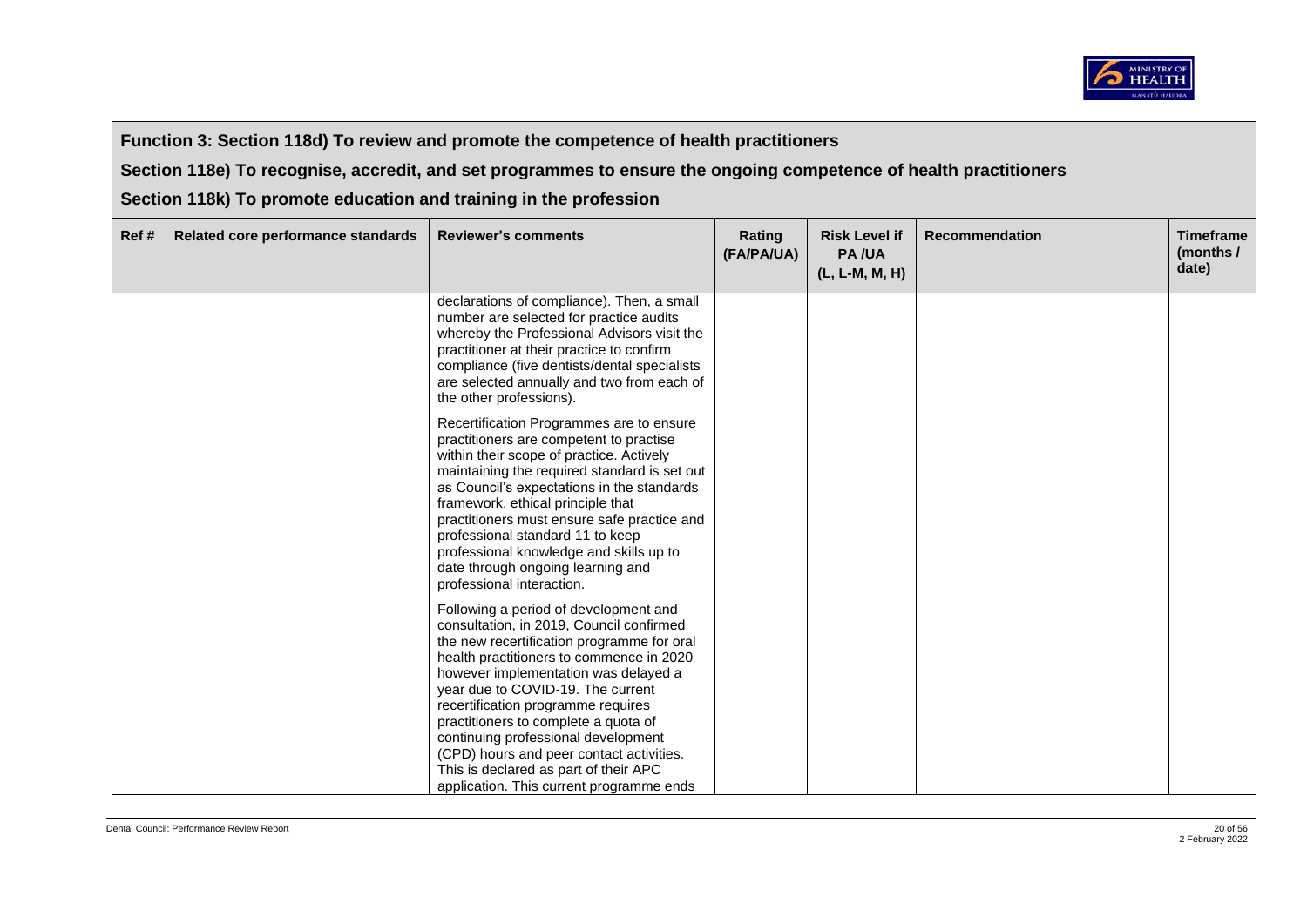

**Section 118e) To recognise, accredit, and set programmes to ensure the ongoing competence of health practitioners** 

| Ref # | Related core performance standards | <b>Reviewer's comments</b>                                                                                                                                                                                                                                                                                                                                                                                                                                                                                                                                                                                                                                                                                                                                                                                                                   | Rating<br>(FA/PA/UA) | <b>Risk Level if</b><br><b>PA/UA</b><br>$(L, L-M, M, H)$ | <b>Recommendation</b> | <b>Timeframe</b><br>(months /<br>date) |
|-------|------------------------------------|----------------------------------------------------------------------------------------------------------------------------------------------------------------------------------------------------------------------------------------------------------------------------------------------------------------------------------------------------------------------------------------------------------------------------------------------------------------------------------------------------------------------------------------------------------------------------------------------------------------------------------------------------------------------------------------------------------------------------------------------------------------------------------------------------------------------------------------------|----------------------|----------------------------------------------------------|-----------------------|----------------------------------------|
|       |                                    | on 31 December 2021. Stage one of the<br>new recertification programme starts on 1<br>October 2021 for dentists & dental<br>specialists, and 1 April 2022 for all other<br>oral health practitioners.                                                                                                                                                                                                                                                                                                                                                                                                                                                                                                                                                                                                                                        |                      |                                                          |                       |                                        |
|       |                                    | The key features of the new programme<br>are: Each practitioner can tailor their<br>ongoing learning requirements to their<br>scope of practice, their practice setting and<br>experience, and their patients and<br>community, which provides greater<br>flexibility. Standards based for each of the<br>components in the recertification<br>programme sets transparent expectations<br>to encourage practitioners to think about<br>their professional needs, scope of practice,<br>practice setting, patients and the Standards<br>Framework for oral health practitioners<br>when choosing professional development<br>activities. Ensure safe practice through<br>increased focus on professional peer<br>relationships including a new requirement<br>for professional peers to confirm that<br>programme requirements have been met. |                      |                                                          |                       |                                        |
|       |                                    | Improved assurance to the Council of<br>practitioner competence through:<br>declaration that the practitioner has met<br>each of the requirements of their<br>recertification programme as part of the<br>renewal cycle for their APC and                                                                                                                                                                                                                                                                                                                                                                                                                                                                                                                                                                                                    |                      |                                                          |                       |                                        |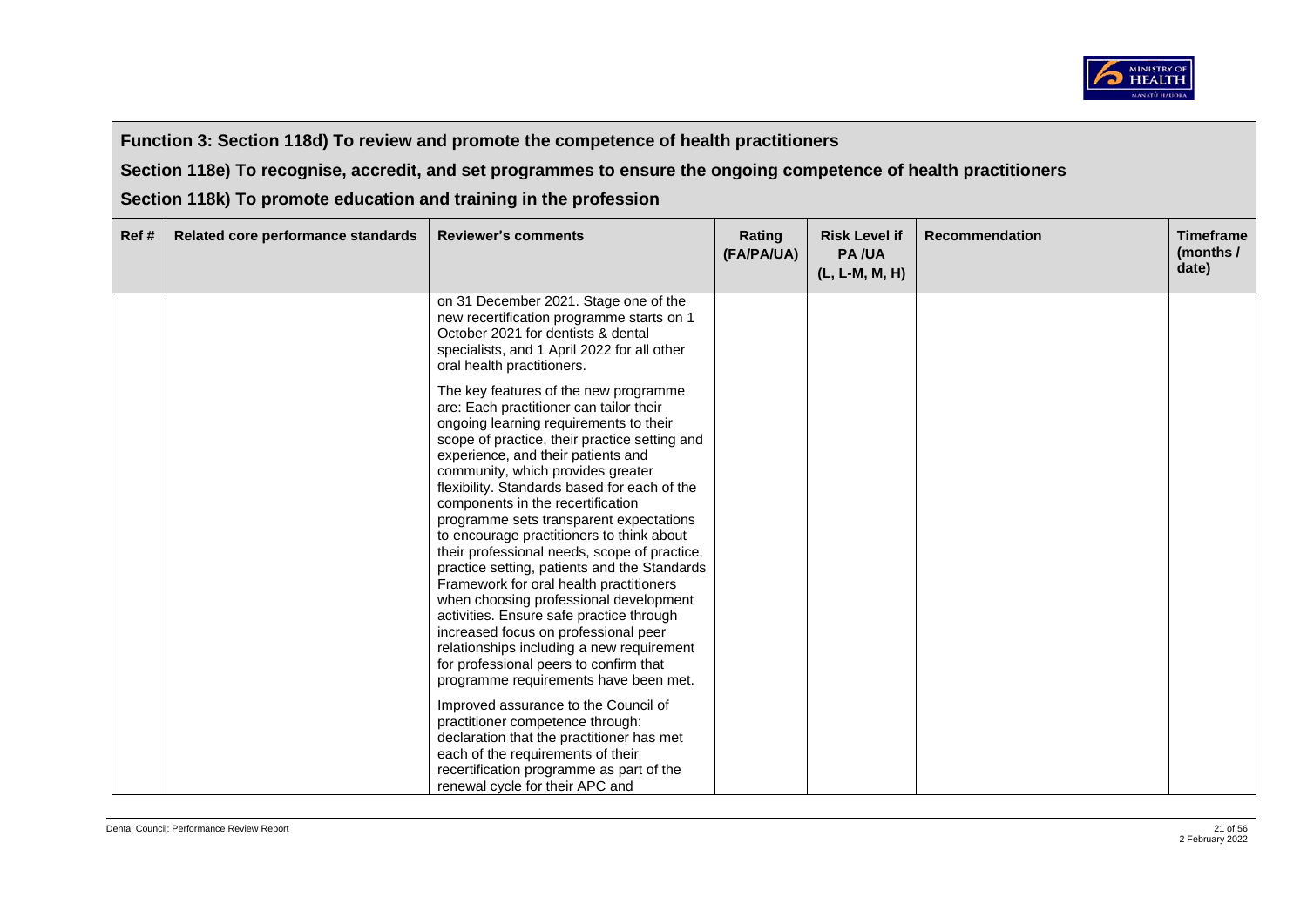

**Section 118e) To recognise, accredit, and set programmes to ensure the ongoing competence of health practitioners** 

| Ref# | Related core performance standards | <b>Reviewer's comments</b>                                                                                                                                                                                                                                                                                                                                                                                                                                                                                                                                    | Rating<br>(FA/PA/UA) | <b>Risk Level if</b><br><b>PA/UA</b><br>(L, L-M, M, H) | <b>Recommendation</b> | <b>Timeframe</b><br>(months /<br>date) |
|------|------------------------------------|---------------------------------------------------------------------------------------------------------------------------------------------------------------------------------------------------------------------------------------------------------------------------------------------------------------------------------------------------------------------------------------------------------------------------------------------------------------------------------------------------------------------------------------------------------------|----------------------|--------------------------------------------------------|-----------------------|----------------------------------------|
|      |                                    | practitioners may be required to produce<br>evidence if: they are audited, the Council<br>receives a complaint, notification or<br>expression of concern, the practitioner or<br>professional peer declares that they have<br>not met all requirements of the<br>recertification programme.                                                                                                                                                                                                                                                                   |                      |                                                        |                       |                                        |
|      |                                    | Stage two of the recertification programme<br>is planned for delivery after Council's<br>compliance framework is in place (2022/23<br>that includes Assessments, New<br>registrants programme, and Non-<br>compliance.                                                                                                                                                                                                                                                                                                                                        |                      |                                                        |                       |                                        |
|      |                                    | Review a health practitioners' competence<br>to practise against the required standard of<br>competence                                                                                                                                                                                                                                                                                                                                                                                                                                                       |                      |                                                        |                       |                                        |
|      |                                    | The HPCA Act provides that practitioners<br>may have their competence reviewed at<br>any time or in response to concerns about<br>their practice. The objective of a<br>competence review is to assess a<br>practitioner's competence and, if a<br>deficiency is found, to put in place the<br>appropriate training, education, and<br>safeguards to assist the practitioner to<br>meet the required standards, while<br>ensuring the practitioner is safe to practise.<br>It is designed to be an educative process.<br>Notifications and competence related |                      |                                                        |                       |                                        |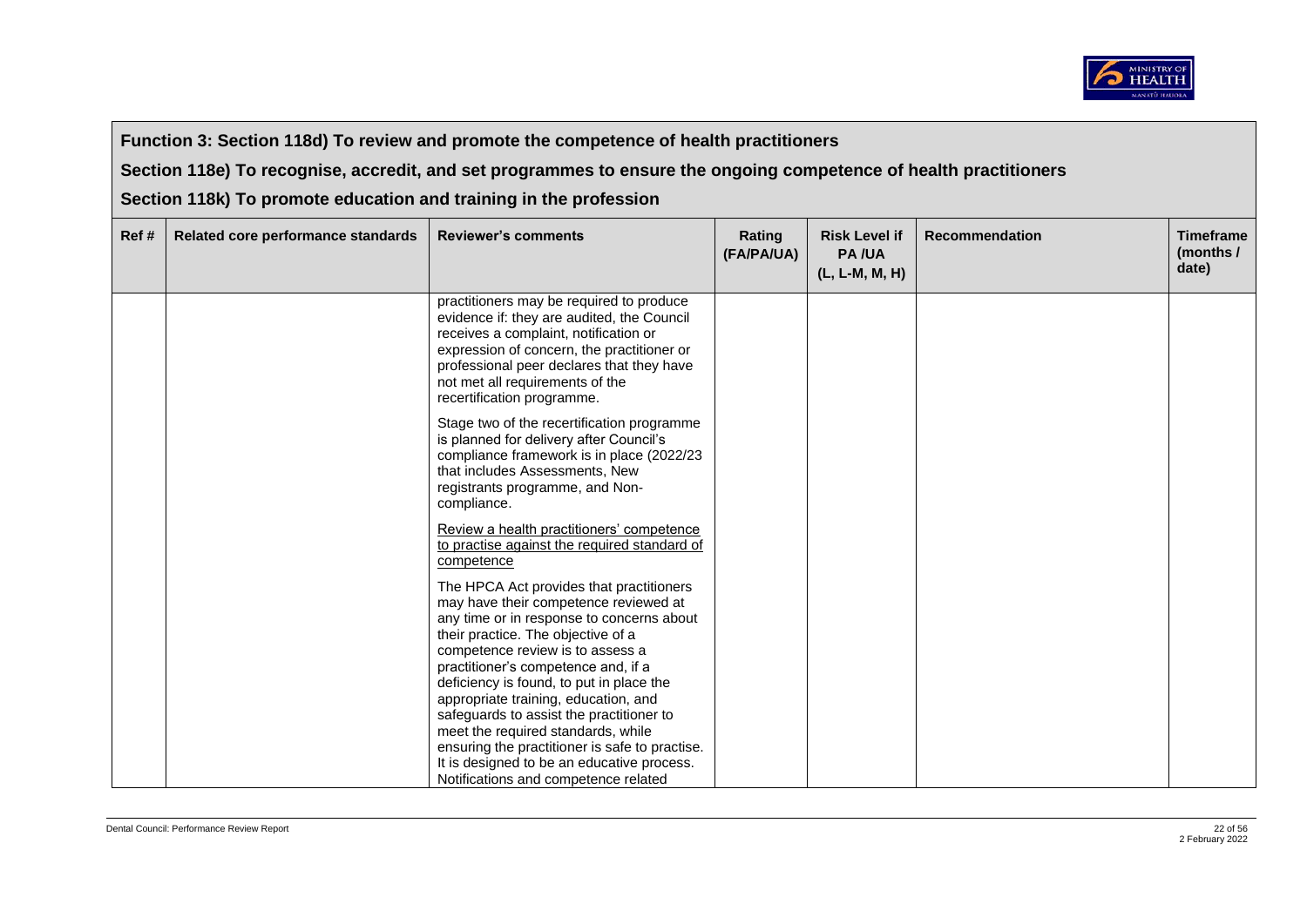

**Section 118e) To recognise, accredit, and set programmes to ensure the ongoing competence of health practitioners** 

| Ref# | Related core performance standards | <b>Reviewer's comments</b>                                                                                                                                                                                                                                                                                                                                                                                                                                                              | Rating<br>(FA/PA/UA) | <b>Risk Level if</b><br><b>PA/UA</b><br>(L, L-M, M, H) | <b>Recommendation</b> | <b>Timeframe</b><br>(months /<br>date) |
|------|------------------------------------|-----------------------------------------------------------------------------------------------------------------------------------------------------------------------------------------------------------------------------------------------------------------------------------------------------------------------------------------------------------------------------------------------------------------------------------------------------------------------------------------|----------------------|--------------------------------------------------------|-----------------------|----------------------------------------|
|      |                                    | complaints are, following triage, referred by<br>the Registrar to the appropriate<br>professional advisor to undertake inquiries<br>which may be conducted 'on the papers' or<br>via a practice visit. The professional<br>advisor generally includes an audit of<br>practice standards as a step in the inquiries<br>process.                                                                                                                                                          |                      |                                                        |                       |                                        |
|      |                                    | The professional advisor's report is<br>considered by Council together with all<br>other relevant material and a decision<br>made in next steps which include whether<br>a competence review should be<br>undertaken.                                                                                                                                                                                                                                                                   |                      |                                                        |                       |                                        |
|      |                                    | The required standard of competence is<br>standards-based and is set out in the<br>Council's standards framework.<br>Compliance to the Council's practice<br>standards by practitioners is mandatory.<br>The practice standards describe what<br>practitioners must do to competently<br>practise in specific practice areas such as,<br>infection prevention and control, informed<br>consent, patient records and privacy of<br>health information, medical emergencies,<br>sedation. |                      |                                                        |                       |                                        |
|      |                                    | A competence review committee (CRC)<br>assesses the competence of a practitioner<br>against Council's competencies for the                                                                                                                                                                                                                                                                                                                                                              |                      |                                                        |                       |                                        |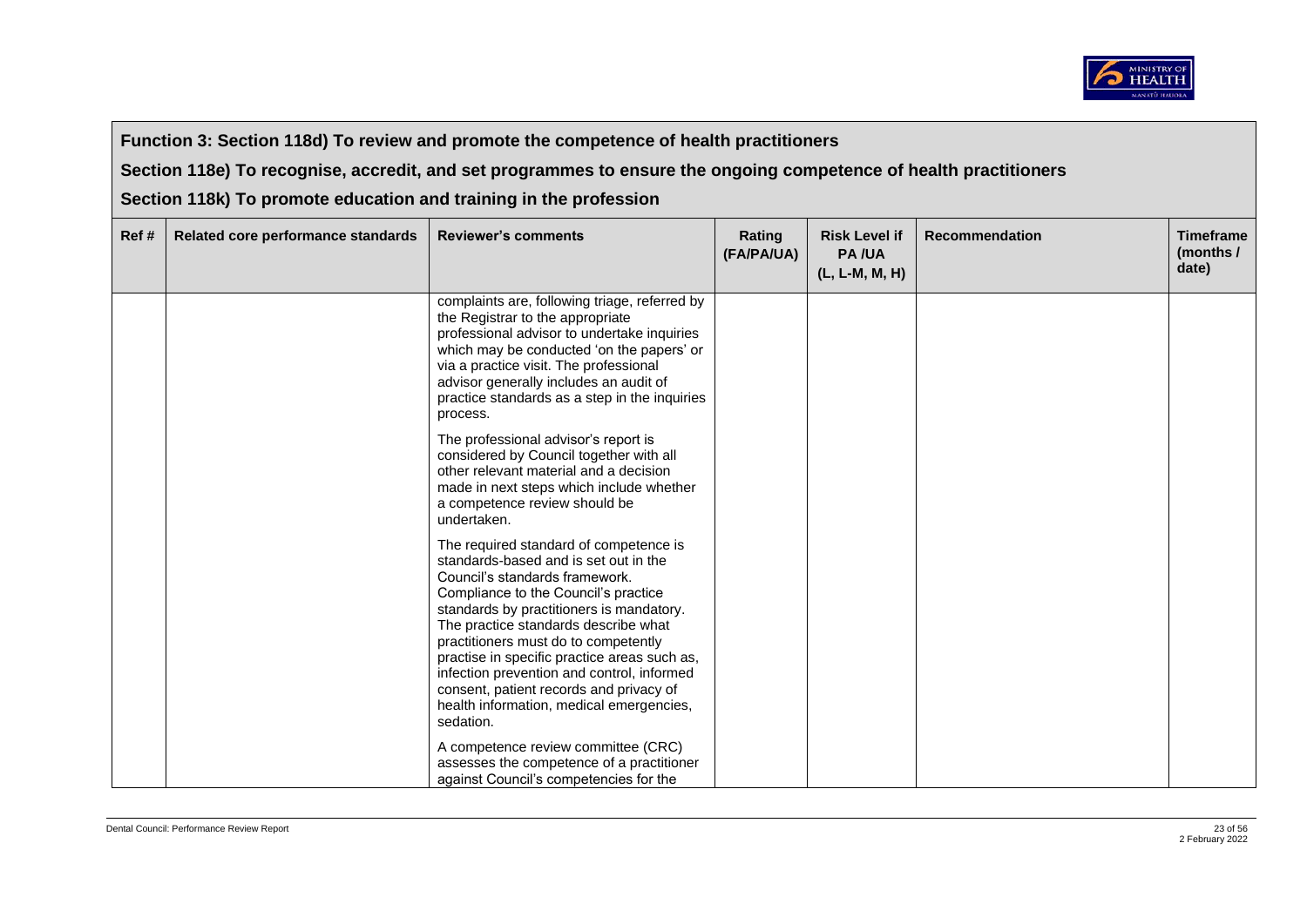

**Section 118e) To recognise, accredit, and set programmes to ensure the ongoing competence of health practitioners** 

| Ref# | Related core performance standards | <b>Reviewer's comments</b>                                                                                                                                                                                                                                                                                                                                                                                | Rating<br>(FA/PA/UA) | <b>Risk Level if</b><br><b>PA/UA</b><br>(L, L-M, M, H) | <b>Recommendation</b> | <b>Timeframe</b><br>(months /<br>date) |
|------|------------------------------------|-----------------------------------------------------------------------------------------------------------------------------------------------------------------------------------------------------------------------------------------------------------------------------------------------------------------------------------------------------------------------------------------------------------|----------------------|--------------------------------------------------------|-----------------------|----------------------------------------|
|      |                                    | relevant scope of practice using a range of<br>Council provided tools. A recommendation<br>is made by the CRC to Council.                                                                                                                                                                                                                                                                                 |                      |                                                        |                       |                                        |
|      |                                    | Council is currently doing a quality<br>improvement review of the end-to-end<br>competence processes which includes<br>both the competence review and a<br>resulting competence programmes.<br>Included in this is a requirement to<br>consider variable approaches suitable from<br>a cultural safety perspective.                                                                                       |                      |                                                        |                       |                                        |
|      |                                    | Improve and remediate the competence of<br>practitioner found to be below the required<br>standard                                                                                                                                                                                                                                                                                                        |                      |                                                        |                       |                                        |
|      |                                    | Section 38 of the HPCA Act requires that<br>the Council must make one or more of the<br>following orders when a practitioner fails to<br>meet the required standard of competence:<br>undertake a competence programme,<br>include one of conditions in the<br>practitioner's scope of practice, sit an<br>examination or undertake an assessment.<br>be counselled, or assisted by nominated<br>persons. |                      |                                                        |                       |                                        |
|      |                                    | The objective of a competence programme<br>and the other orders that may be made by<br>Council is to produce the best possible<br>outcome for the practitioner, while keeping<br>the public safe. The competence                                                                                                                                                                                          |                      |                                                        |                       |                                        |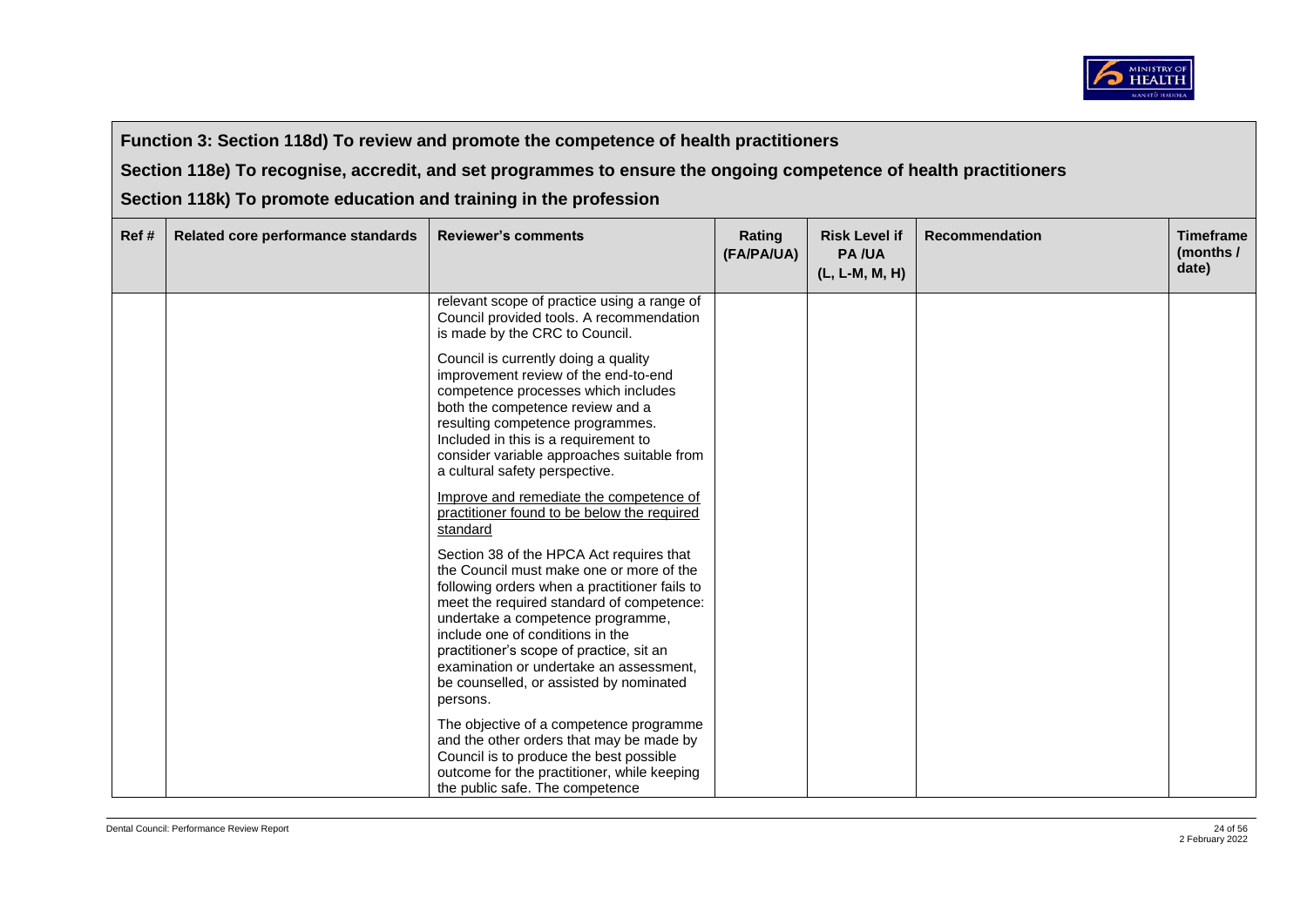

**Section 118e) To recognise, accredit, and set programmes to ensure the ongoing competence of health practitioners** 

| Ref# | Related core performance standards | <b>Reviewer's comments</b>                                                                                                                                                                                                                                                                                                                                                                                                                                                                                                     | Rating<br>(FA/PA/UA) | <b>Risk Level if</b><br><b>PA/UA</b><br>$(L, L-M, M, H)$ | <b>Recommendation</b> | <b>Timeframe</b><br>(months /<br>date) |
|------|------------------------------------|--------------------------------------------------------------------------------------------------------------------------------------------------------------------------------------------------------------------------------------------------------------------------------------------------------------------------------------------------------------------------------------------------------------------------------------------------------------------------------------------------------------------------------|----------------------|----------------------------------------------------------|-----------------------|----------------------------------------|
|      |                                    | programme is an individualised educational<br>programme that may require the<br>practitioner to do any one or more of the<br>following, within a specified period or at<br>specified intervals: pass any examinations<br>or assessments, or both, complete a period<br>of practical training, complete a period of<br>practical experience, undertake a course of<br>instruction, permit another practitioner<br>specified by Council to examine his or her<br>clinical records, undertake a period of<br>supervised practice. |                      |                                                          |                       |                                        |
|      |                                    | It can take time for competence<br>programmes to be completed. The duration<br>of the programme is dependent on the<br>breadth or level of competence decline.                                                                                                                                                                                                                                                                                                                                                                 |                      |                                                          |                       |                                        |
|      |                                    | Conditions in a practitioner's scope of<br>practice can be an outcome of the<br>competence review (section38(1)(b) of the<br>HPCA Act) to place the necessary<br>safeguards around practice until such time<br>as the practitioner competence is fully<br>remediated.                                                                                                                                                                                                                                                          |                      |                                                          |                       |                                        |
|      |                                    | Promote the competence of health<br>practitioners                                                                                                                                                                                                                                                                                                                                                                                                                                                                              |                      |                                                          |                       |                                        |
|      |                                    | The Council promotes ongoing learning<br>primarily through its: recertification<br>programmes, Standards framework,<br>practitioner updates via website, and also                                                                                                                                                                                                                                                                                                                                                              |                      |                                                          |                       |                                        |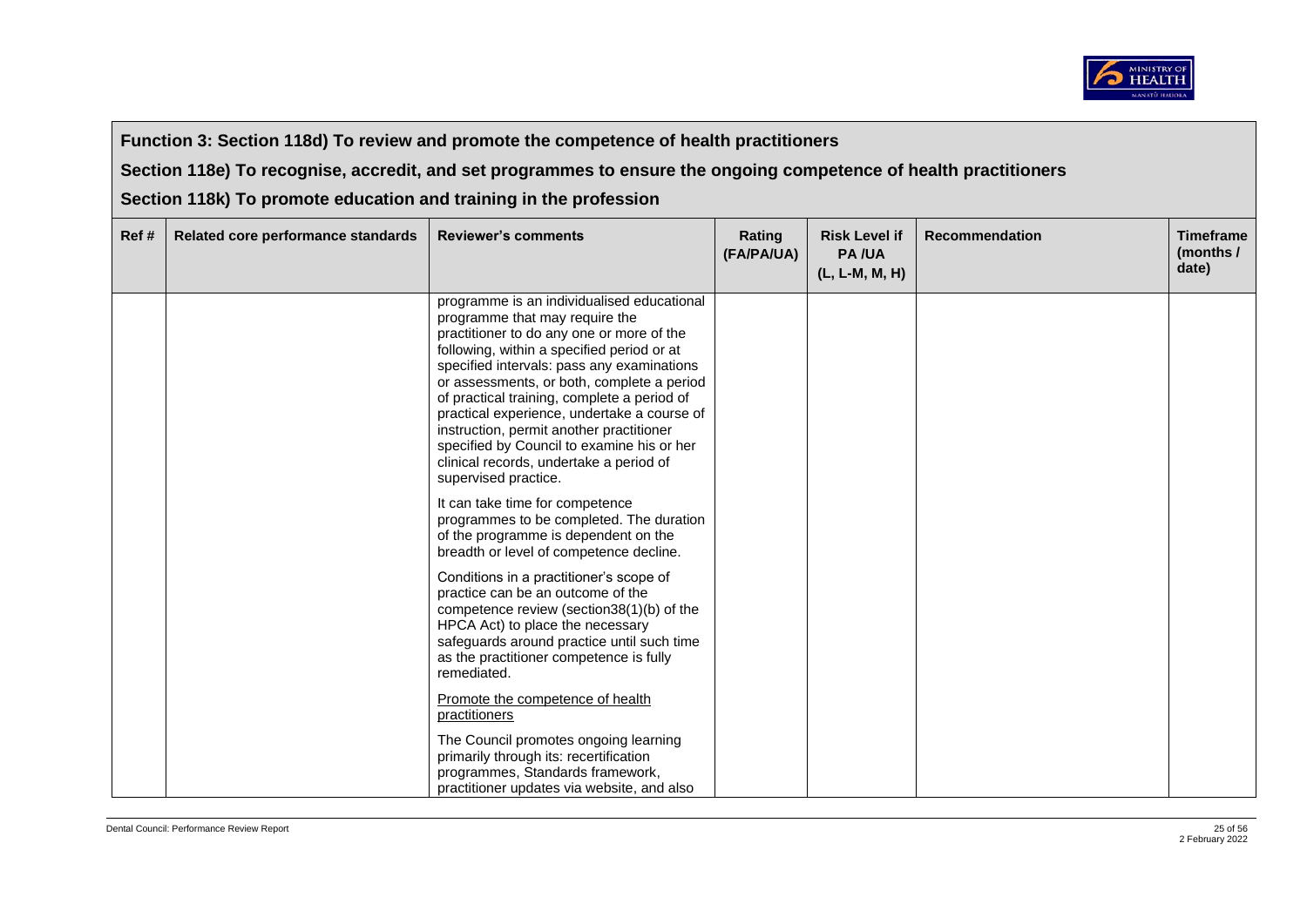

**Section 118e) To recognise, accredit, and set programmes to ensure the ongoing competence of health practitioners** 

| Ref# | Related core performance standards | <b>Reviewer's comments</b>                                                                                                                                                                                                                                                                                                                                                            | Rating<br>(FA/PA/UA) | <b>Risk Level if</b><br><b>PA/UA</b><br>$(L, L-M, M, H)$ | <b>Recommendation</b> | <b>Timeframe</b><br>(months /<br>date) |
|------|------------------------------------|---------------------------------------------------------------------------------------------------------------------------------------------------------------------------------------------------------------------------------------------------------------------------------------------------------------------------------------------------------------------------------------|----------------------|----------------------------------------------------------|-----------------------|----------------------------------------|
|      |                                    | developing guidance for practitioners on<br>developing areas of concern (e.g.,<br>advanced and new areas of practice;<br>remote orthodontic services; tongue-ties;<br>informed consent, etc.).                                                                                                                                                                                        |                      |                                                          |                       |                                        |
|      |                                    | The Council analyses complaints and<br>notifications for indicators of risk. This type<br>of analysis helped inform the development<br>of the new recertification programme that<br>addresses one of the key risks identified,<br>that of professional isolation. This led to the<br>introduction of a peer as part of the<br>programme which enables a professional<br>conversation. |                      |                                                          |                       |                                        |
|      |                                    | The Council's IT data strategy project looks<br>to enhance the data capture associated<br>with clinical and non-clinical risk factors to<br>better inform educational updates to the<br>profession in time.                                                                                                                                                                           |                      |                                                          |                       |                                        |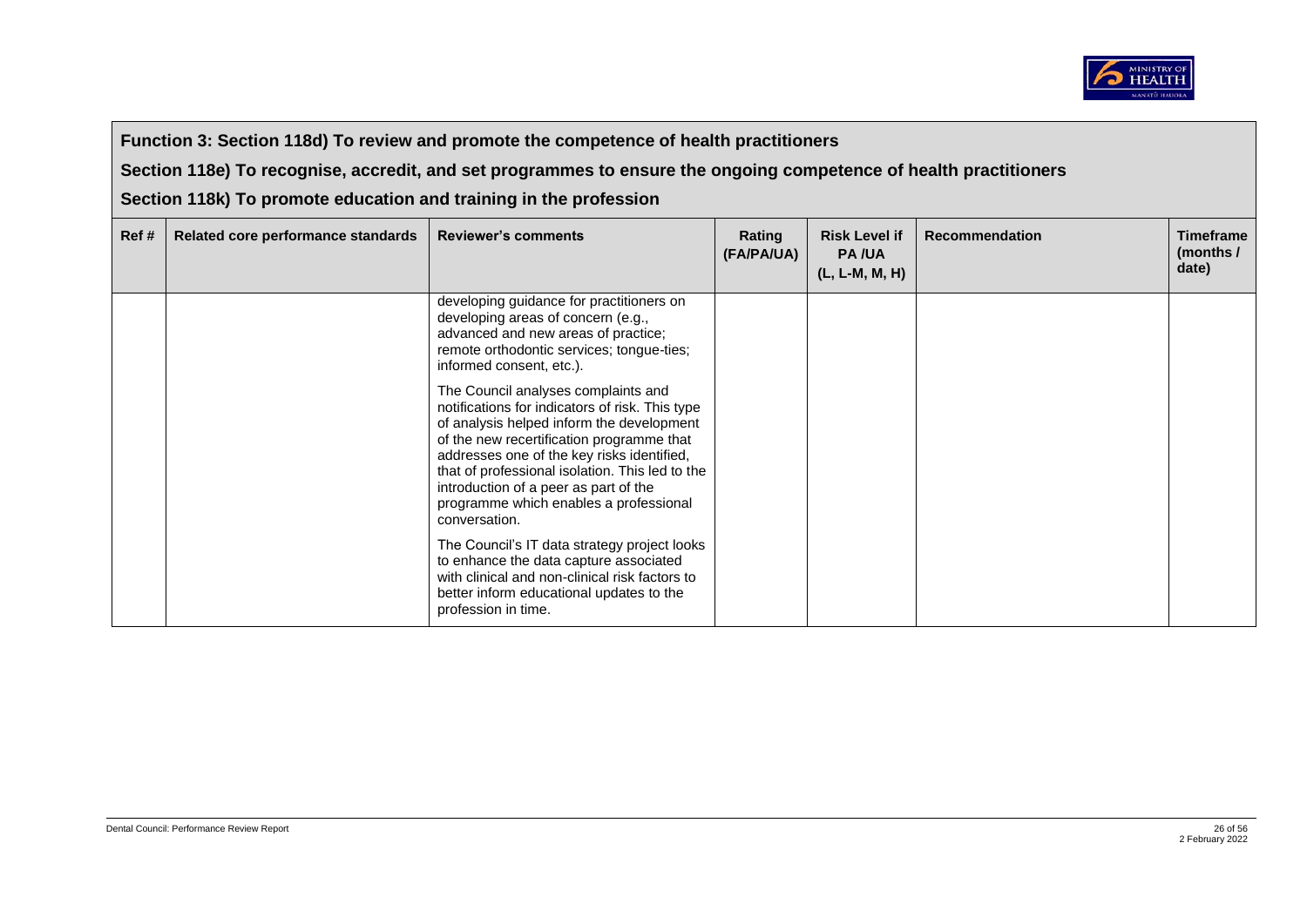

| Ref # | Related core performance standards                                                                                                                                                                                                             | <b>Reviewer's comments</b>                                                                                                                                                                                                                                                                                                                                                                                                                                                                                                                                                                                                                                                                                                                                                                                                                                                                                                                                                                                                                                                                                                                                                                   | Rating<br>(FA/PA/UA) | <b>Risk Level if</b><br><b>PA/UA</b><br>$(L, L-M, M, H)$ | <b>Recommendation</b> | <b>Timeframe</b><br>(months /<br>date) |
|-------|------------------------------------------------------------------------------------------------------------------------------------------------------------------------------------------------------------------------------------------------|----------------------------------------------------------------------------------------------------------------------------------------------------------------------------------------------------------------------------------------------------------------------------------------------------------------------------------------------------------------------------------------------------------------------------------------------------------------------------------------------------------------------------------------------------------------------------------------------------------------------------------------------------------------------------------------------------------------------------------------------------------------------------------------------------------------------------------------------------------------------------------------------------------------------------------------------------------------------------------------------------------------------------------------------------------------------------------------------------------------------------------------------------------------------------------------------|----------------------|----------------------------------------------------------|-----------------------|----------------------------------------|
| 4.1   | The RA has appropriate, timely,<br>transparent, fair, and proportionate<br>mechanisms for:<br>Providing clear, easily accessible<br>public information about how to<br>raise concerns or make a<br>notification about a health<br>practitioner | There is a dedicated webpage for patients,<br>public and employers. This includes a<br>comprehensive page of information<br>regarding concerns and complaints. If<br>someone wants to raise concerns or<br>provide information about an oral health<br>practitioner, then there is a 'Contact Us'<br>form to complete. The Council will<br>acknowledge receipt of the information<br>provided, and will respond with advice on<br>the next steps that would be followed.<br>As a result of a recent change in policy, the<br>Council will receive information about an<br>oral health practitioner in any form that the<br>person providing the information chooses,<br>including oral information and anonymous<br>information.<br>In the year ending April 2020, the Council<br>received 156 complaints from patients.<br>The website is scheduled for an update in<br>2022 and the plan is to phase in increased<br>web accessibility for people with<br>disabilities, introduce an online form for<br>providing Council with information about an<br>oral health practitioner, set up some new<br>web pages and change the emphasis in<br>others so that it is easier for practitioners. | FA                   |                                                          |                       |                                        |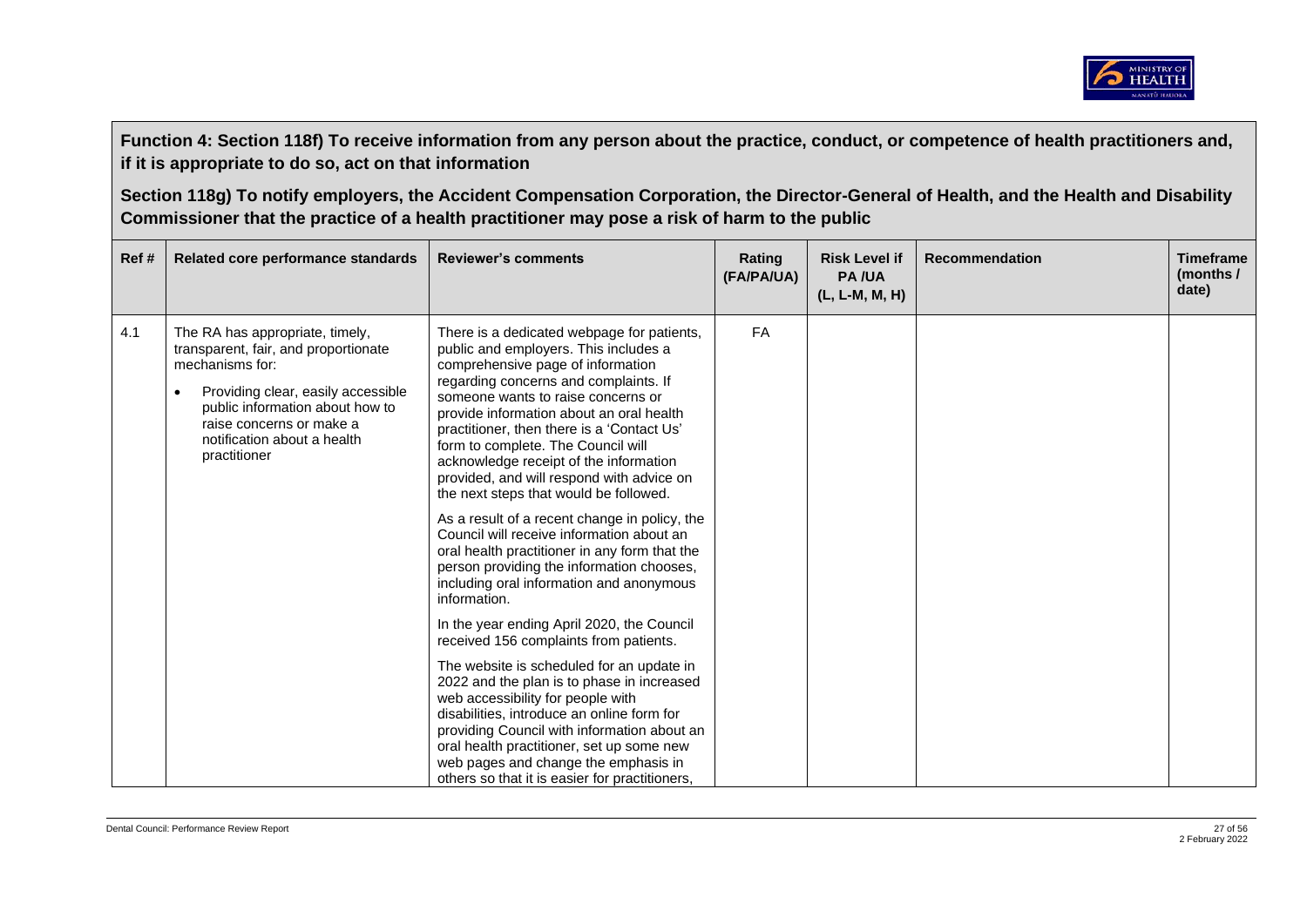

| Ref# | Related core performance standards                                                                                                                                                                                                                                                                                                                                         | <b>Reviewer's comments</b>                                                                                                                                                                                                                                                                                                                                                                                                                                                                                                                                                                                                                                                                                                                                                                                                                                                                                                                                                           | Rating<br>(FA/PA/UA) | <b>Risk Level if</b><br><b>PA/UA</b><br>(L, L-M, M, H) | <b>Recommendation</b> | <b>Timeframe</b><br>(months /<br>date) |
|------|----------------------------------------------------------------------------------------------------------------------------------------------------------------------------------------------------------------------------------------------------------------------------------------------------------------------------------------------------------------------------|--------------------------------------------------------------------------------------------------------------------------------------------------------------------------------------------------------------------------------------------------------------------------------------------------------------------------------------------------------------------------------------------------------------------------------------------------------------------------------------------------------------------------------------------------------------------------------------------------------------------------------------------------------------------------------------------------------------------------------------------------------------------------------------------------------------------------------------------------------------------------------------------------------------------------------------------------------------------------------------|----------------------|--------------------------------------------------------|-----------------------|----------------------------------------|
|      |                                                                                                                                                                                                                                                                                                                                                                            | patients, and employers to find information<br>specific to them about when things go<br>wrong.                                                                                                                                                                                                                                                                                                                                                                                                                                                                                                                                                                                                                                                                                                                                                                                                                                                                                       |                      |                                                        |                       |                                        |
| 4.2  | Identifying and responding in a<br>timely way to any complaint or<br>notification about a health<br>practitioner<br>Considering information related to<br>$\bullet$<br>a health practitioner's conduct or<br>the safety of the practitioner's<br>practice<br>Ensuring all parties to a complaint<br>are supported to fully inform the<br>authority's consideration process | The Council has established policies and<br>procedures regarding complaints and<br>notifications, and these are available on<br>their website. When information is received<br>about an oral health practitioner the<br>Council's response depends on the nature<br>of the information. It will respond to the<br>person who provided the information or<br>refer them (or the information) to the<br>appropriate agency or process if<br>appropriate. A notification can be received<br>from employers, ACC, HDC or other<br>practitioners.<br>The information received is put into an<br>issues log, and then it is triaged by the<br>team to decide the best response. Where<br>there is identified harm or risk information<br>there is a faster triage and response time.<br>Act on information in one of four ways:<br>Information - retaining the information<br>$\bullet$<br>in case it identifies a pattern with the<br>individual practitioner or across the<br>profession | FA                   |                                                        |                       |                                        |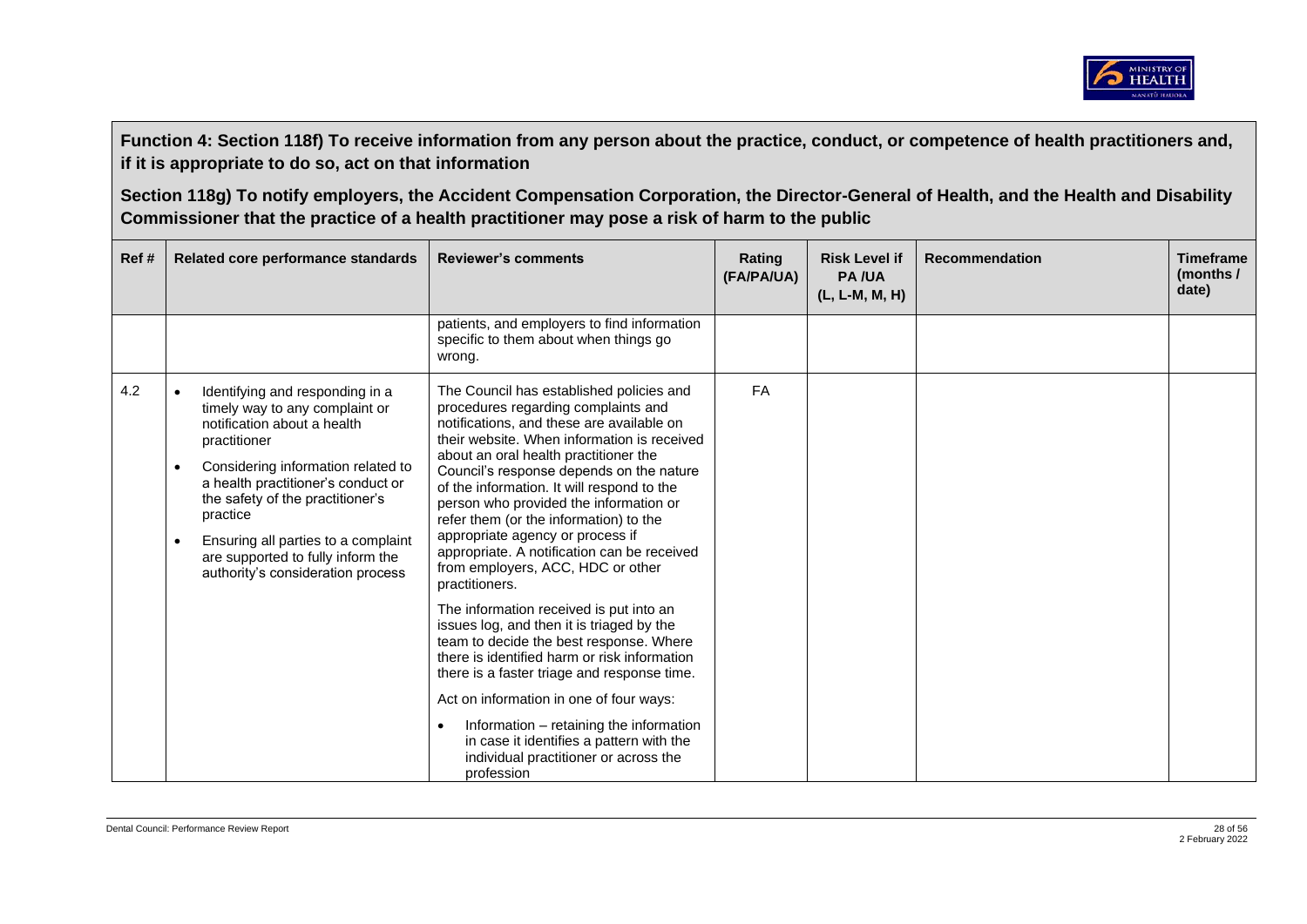

| Ref # | Related core performance standards | <b>Reviewer's comments</b>                                                                                                                                                                                                                                                                                                                                     | Rating<br>(FA/PA/UA) | <b>Risk Level if</b><br><b>PA/UA</b><br>(L, L-M, M, H) | <b>Recommendation</b> | <b>Timeframe</b><br>(months $/$<br>date) |
|-------|------------------------------------|----------------------------------------------------------------------------------------------------------------------------------------------------------------------------------------------------------------------------------------------------------------------------------------------------------------------------------------------------------------|----------------------|--------------------------------------------------------|-----------------------|------------------------------------------|
|       |                                    | Competence - is the practitioner<br>$\bullet$<br>competent to practise?<br>Conduct – is the practitioner's conduct<br>$\bullet$<br>appropriate?<br>Health $-$ is the practitioner with a<br>$\bullet$<br>physical or mental health issue fit to<br>practise?                                                                                                   |                      |                                                        |                       |                                          |
|       |                                    | The need to meet the rules of natural<br>justice may mean that timeliness<br>sometimes depends on how long the<br>practitioner takes to engage in the process.<br>Timeliness is discussed further below in<br>the relevant bullets.                                                                                                                            |                      |                                                        |                       |                                          |
|       |                                    | Case management is reported on monthly<br>to the Council.                                                                                                                                                                                                                                                                                                      |                      |                                                        |                       |                                          |
|       |                                    | In the 2019/20 Annual Report the Council<br>received a total of 214 complaints, 22<br>competence notifications, which resulted in<br>6 new competence reviews and 6 new<br>competence programmes, 2 conduct cases<br>were referred to a PCC and 1 to the HPDT,<br>and 19 new health notifications were<br>receive with 3 new health programmes<br>established. |                      |                                                        |                       |                                          |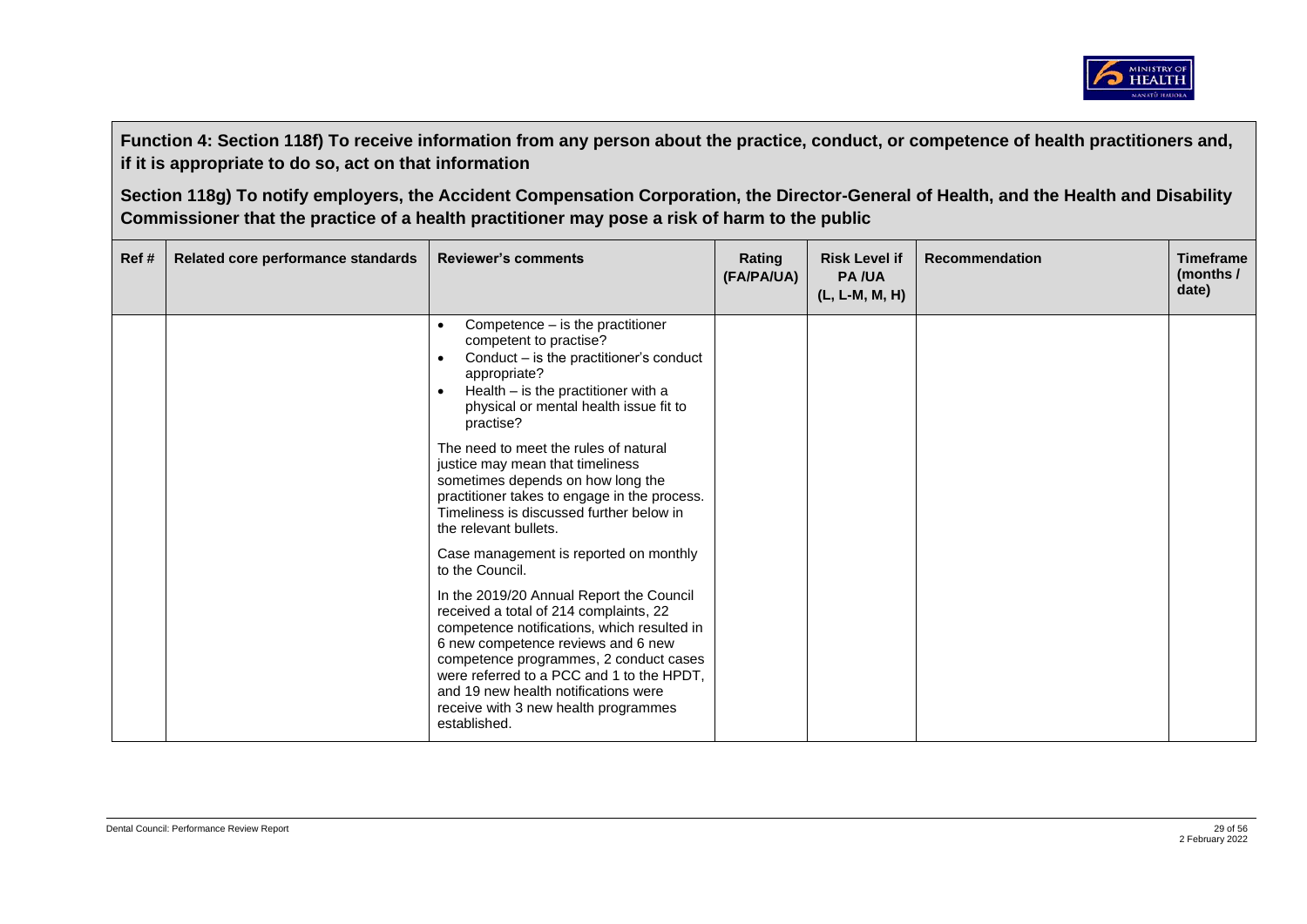

| Ref# | Related core performance standards | <b>Reviewer's comments</b>                                                                                                                                                                                                                                                                                                                                                                                                              | Rating<br>(FA/PA/UA) | <b>Risk Level if</b><br><b>PA/UA</b><br>(L, L-M, M, H) | <b>Recommendation</b> | <b>Timeframe</b><br>(months $/$<br>date) |
|------|------------------------------------|-----------------------------------------------------------------------------------------------------------------------------------------------------------------------------------------------------------------------------------------------------------------------------------------------------------------------------------------------------------------------------------------------------------------------------------------|----------------------|--------------------------------------------------------|-----------------------|------------------------------------------|
|      |                                    | Considering information related to a health<br>practitioner's conduct or the safety of the<br>practitioners' practise                                                                                                                                                                                                                                                                                                                   |                      |                                                        |                       |                                          |
|      |                                    | The information received is considered and<br>the response to the person will depend on<br>the circumstances and the nature of the<br>information provide. The registrar (and the<br>Council depending on delegations) will<br>determine next steps: taking the<br>information to Council such as initiating the<br>competence reviews, or for conduct or<br>safety, HDC interactions and referrals, or<br>no further action necessary. |                      |                                                        |                       |                                          |
|      |                                    | <b>Ensuring all parties to a complaint are</b><br>supported to fully inform the authority's<br>consideration process                                                                                                                                                                                                                                                                                                                    |                      |                                                        |                       |                                          |
|      |                                    | All parties to a complaint are informed of<br>the consideration process and advised of<br>processes and the information that is<br>needed to inform decision making.                                                                                                                                                                                                                                                                    |                      |                                                        |                       |                                          |
|      |                                    | The Council recognises the significance for<br>people who provide information about the<br>practice, conduct, fitness, or competence<br>of oral health practitioners. The Council will<br>take steps to ensure that all parties are<br>properly informed about what they need to<br>do to provide the Council with the relevant                                                                                                         |                      |                                                        |                       |                                          |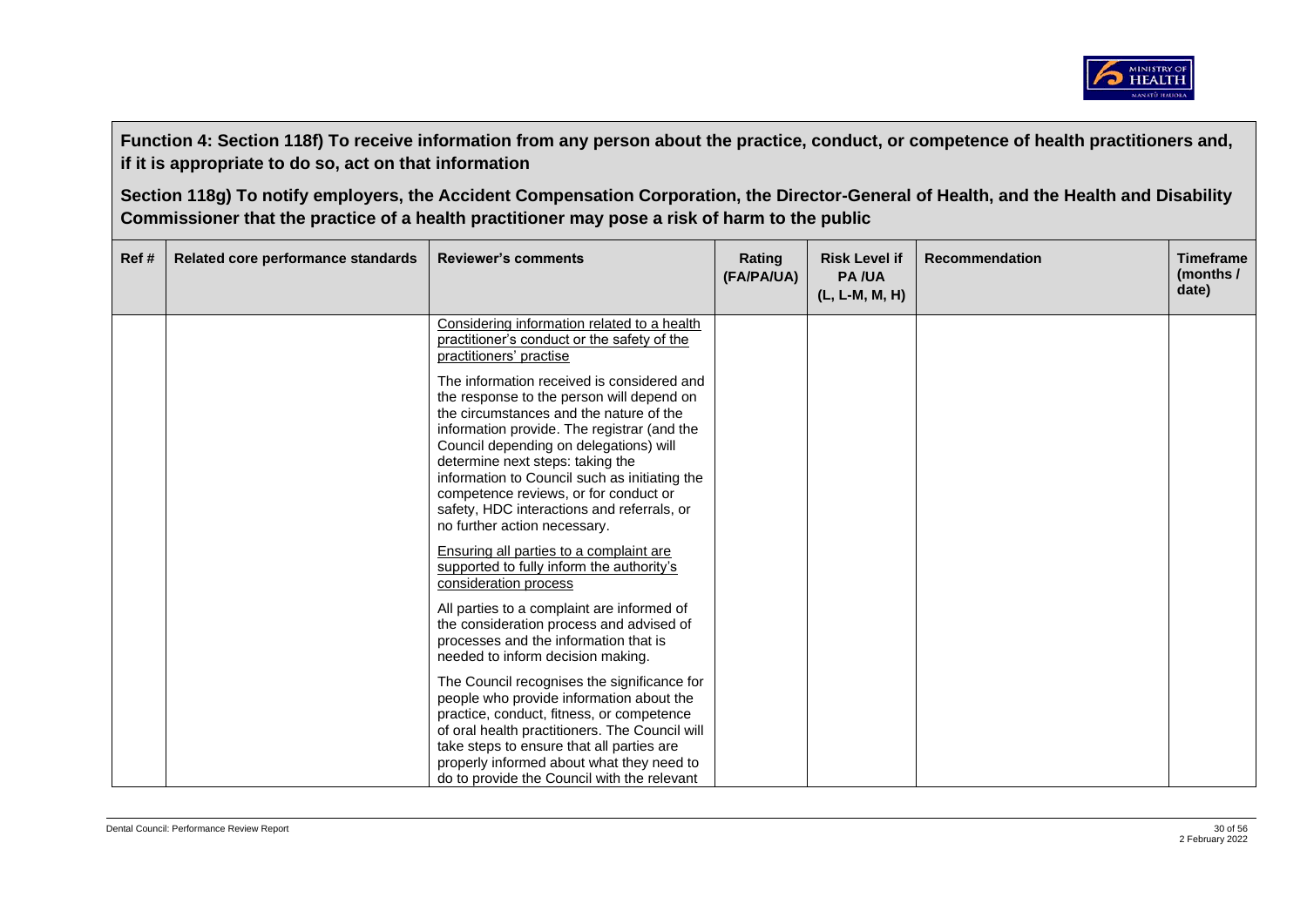

| Ref# | Related core performance standards | <b>Reviewer's comments</b>                                                                                                                                                                                                                                                                                                                                                                        | Rating<br>(FA/PA/UA) | <b>Risk Level if</b><br><b>PA/UA</b><br>(L, L-M, M, H) | <b>Recommendation</b> | <b>Timeframe</b><br>(months $/$<br>date) |
|------|------------------------------------|---------------------------------------------------------------------------------------------------------------------------------------------------------------------------------------------------------------------------------------------------------------------------------------------------------------------------------------------------------------------------------------------------|----------------------|--------------------------------------------------------|-----------------------|------------------------------------------|
|      |                                    | information to inform the Council's decision<br>making.                                                                                                                                                                                                                                                                                                                                           |                      |                                                        |                       |                                          |
|      |                                    | Council provides options available to the<br>patient for support, complaint investigation<br>and resolution, and financial compensation.<br>Including: Nationwide Health and Disability<br>Advocacy Service (Free), Professional<br>Associations, Health and Disability<br>Commissioner, Disputes Tribunal, and<br>Accident Compensation Corporation.                                             |                      |                                                        |                       |                                          |
|      |                                    | Council considers matters on a case-by-<br>case basis. The Professional Conduct<br>Committee (PCC) Guidance provides some<br>support to the PCC around how and when<br>to engage with the complainant so that all<br>the information can be considered. The<br>HPCA Act and the Naming policy sets out<br>the parameters for when Council will name<br>a practitioner.                            |                      |                                                        |                       |                                          |
|      |                                    | With the 2019 amendments to the Act the<br>Council adopted practice following the<br>legislation but noted policy updates were to<br>come. The Council recognises the<br>significance for people who provide<br>information about the practice, conduct,<br>fitness, or competence of oral health<br>practitioners. Over the next 6-8 months, the<br>Council is to review processes to ensure all |                      |                                                        |                       |                                          |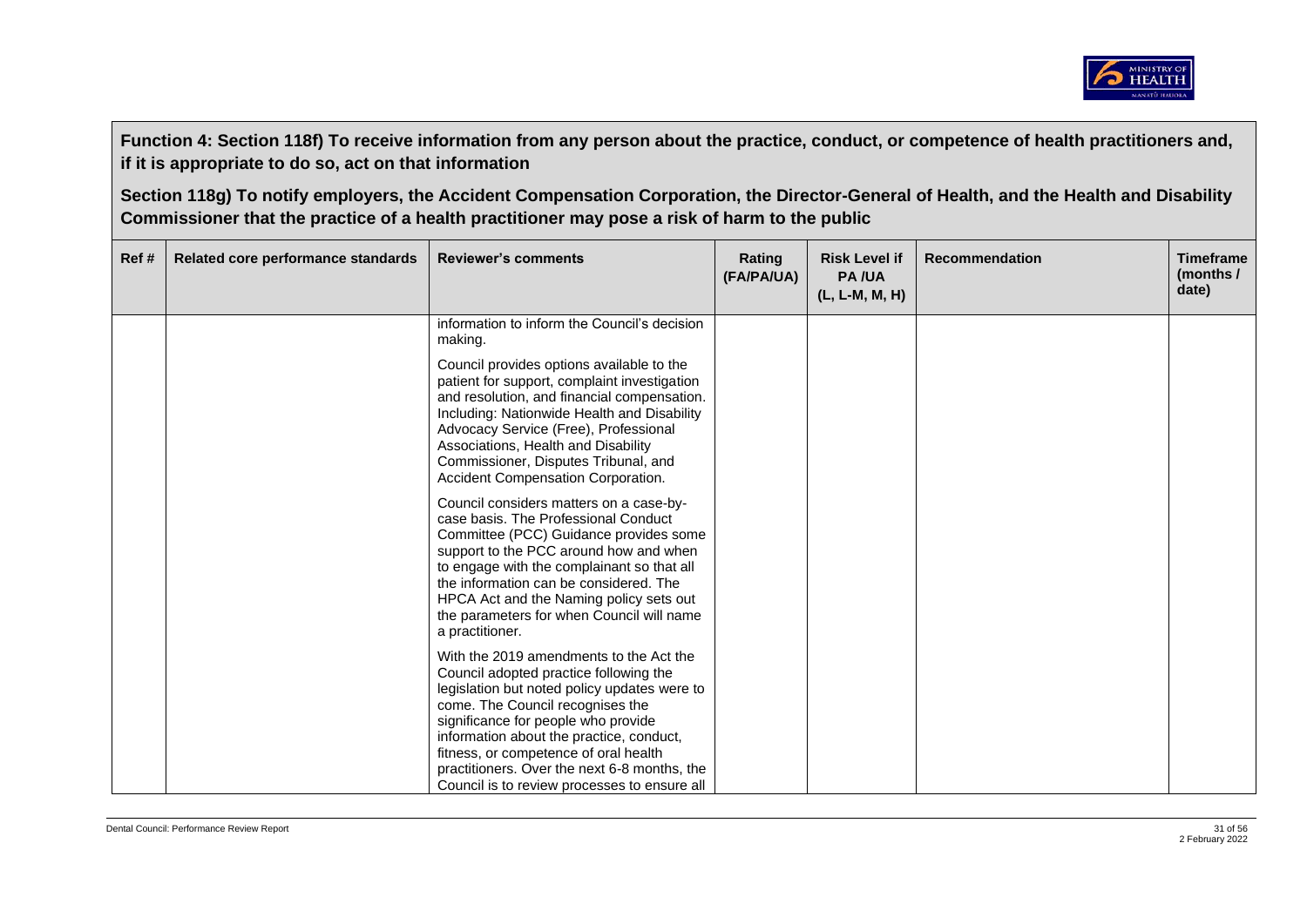

| Ref# | Related core performance standards                                                                                                                                            | <b>Reviewer's comments</b>                                                                                                                                                                                                                                                                                                                                                                                                                                                                                                                                                                                                                                                                    | Rating<br>(FA/PA/UA) | <b>Risk Level if</b><br><b>PA/UA</b><br>(L, L-M, M, H) | <b>Recommendation</b> | <b>Timeframe</b><br>(months /<br>date) |
|------|-------------------------------------------------------------------------------------------------------------------------------------------------------------------------------|-----------------------------------------------------------------------------------------------------------------------------------------------------------------------------------------------------------------------------------------------------------------------------------------------------------------------------------------------------------------------------------------------------------------------------------------------------------------------------------------------------------------------------------------------------------------------------------------------------------------------------------------------------------------------------------------------|----------------------|--------------------------------------------------------|-----------------------|----------------------------------------|
|      |                                                                                                                                                                               | parties are properly informed about what<br>they need to do to provide the Council with<br>the relevant information and to ensure the<br>Council is well positioned to inform and<br>update parties about the information<br>provided.<br>A complaints / issues log is maintained and<br>there is a current dashboard for a history of<br>complaints and notifications.                                                                                                                                                                                                                                                                                                                       |                      |                                                        |                       |                                        |
| 4.3  | Enabling action, such as informing<br>appropriate parties (including those<br>specified in section $118(g)$ ) that a<br>practitioner may pose a risk of harm to<br>the public | Appropriate, timely, transparent, fair, and<br>proportionate mechanisms for enabling<br>action include:<br>Interim orders: Where there are<br>$\bullet$<br>reasonable grounds for believing that<br>the health practitioner poses a risk of<br>serious harm to the public by<br>practising below the required standard<br>of competence, the Council can make<br>Interim orders (s39 suspensions or<br>inclusion of conditions pending review<br>or assessments).<br>Where the Council considers that the<br>$\bullet$<br>health practitioner may be unable to<br>perform the functions required for the<br>practice of their profession because of<br>some mental or physical condition, the | <b>FA</b>            |                                                        |                       |                                        |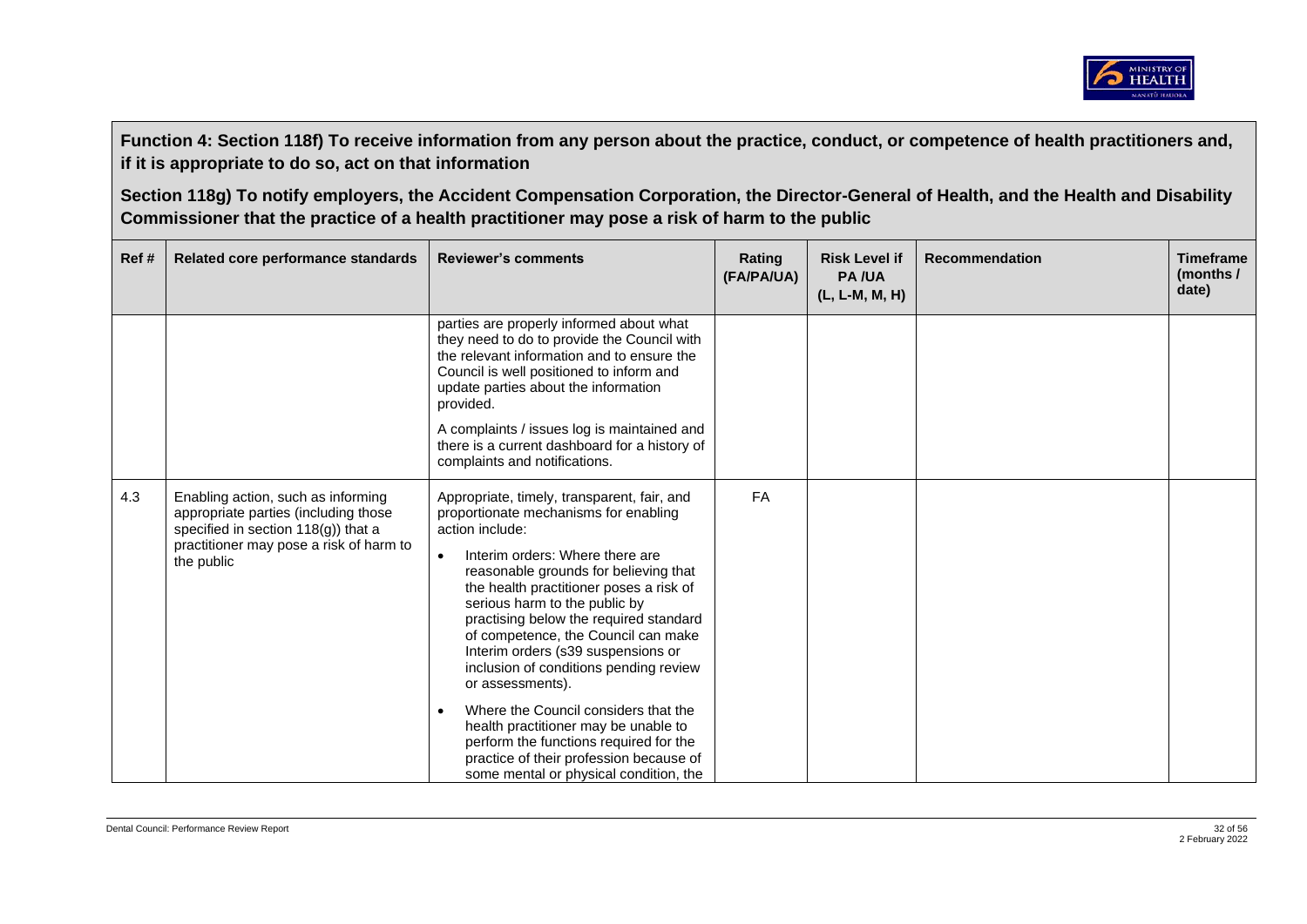

| Ref# | Related core performance standards | <b>Reviewer's comments</b>                                                                                                                                                                                                                                                                                                                                                                                                                              | Rating<br>(FA/PA/UA) | <b>Risk Level if</b><br><b>PA/UA</b><br>(L, L-M, M, H) | <b>Recommendation</b> | <b>Timeframe</b><br>(months /<br>date) |
|------|------------------------------------|---------------------------------------------------------------------------------------------------------------------------------------------------------------------------------------------------------------------------------------------------------------------------------------------------------------------------------------------------------------------------------------------------------------------------------------------------------|----------------------|--------------------------------------------------------|-----------------------|----------------------------------------|
|      |                                    | Council can suspend a practitioner's<br>practising certificate or include<br>condition(s) in their scope of practice.                                                                                                                                                                                                                                                                                                                                   |                      |                                                        |                       |                                        |
|      |                                    | Where Council considers the practice<br>$\bullet$<br>of a practitioner meets the threshold<br>for notification of risk of harm to<br>another organisation (i.e., the practice<br>may pose a risk of harm to the public),<br>then notice is given under section 35<br>to the appropriate parties and revoked<br>when appropriate.                                                                                                                        |                      |                                                        |                       |                                        |
|      |                                    | Dually registered practitioner: In the<br>$\bullet$<br>case of a dually registered practitioner<br>(Dental Council and another RA), if<br>there is an investigation or proceeding<br>about that practitioner's fitness to<br>practise, competence or conduct of a<br>dually registered health practitioner,<br>then the Dental Council will formally<br>notify other relevant RAs and take<br>steps to obtain information from the<br>RA <sub>S</sub> . |                      |                                                        |                       |                                        |
|      |                                    | Naming policy decision for when the<br>$\bullet$<br>Council will name practitioners,<br>including to employers, HDC, and<br>ACC.                                                                                                                                                                                                                                                                                                                        |                      |                                                        |                       |                                        |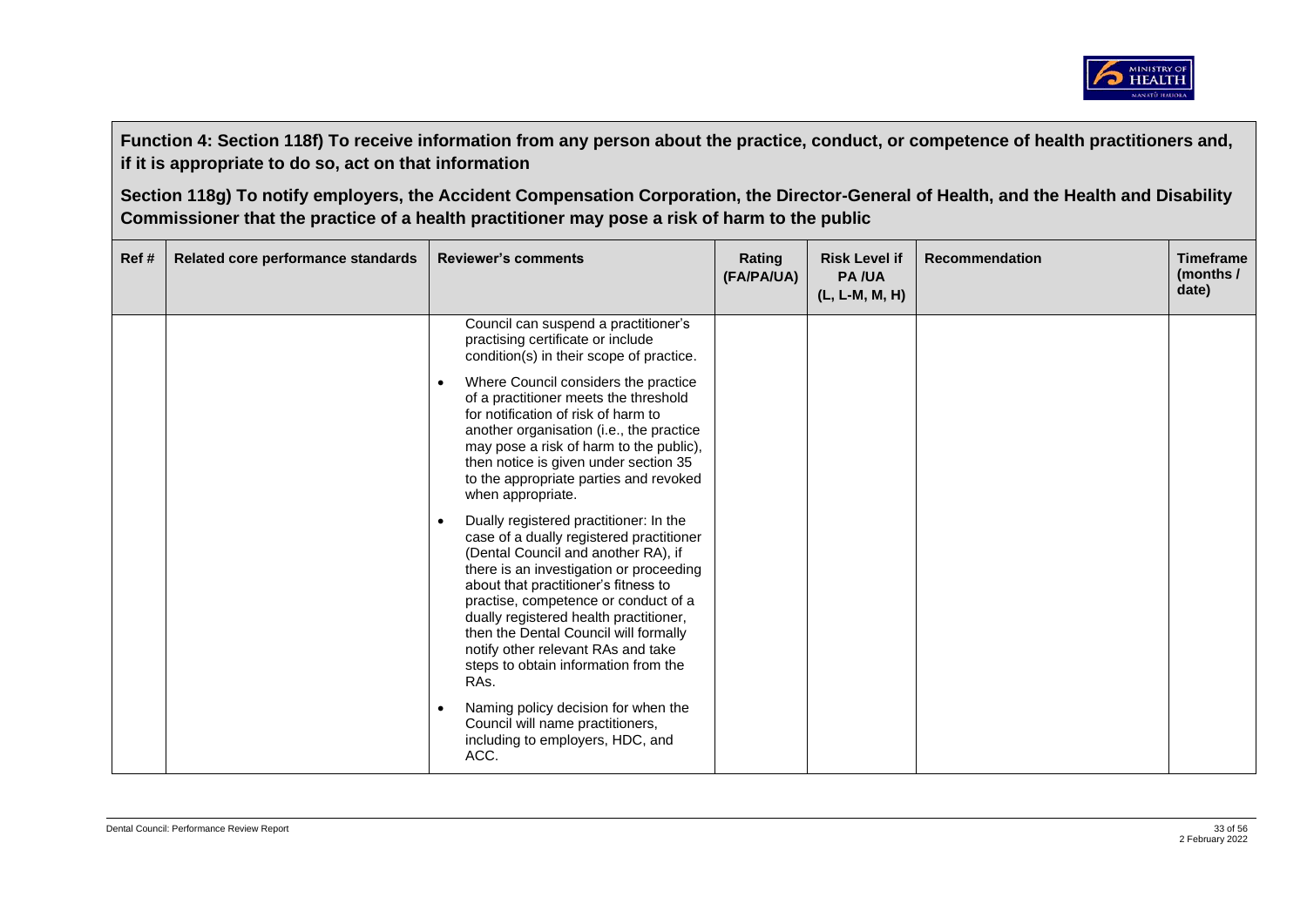

| Function 5: Section 118h) To consider the cases of health practitioners who may be unable to perform the functions required for the |
|-------------------------------------------------------------------------------------------------------------------------------------|
| practice of the profession                                                                                                          |

| Ref# | Related core performance standards                                                                                                                                                                                                                                                                                                                        | <b>Reviewer's comments</b>                                                                                                                                                                                                                                                                                                                                                                                                                                                                                                                                                                                                                                                                                                                                                                                                                                                                                                                                                                                                                                                                                                                                                              | Rating<br>(FA/PA/UA) | <b>Risk Level if</b><br><b>PA/UA</b><br>(L, L-M, M, H) | <b>Recommendation</b> | <b>Timeframe</b><br>(months /<br>date) |
|------|-----------------------------------------------------------------------------------------------------------------------------------------------------------------------------------------------------------------------------------------------------------------------------------------------------------------------------------------------------------|-----------------------------------------------------------------------------------------------------------------------------------------------------------------------------------------------------------------------------------------------------------------------------------------------------------------------------------------------------------------------------------------------------------------------------------------------------------------------------------------------------------------------------------------------------------------------------------------------------------------------------------------------------------------------------------------------------------------------------------------------------------------------------------------------------------------------------------------------------------------------------------------------------------------------------------------------------------------------------------------------------------------------------------------------------------------------------------------------------------------------------------------------------------------------------------------|----------------------|--------------------------------------------------------|-----------------------|----------------------------------------|
| 5.1  | The RA has clear and transparent<br>mechanisms to:<br>Receive, review, and make<br>$\bullet$<br>decisions regarding notifications<br>about health practitioners who may<br>be unable to perform the functions<br>required for the practice of the<br>profession<br>Take appropriate, timely, and<br>$\bullet$<br>proportionate action to minimise<br>risk | The Council uses its Regulatory Principles<br>to guide its decision-making and ensure its<br>decisions and actions are appropriate and<br>proportionate. These are available on its<br>website.<br>Professional standard 27 for the<br>practitioner sets out "You must protect the<br>interests of patients and colleagues from<br>any risk posed by your personal issues or<br>health, or those of a colleague." This<br>includes guidance to practitioners to<br>support this standard to seek appropriate<br>medical advice as soon as possible, if you<br>suspect or know that patients or colleagues<br>may be at risk because of your mental or<br>physical health, and to inform the Dental<br>Council, if you have good reason to believe<br>a colleague is suffering from a health<br>condition which could affect their ability to<br>deliver patient care or place colleagues at<br>risk.<br>This includes there is a disclosure on the<br>APC or registration form to receive new<br>fitness or health information directly from<br>the practitioner. The APC provides an<br>annual opportunity for the practitioner to<br>declare these changes or note ongoing<br>issues. | <b>FA</b>            |                                                        |                       |                                        |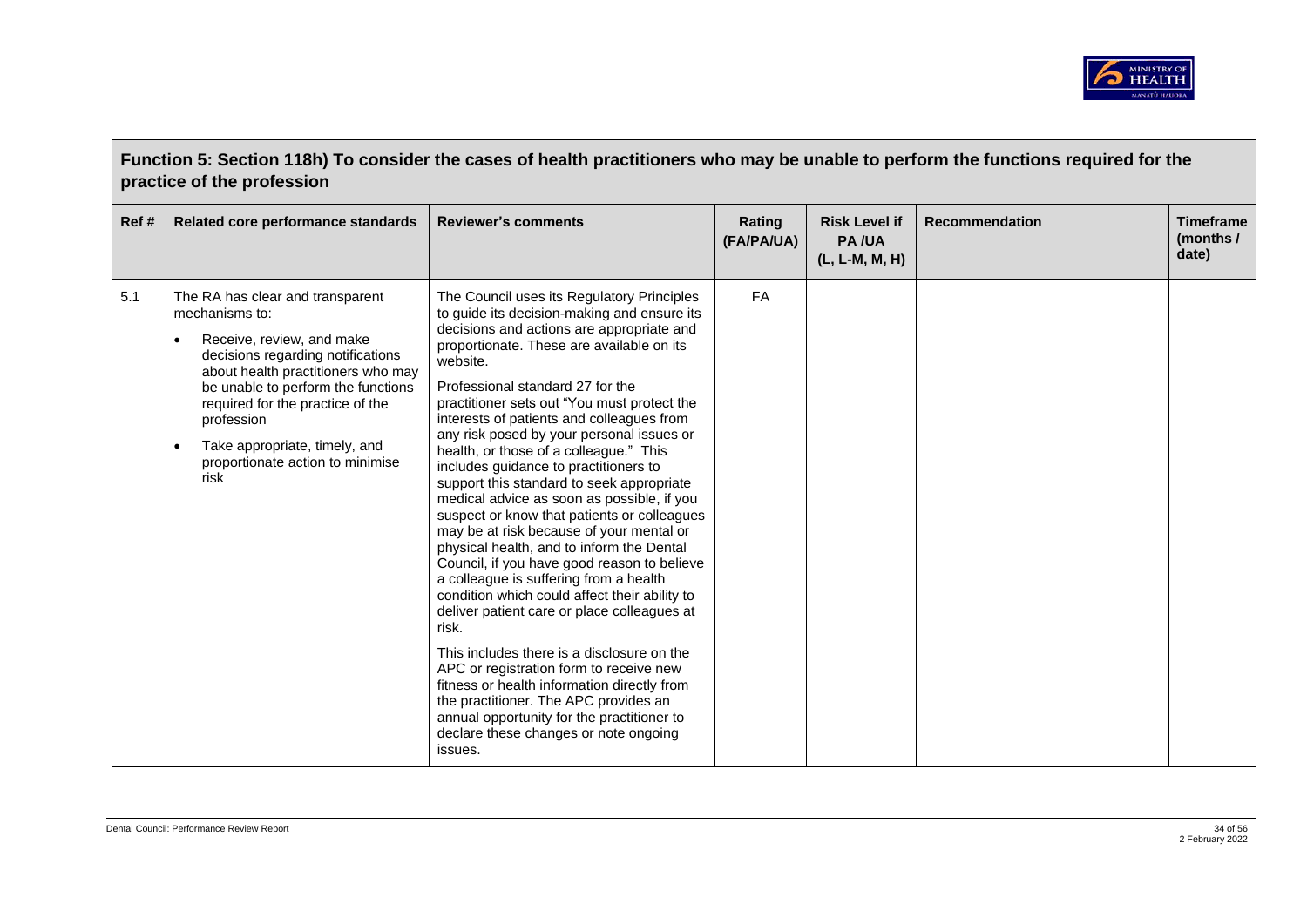

|      | Function 5: Section 118h) To consider the cases of health practitioners who may be unable to perform the functions required for the<br>practice of the profession |                                                                                                                                                                                                                                                                                                                   |                      |                                                        |                       |                                        |  |
|------|-------------------------------------------------------------------------------------------------------------------------------------------------------------------|-------------------------------------------------------------------------------------------------------------------------------------------------------------------------------------------------------------------------------------------------------------------------------------------------------------------|----------------------|--------------------------------------------------------|-----------------------|----------------------------------------|--|
| Ref# | Related core performance standards                                                                                                                                | <b>Reviewer's comments</b>                                                                                                                                                                                                                                                                                        | Rating<br>(FA/PA/UA) | <b>Risk Level if</b><br><b>PA/UA</b><br>(L, L-M, M, H) | <b>Recommendation</b> | <b>Timeframe</b><br>(months /<br>date) |  |
|      |                                                                                                                                                                   | Mechanisms are in place to receive and<br>review notifications. Health-related cases<br>are managed by the Case Manager using<br>the management system.                                                                                                                                                           |                      |                                                        |                       |                                        |  |
|      |                                                                                                                                                                   | To summarise, the Council: assesses the<br>information, including taking advice from an<br>independent practitioner and medical<br>practitioner and act on that advice, may<br>require the practitioner to be assessed by a<br>medical practitioner, and will consider the<br>practitioner's fitness to practise. |                      |                                                        |                       |                                        |  |
|      |                                                                                                                                                                   | Actions can include monitoring a health-<br>related voluntary undertaking or having<br>health-related conditions on their scope of<br>practice.                                                                                                                                                                   |                      |                                                        |                       |                                        |  |
|      |                                                                                                                                                                   | There is a Transmissible Viral Infections<br>Panel, which operates as a Council<br>committee to advise on practitioners with<br>Hepatitis A, B or C, or with HIV. The<br>Transmissible Viral Infections Panel is<br>chaired by the Council chair and meets on<br>an as-needed basis.                              |                      |                                                        |                       |                                        |  |
|      |                                                                                                                                                                   | Take appropriate, timely, and proportionate<br>action to minimise risk                                                                                                                                                                                                                                            |                      |                                                        |                       |                                        |  |
|      |                                                                                                                                                                   | Management of health impaired<br>practitioners policy is in place. A typical<br>programme for managing a health impaired<br>practitioner might include some or all of the<br>following: (a) Limit the practitioner's<br>practise to certain procedures and/or                                                     |                      |                                                        |                       |                                        |  |

 $\blacksquare$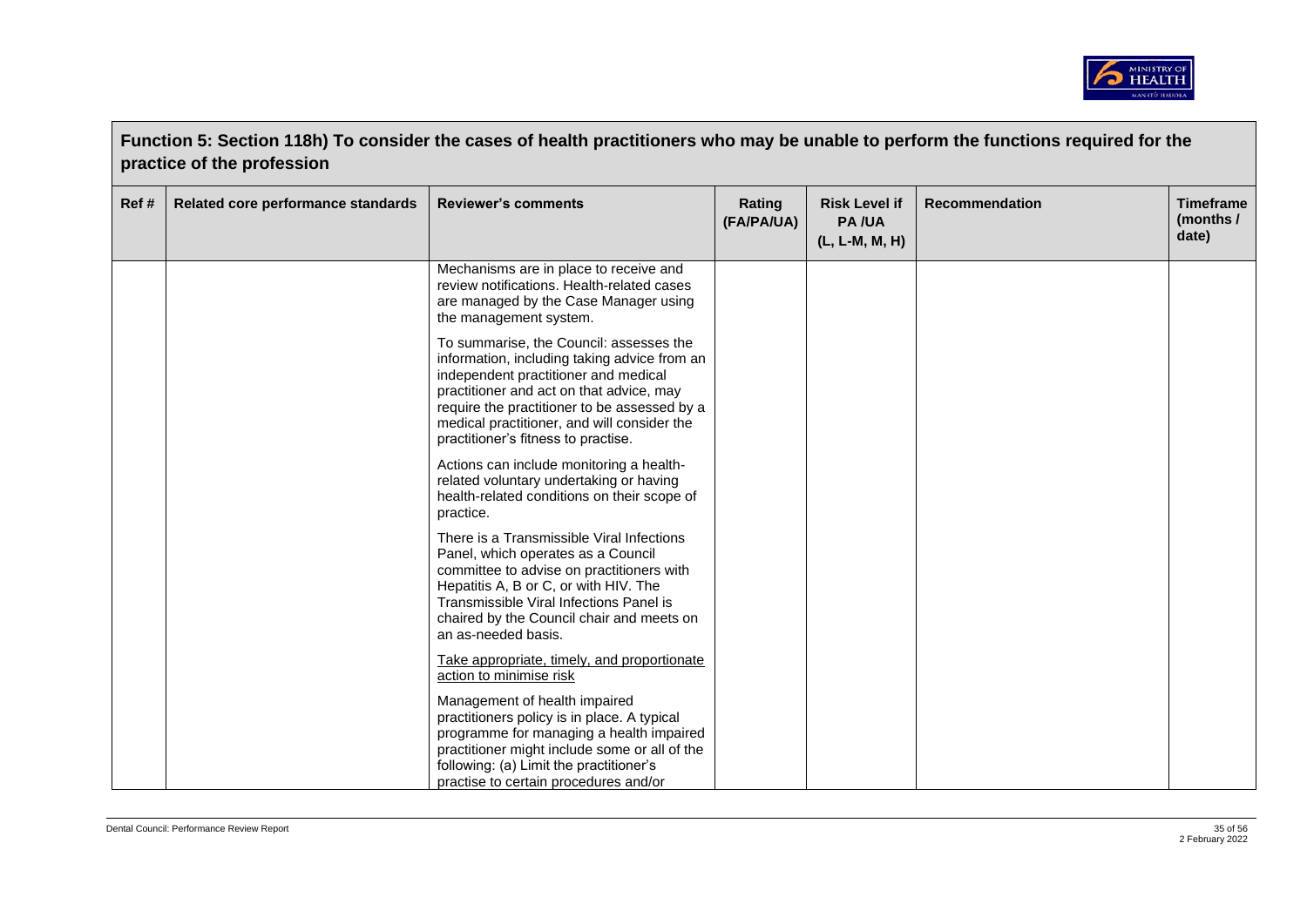

|      | Function 5: Section 118h) To consider the cases of health practitioners who may be unable to perform the functions required for the<br>practice of the profession |                                                                                                                                                                                                                                                                                                                                                                                                                                                                                                                                                                                                                                                                                                                                                                                                                                                                                                                                                                                                                                                                                                                                                                                                                                                                                                                                                                       |                      |                                                        |                       |                                        |  |
|------|-------------------------------------------------------------------------------------------------------------------------------------------------------------------|-----------------------------------------------------------------------------------------------------------------------------------------------------------------------------------------------------------------------------------------------------------------------------------------------------------------------------------------------------------------------------------------------------------------------------------------------------------------------------------------------------------------------------------------------------------------------------------------------------------------------------------------------------------------------------------------------------------------------------------------------------------------------------------------------------------------------------------------------------------------------------------------------------------------------------------------------------------------------------------------------------------------------------------------------------------------------------------------------------------------------------------------------------------------------------------------------------------------------------------------------------------------------------------------------------------------------------------------------------------------------|----------------------|--------------------------------------------------------|-----------------------|----------------------------------------|--|
| Ref# | Related core performance standards                                                                                                                                | <b>Reviewer's comments</b>                                                                                                                                                                                                                                                                                                                                                                                                                                                                                                                                                                                                                                                                                                                                                                                                                                                                                                                                                                                                                                                                                                                                                                                                                                                                                                                                            | Rating<br>(FA/PA/UA) | <b>Risk Level if</b><br><b>PA/UA</b><br>(L, L-M, M, H) | <b>Recommendation</b> | <b>Timeframe</b><br>(months /<br>date) |  |
|      |                                                                                                                                                                   | locations; (b) Require the practitioner's<br>practise to be supervised; (c) Require the<br>practitioner to inform work colleagues<br>about the relevant health issues; (d)<br>Require the practitioner to undergo<br>therapy; (e) Carry out random urine and<br>occasional blood testing to check for the<br>presence of drugs or alcohol; (f) Require<br>the practitioner's own general practitioner<br>to provide regular supervision; (g) Impose<br>prescribing restrictions; (h) Require the<br>practitioner to attend peer support groups<br>such as Alcoholics Anonymous and<br>Narcotics Anonymous; (i) Appoint a<br>practitioner as a mentor.<br>The Dental Council will always act in the<br>interests of public safety and will take<br>action, including suspending a<br>practitioner's Annual Practising Certificate<br>where this is necessary. The Council does<br>though its focus on rehabilitation in the first<br>instance because health issues are<br>different from a competence review or a<br>disciplinary process. Wherever possible,<br>the Council will seek a voluntary<br>agreement with the practitioner to confirm<br>to limits or conditions on their practice, or<br>to cease practise entirely.<br>Council identifies that it will be reviewing<br>the approach to all cases (competence,<br>conduct and health) during the cultural |                      |                                                        |                       |                                        |  |

 $\overline{a}$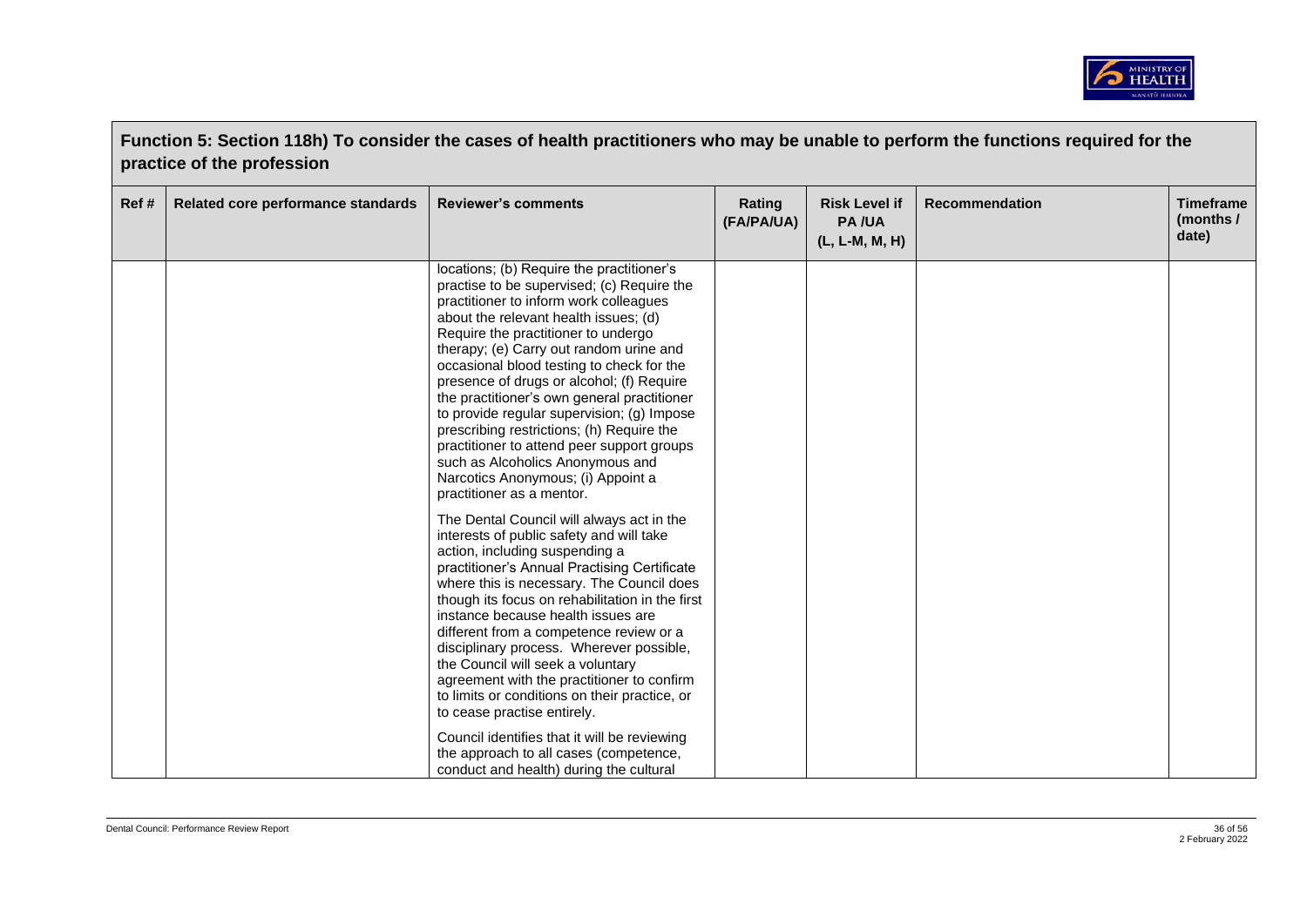

|       | Function 5: Section 118h) To consider the cases of health practitioners who may be unable to perform the functions required for the<br>practice of the profession |                                                  |                      |                                                        |                |                                   |  |
|-------|-------------------------------------------------------------------------------------------------------------------------------------------------------------------|--------------------------------------------------|----------------------|--------------------------------------------------------|----------------|-----------------------------------|--|
| Ref # | Related core performance standards                                                                                                                                | <b>Reviewer's comments</b>                       | Rating<br>(FA/PA/UA) | <b>Risk Level if</b><br><b>PA/UA</b><br>(L, L-M, M, H) | Recommendation | Timeframe<br>(months $/$<br>date) |  |
|       |                                                                                                                                                                   | safety work and Compliance Framework<br>project. |                      |                                                        |                |                                   |  |

 $\blacksquare$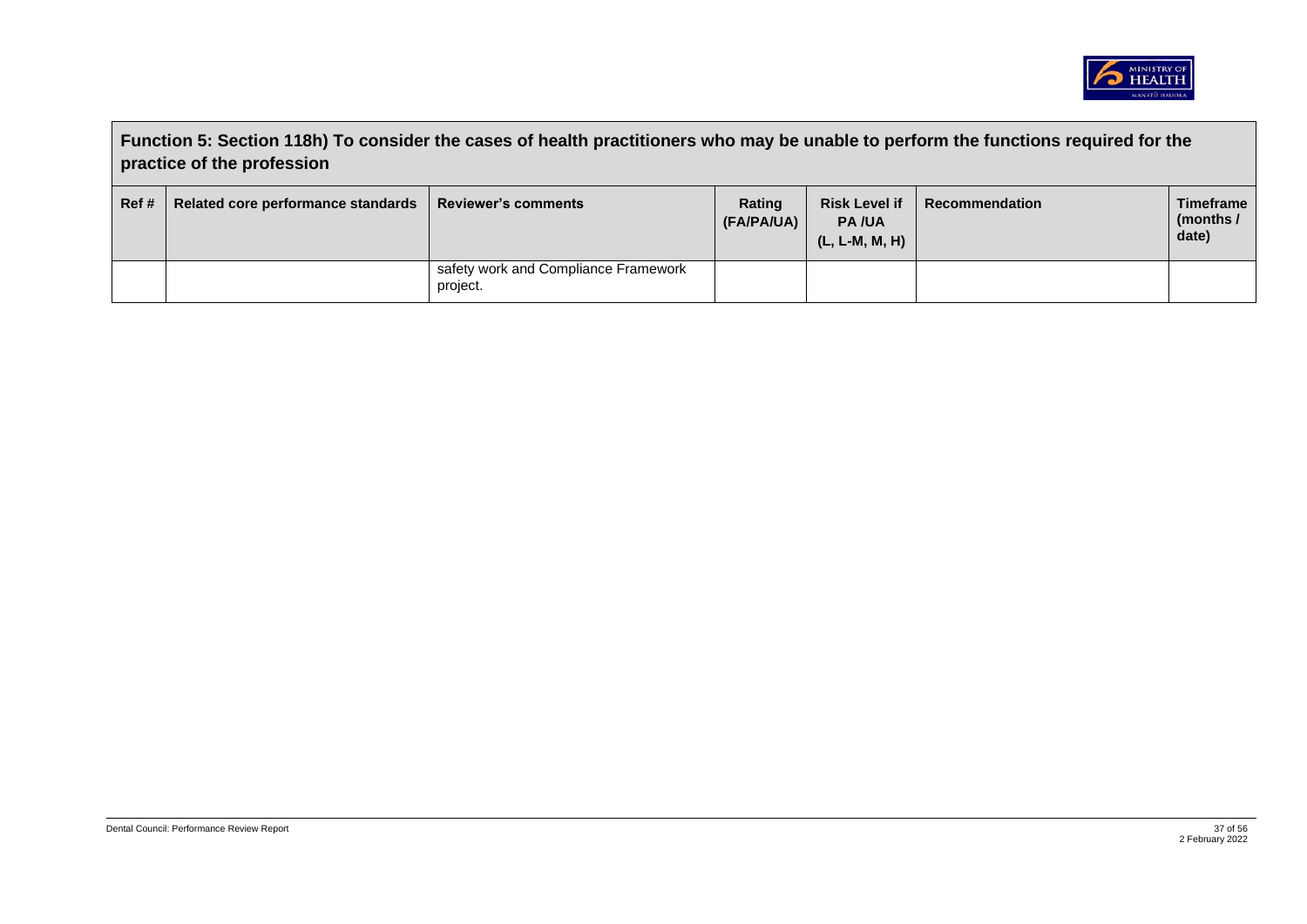

|      | Function 6: Section 118i) To set standards of clinical competence, cultural competence (including competencies that will enable effective<br>and respectful interaction with Māori), and ethical conduct to be observed by health practitioners of the profession |                                                                                                                                                                                                                                                                                                                                                                                                    |                      |                                                        |                       |                                        |  |  |
|------|-------------------------------------------------------------------------------------------------------------------------------------------------------------------------------------------------------------------------------------------------------------------|----------------------------------------------------------------------------------------------------------------------------------------------------------------------------------------------------------------------------------------------------------------------------------------------------------------------------------------------------------------------------------------------------|----------------------|--------------------------------------------------------|-----------------------|----------------------------------------|--|--|
| Ref# | Related core performance standards                                                                                                                                                                                                                                | <b>Reviewer's comments</b>                                                                                                                                                                                                                                                                                                                                                                         | Rating<br>(FA/PA/UA) | <b>Risk Level if</b><br><b>PA/UA</b><br>(L, L-M, M, H) | <b>Recommendation</b> | <b>Timeframe</b><br>(months /<br>date) |  |  |
| 6.1  | The RA sets standards of clinical and<br>cultural competence and ethical<br>conduct that are:<br>Informed by relevant evidence<br>Clearly articulated and accessible                                                                                              | The standards framework was developed<br>in 2015 to provide clear precise standards<br>so that registered oral health practitioners<br>understood the mandatory requirements<br>placed on them and patients understand<br>what an oral health practitioner must do<br>when treating a patient.                                                                                                     | <b>FA</b>            |                                                        |                       |                                        |  |  |
|      |                                                                                                                                                                                                                                                                   | The standards framework applies to all oral<br>health practitioners and the key feature is<br>that the framework is patient centric.                                                                                                                                                                                                                                                               |                      |                                                        |                       |                                        |  |  |
|      |                                                                                                                                                                                                                                                                   | It describes the minimum standards of<br>ethical conduct, clinical and cultural<br>competence that patients and the public<br>can expect from oral health practitioners.                                                                                                                                                                                                                           |                      |                                                        |                       |                                        |  |  |
|      |                                                                                                                                                                                                                                                                   | The Standards Framework includes the<br>five ethical principles that registered oral<br>health practitioners must adhere to at all<br>times, the 28 professional standards<br>describe what practitioners must do to<br>ensure they adhere to the ethical principles<br>of oral health practice and the 10 practice<br>standards are the detailed standards<br>related to specific practice areas. |                      |                                                        |                       |                                        |  |  |
|      |                                                                                                                                                                                                                                                                   | Each standard is supported by guidance<br>that describes the actions and behaviour<br>that enable practitioners to meet the<br>minimum standards. The requirement to<br>comply with the standards is reinforced by<br>the New Zealand accredited programme<br>curriculums, all include an introduction to                                                                                          |                      |                                                        |                       |                                        |  |  |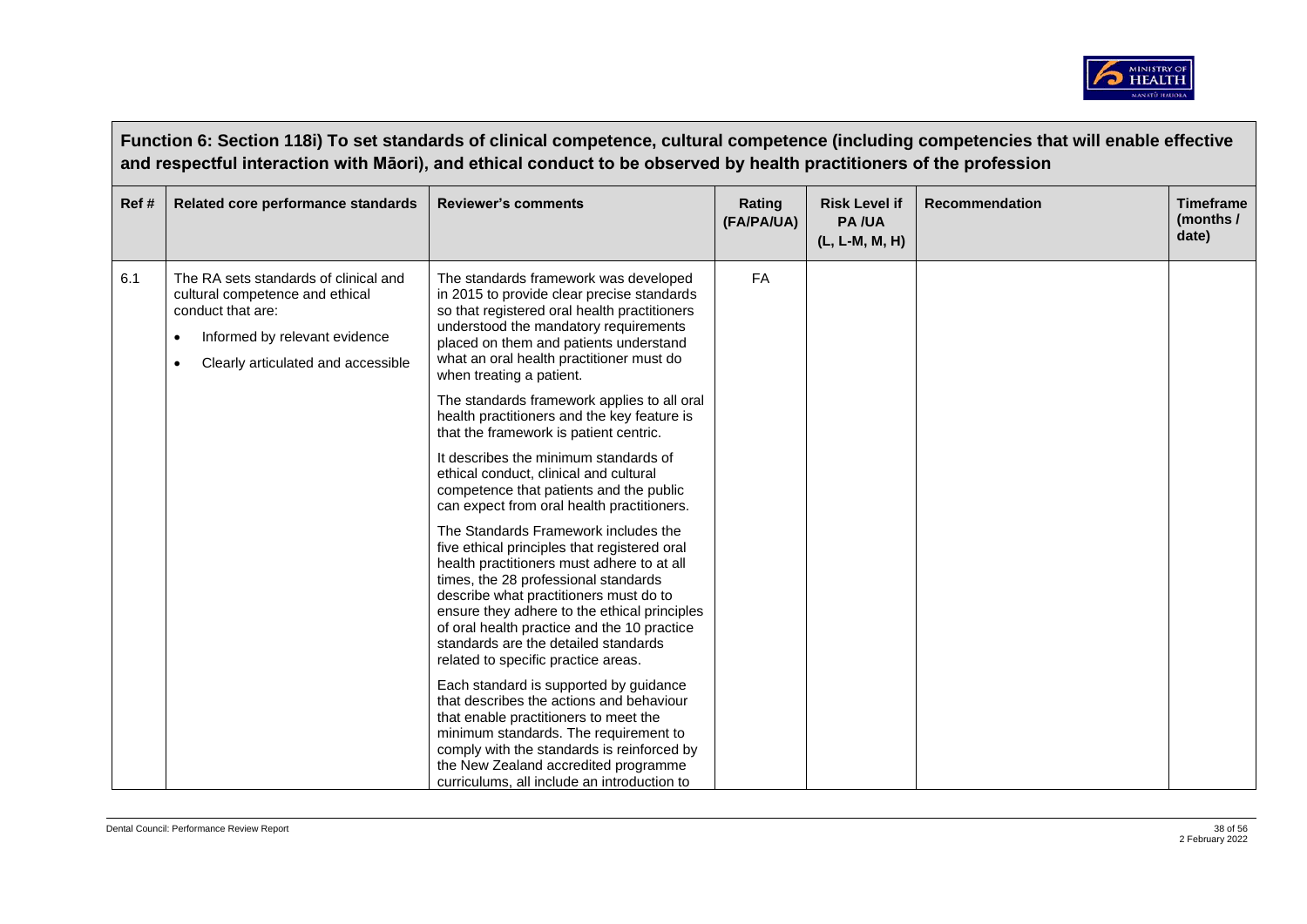

|      | Function 6: Section 118i) To set standards of clinical competence, cultural competence (including competencies that will enable effective<br>and respectful interaction with Māori), and ethical conduct to be observed by health practitioners of the profession |                                                                                                                                                                                                                                                                                                                      |                      |                                                 |                       |                                        |  |  |
|------|-------------------------------------------------------------------------------------------------------------------------------------------------------------------------------------------------------------------------------------------------------------------|----------------------------------------------------------------------------------------------------------------------------------------------------------------------------------------------------------------------------------------------------------------------------------------------------------------------|----------------------|-------------------------------------------------|-----------------------|----------------------------------------|--|--|
| Ref# | Related core performance standards                                                                                                                                                                                                                                | <b>Reviewer's comments</b>                                                                                                                                                                                                                                                                                           | Rating<br>(FA/PA/UA) | <b>Risk Level if</b><br>PA/UA<br>(L, L-M, M, H) | <b>Recommendation</b> | <b>Timeframe</b><br>(months /<br>date) |  |  |
|      |                                                                                                                                                                                                                                                                   | the Council's standards framework and<br>practice standards, and Council leadership<br>engagement with dental students and<br>graduates.                                                                                                                                                                             |                      |                                                 |                       |                                        |  |  |
|      |                                                                                                                                                                                                                                                                   | The standards framework provides a "one-<br>stop-shop" for practitioners and patients to<br>understand what is expected of them and<br>the standards they must meet. Newly<br>registered practitioners are provided with<br>information about the Standards framework<br>and the Working in Aotearoa NZ<br>Handbook. |                      |                                                 |                       |                                        |  |  |
|      |                                                                                                                                                                                                                                                                   | The Council expects that the Data<br>Strategy, cultural safety, and Compliance<br>Framework may have some impacts on<br>needing to amend the standards<br>framework, but that these impacts are likely<br>to be identified as the work progresses.                                                                   |                      |                                                 |                       |                                        |  |  |
| 6.2  | Developed in consultation with the<br>profession and other stakeholders                                                                                                                                                                                           | Any standards that are set are consulted<br>on. Consultation information includes<br>mailing lists to all relevant stakeholders<br>and engagement also includes multiple<br>meetings with key professional<br>associations and stakeholders' workshops.                                                              | FA                   |                                                 |                       |                                        |  |  |
|      |                                                                                                                                                                                                                                                                   | Working groups are often used when<br>setting standards, and these include:                                                                                                                                                                                                                                          |                      |                                                 |                       |                                        |  |  |
|      |                                                                                                                                                                                                                                                                   | lay members representing the interest<br>of the public, and more recently Māori<br>representation                                                                                                                                                                                                                    |                      |                                                 |                       |                                        |  |  |

 $\sim 10^{-10}$  m  $^{-1}$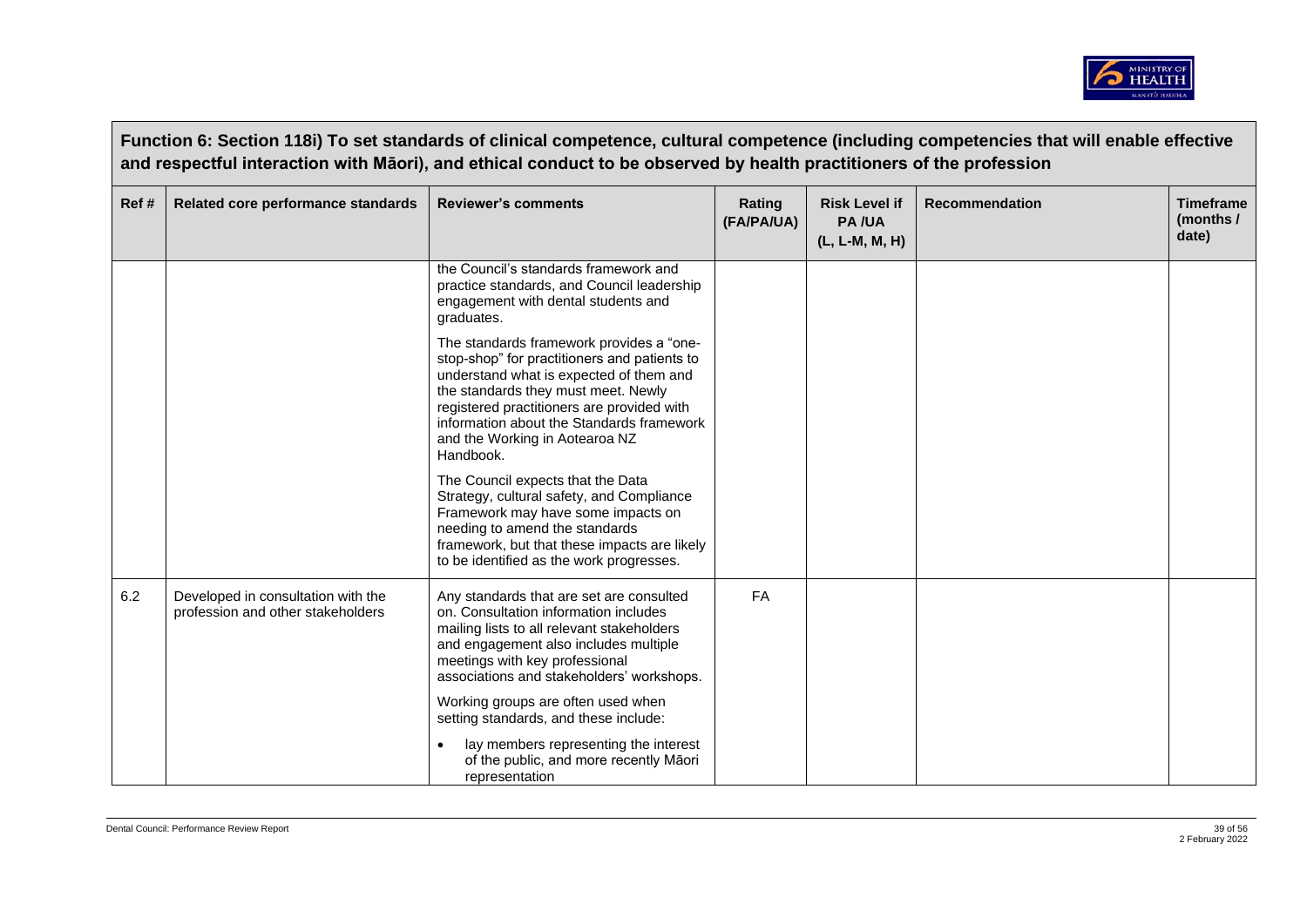

|      | Function 6: Section 118i) To set standards of clinical competence, cultural competence (including competencies that will enable effective<br>and respectful interaction with Māori), and ethical conduct to be observed by health practitioners of the profession |                                                                                                                                                                                                                                                                                                                                                                                                                                                                                                                                                                                                                                                     |                      |                                                        |                                                                                                                                                                                                                     |                                                                     |  |  |  |
|------|-------------------------------------------------------------------------------------------------------------------------------------------------------------------------------------------------------------------------------------------------------------------|-----------------------------------------------------------------------------------------------------------------------------------------------------------------------------------------------------------------------------------------------------------------------------------------------------------------------------------------------------------------------------------------------------------------------------------------------------------------------------------------------------------------------------------------------------------------------------------------------------------------------------------------------------|----------------------|--------------------------------------------------------|---------------------------------------------------------------------------------------------------------------------------------------------------------------------------------------------------------------------|---------------------------------------------------------------------|--|--|--|
| Ref# | Related core performance standards                                                                                                                                                                                                                                | <b>Reviewer's comments</b>                                                                                                                                                                                                                                                                                                                                                                                                                                                                                                                                                                                                                          | Rating<br>(FA/PA/UA) | <b>Risk Level if</b><br><b>PA/UA</b><br>(L, L-M, M, H) | <b>Recommendation</b>                                                                                                                                                                                               | <b>Timeframe</b><br>(months /<br>date)                              |  |  |  |
|      |                                                                                                                                                                                                                                                                   | local and international subject-matter<br>experts<br>New Zealand oral health practitioners<br>$\bullet$                                                                                                                                                                                                                                                                                                                                                                                                                                                                                                                                             |                      |                                                        |                                                                                                                                                                                                                     |                                                                     |  |  |  |
|      |                                                                                                                                                                                                                                                                   | The Council lay members also provide<br>valuable input during the Council<br>consideration of draft documents,<br>consultation feedback and final decisions.                                                                                                                                                                                                                                                                                                                                                                                                                                                                                        |                      |                                                        |                                                                                                                                                                                                                     |                                                                     |  |  |  |
|      |                                                                                                                                                                                                                                                                   | External stakeholders include the Ministry<br>of Health, other government agencies such<br>as HDC, ACC, district health boards,<br>educational institutions, New Zealand<br>health regulatory bodies, international<br>dental regulatory partners, and other<br>stakeholders targeted specifically for the<br>topic.                                                                                                                                                                                                                                                                                                                                |                      |                                                        |                                                                                                                                                                                                                     |                                                                     |  |  |  |
| 6.3  | Inclusive of one or more competencies<br>that enable practitioners to interact<br>effectively and respectfully with Māori                                                                                                                                         | The Council has a range of regulatory<br>standards related to effective and<br>respectful interaction with Māori.<br>Professional standard 4 of the standards<br>framework specifically relates to cultural<br>competence (You must treat patients fairly<br>and without discrimination, respecting<br>cultural values, personal disabilities, and<br>individual differences) and is underpinned<br>by the following two practice standards:<br>Best practices when providing care to<br>Māori patients and their whanau and<br>Cultural competence Competencies:<br>In 2020, a new cultural competence<br>domain was introduced in the New Zealand | PA                   |                                                        | To continue to complete and<br>implement the review of the cultural<br>competence practice standards and<br>the plan for the accreditation<br>standards to be updated to reflect the<br>new cultural safety domain. | $6 - 12$<br>months (up<br>to 31<br>December<br>2022) and<br>ongoing |  |  |  |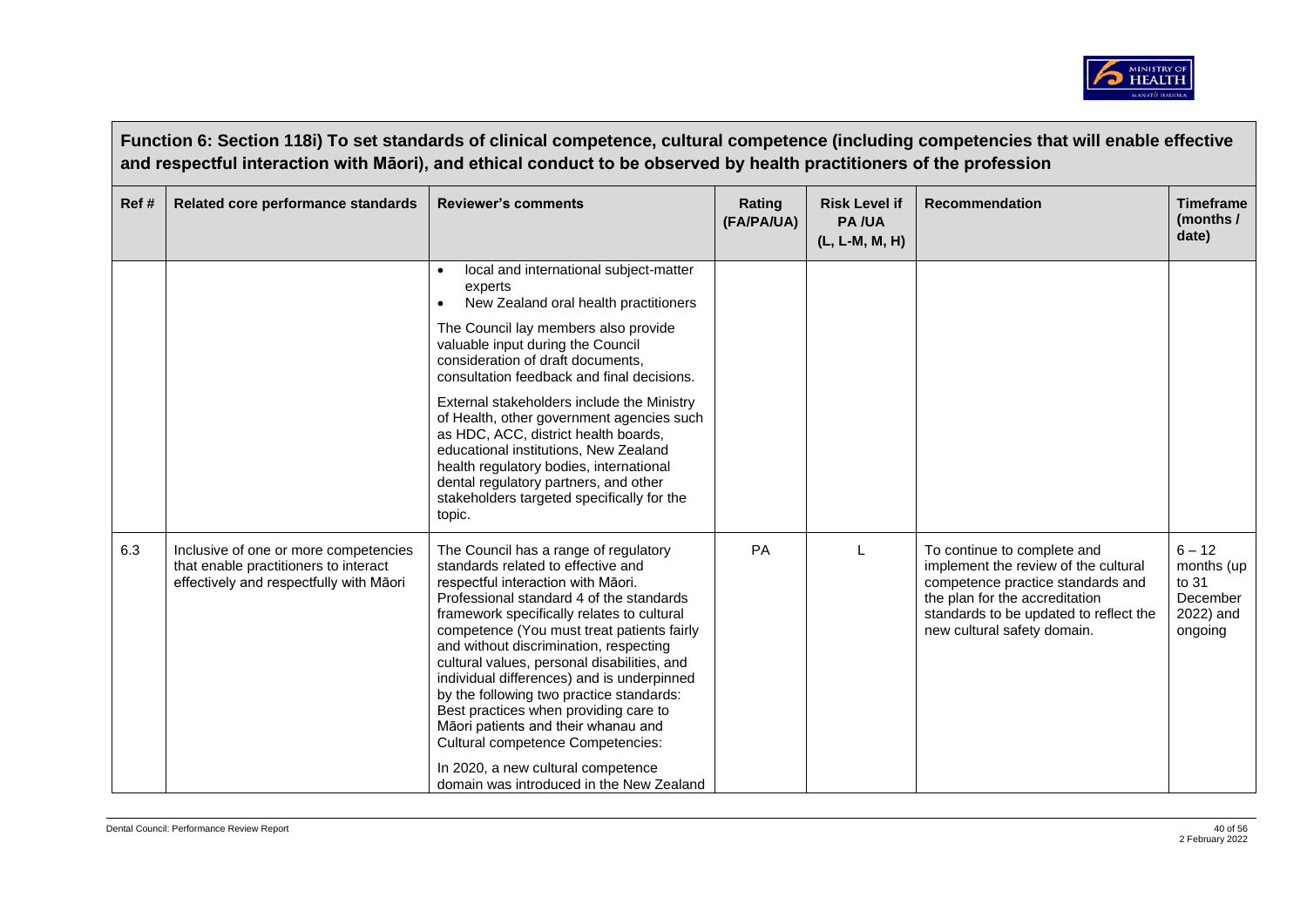

|       | Function 6: Section 118i) To set standards of clinical competence, cultural competence (including competencies that will enable effective<br>and respectful interaction with Māori), and ethical conduct to be observed by health practitioners of the profession |                                                                                                                                                                                                                                                                                                                                                                                                                                                                                                             |                      |                                                          |                       |                                        |  |  |
|-------|-------------------------------------------------------------------------------------------------------------------------------------------------------------------------------------------------------------------------------------------------------------------|-------------------------------------------------------------------------------------------------------------------------------------------------------------------------------------------------------------------------------------------------------------------------------------------------------------------------------------------------------------------------------------------------------------------------------------------------------------------------------------------------------------|----------------------|----------------------------------------------------------|-----------------------|----------------------------------------|--|--|
| Ref # | Related core performance standards                                                                                                                                                                                                                                | <b>Reviewer's comments</b>                                                                                                                                                                                                                                                                                                                                                                                                                                                                                  | Rating<br>(FA/PA/UA) | <b>Risk Level if</b><br><b>PA/UA</b><br>$(L, L-M, M, H)$ | <b>Recommendation</b> | <b>Timeframe</b><br>(months /<br>date) |  |  |
|       |                                                                                                                                                                                                                                                                   | accreditation standards for oral health<br>practitioner programmes. This came into<br>effect on 1 January 2021. This new domain<br>ensures students and new graduates can<br>provide culturally competent engagement<br>and appropriate care for Māori and Pacific<br>peoples, to help improve Māori and Pacific<br>oral health outcomes.                                                                                                                                                                   |                      |                                                          |                       |                                        |  |  |
|       |                                                                                                                                                                                                                                                                   | New cultural domains for general scopes'<br>competencies: The competencies related<br>to Kaiakatanga ahurea - cultural<br>competence (domain 3a) are aligned with<br>the Council's existing practice standards<br>and education provided by the New<br>Zealand accredited programmes.                                                                                                                                                                                                                       |                      |                                                          |                       |                                        |  |  |
|       |                                                                                                                                                                                                                                                                   | Council has updated its competencies for<br>scope of practice for all professions except<br>dental specialists. One of the updates<br>involves a shift from cultural competence to<br>cultural safety. On 1 January 2023, the<br>new Haumarutanga ahurea - Cultural<br>safety (domain 3(b)) will replace the<br>competencies related to cultural<br>competence and describe the cultural<br>safety competencies expected of oral<br>health practitioners. A staged<br>implementation of the cultural safety |                      |                                                          |                       |                                        |  |  |
|       |                                                                                                                                                                                                                                                                   | domain changes will allow time for:<br>practitioners to self-reflect, undertake<br>professional development, and engage<br>with other practitioners, their patients,                                                                                                                                                                                                                                                                                                                                        |                      |                                                          |                       |                                        |  |  |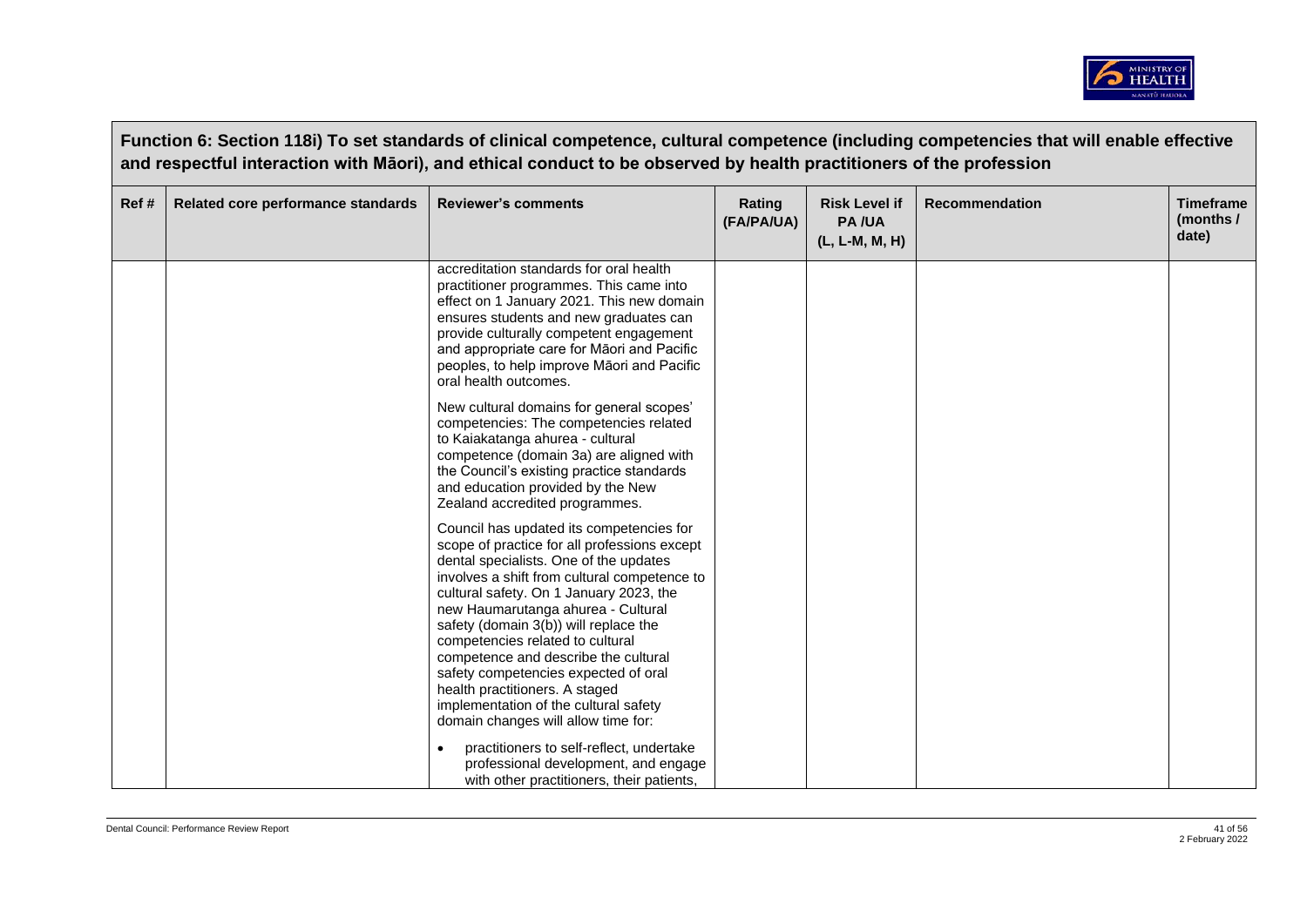

| Ref# | Related core performance standards | <b>Reviewer's comments</b>                                                                                                                                                                                                                                                                                                                        | Rating<br>(FA/PA/UA) | <b>Risk Level if</b><br><b>PA/UA</b><br>(L, L-M, M, H) | <b>Recommendation</b> | <b>Timeframe</b><br>(months /<br>date) |
|------|------------------------------------|---------------------------------------------------------------------------------------------------------------------------------------------------------------------------------------------------------------------------------------------------------------------------------------------------------------------------------------------------|----------------------|--------------------------------------------------------|-----------------------|----------------------------------------|
|      |                                    | hapori/community, whānau, hapū and<br>iwi as required, to understand and<br>attain the cultural safety<br>competencies, and introduce these<br>into their practice.                                                                                                                                                                               |                      |                                                        |                       |                                        |
|      |                                    | the New Zealand accredited<br>$\bullet$<br>programmes to ensure their curriculum<br>and student experiences can provide<br>students the opportunity to attain these<br>competencies                                                                                                                                                               |                      |                                                        |                       |                                        |
|      |                                    | the Council, with its Māori partners, to<br>$\bullet$<br>review and update the cultural practice<br>standards, and consult with oral health<br>practitioners and other stakeholders.                                                                                                                                                              |                      |                                                        |                       |                                        |
|      |                                    | The review of the cultural competence<br>practice standards is scheduled for the<br>latter part of 2021. The Council is working<br>with Te Hā, Te Aō Marama - the NZ Māori<br>Dental Association, the Māori Oral Health<br>Quality Improvement Group, and other<br>stakeholders to review these two cultural<br>competence practice standards.    |                      |                                                        |                       |                                        |
|      |                                    | Having revised the competencies, the<br>Council expects to see practitioners identify<br>cultural safety in their professional<br>development plan. Practitioners should be<br>undertaking cultural safety professional<br>development activities. The Council is<br>working with programme providers to<br>encourage the provision of health and |                      |                                                        |                       |                                        |

 $\sim 10^{-10}$  km s  $^{-1}$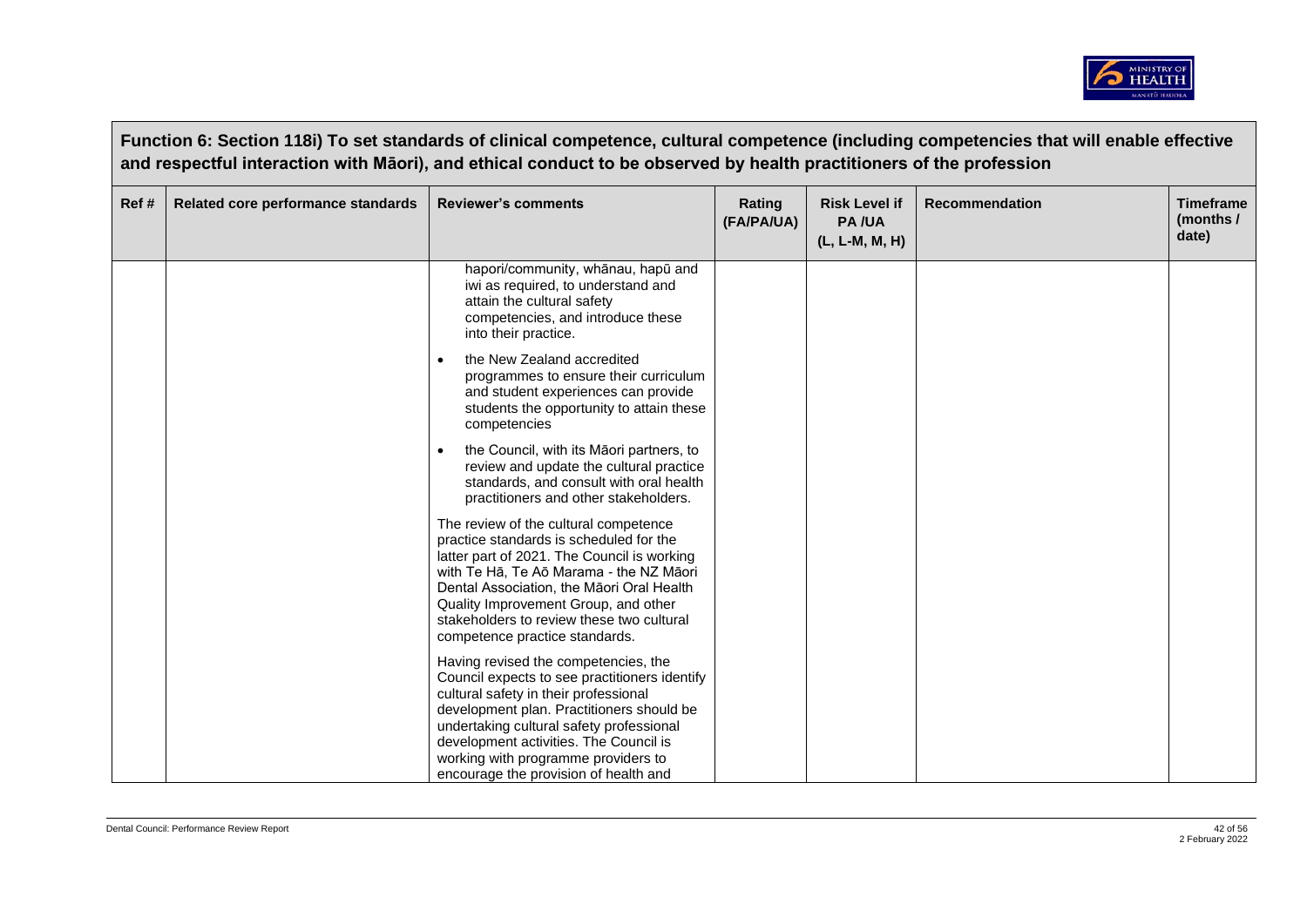

|      | Function 6: Section 118i) To set standards of clinical competence, cultural competence (including competencies that will enable effective<br>and respectful interaction with Māori), and ethical conduct to be observed by health practitioners of the profession |                                                                                                                                                                    |                      |                                                        |                       |                                        |  |  |
|------|-------------------------------------------------------------------------------------------------------------------------------------------------------------------------------------------------------------------------------------------------------------------|--------------------------------------------------------------------------------------------------------------------------------------------------------------------|----------------------|--------------------------------------------------------|-----------------------|----------------------------------------|--|--|
| Ref# | Related core performance standards                                                                                                                                                                                                                                | <b>Reviewer's comments</b>                                                                                                                                         | Rating<br>(FA/PA/UA) | <b>Risk Level if</b><br><b>PA/UA</b><br>(L, L-M, M, H) | <b>Recommendation</b> | <b>Timeframe</b><br>(months /<br>date) |  |  |
|      |                                                                                                                                                                                                                                                                   | dental specific programmes and will be<br>monitoring their expectation through the<br>new recertification programme and<br>conversations with education providers. |                      |                                                        |                       |                                        |  |  |

 $\overline{a}$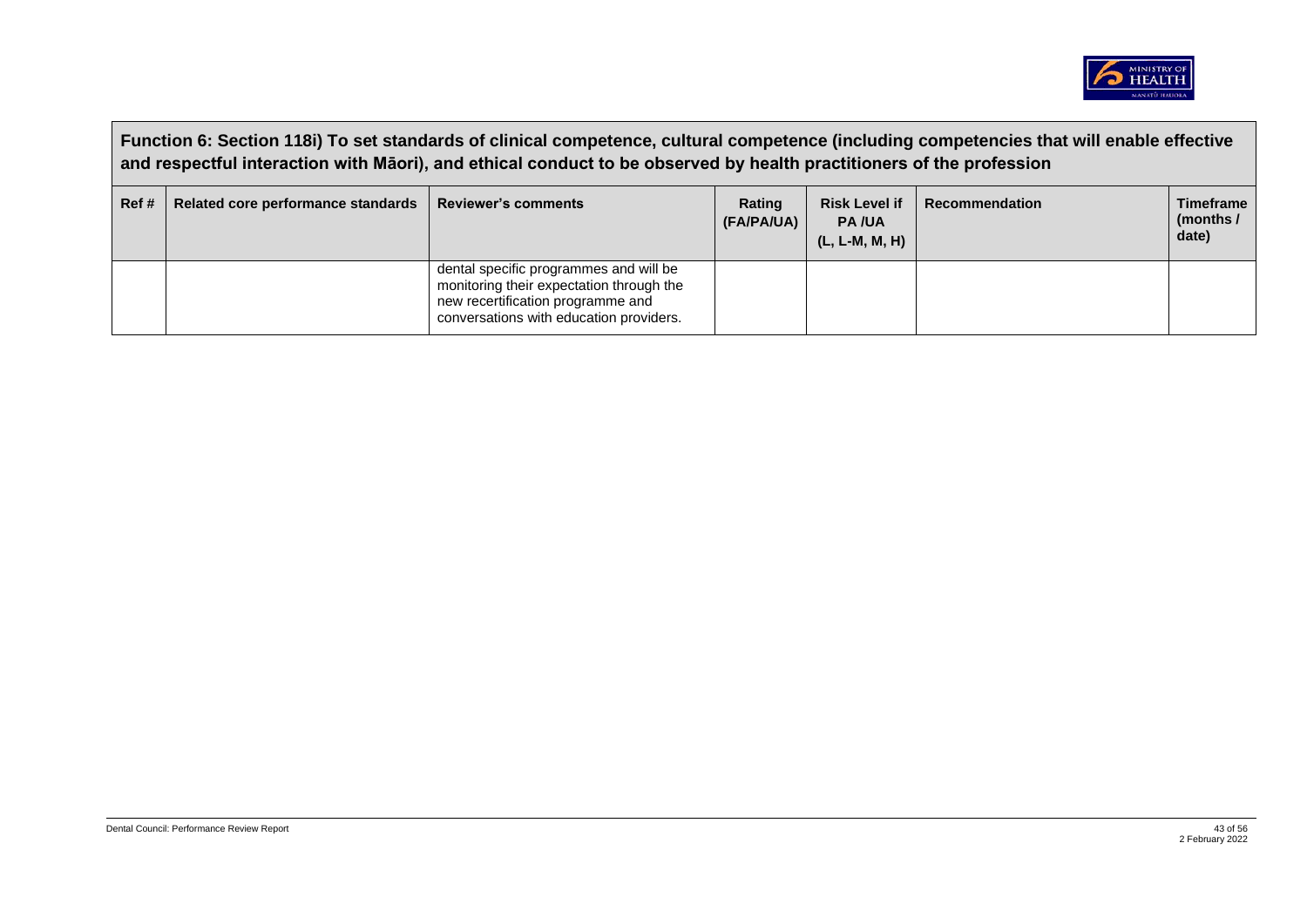

| Ref# | Related core performance standards                                                                                                      | <b>Reviewer's comments</b>                                                                                                                                                                                                                                                                                                                                                                                                                                          | Rating<br>(FA/PA/UA) | <b>Risk Level if</b><br><b>PA/UA</b><br>(L, L-M, M, H) | Recommendation | <b>Timeframe</b><br>(months /<br>date) |
|------|-----------------------------------------------------------------------------------------------------------------------------------------|---------------------------------------------------------------------------------------------------------------------------------------------------------------------------------------------------------------------------------------------------------------------------------------------------------------------------------------------------------------------------------------------------------------------------------------------------------------------|----------------------|--------------------------------------------------------|----------------|----------------------------------------|
| 7.1  | The RA understands the environment<br>in which it works and has effective and<br>collaborative relationships with other<br>authorities. | The Council understands it role as a<br>responsible authority and works<br>collaboratively the other responsible<br>authorities. This includes attending<br>workshops and meetings for shared<br>learning.                                                                                                                                                                                                                                                          | FA                   |                                                        |                |                                        |
|      |                                                                                                                                         | Examples of collaboration as advised by<br>the Council include: the Pharmacy Council<br>sought permission to leverage off Dental<br>Council accreditation standards for their<br>development of new standards, Dieticians<br>Board requested use of the accreditation<br>framework, MCNZ/Dental Council - joint<br>COVID-19 vaccination statement, and<br>MCNZ shared with the Dental Council its<br>learnings and framework from their cultural<br>safety project. |                      |                                                        |                |                                        |
|      |                                                                                                                                         | Health Responsible Authorities together<br>have established a number of collaborative<br>projects including cultural safety, ACC -<br>notifications about competence concerns,<br>validation of practitioner registration status,<br>HDC - complaints, and HPDT - conduct<br>and discipline.                                                                                                                                                                        |                      |                                                        |                |                                        |
|      |                                                                                                                                         | In July, the RAs agreed to progress<br>developing a common prescribing standard<br>across RAs, including the Dental Council,<br>where prescribing is part of the scope of<br>practice, and this group is led by Pharmacy<br>Council.                                                                                                                                                                                                                                |                      |                                                        |                |                                        |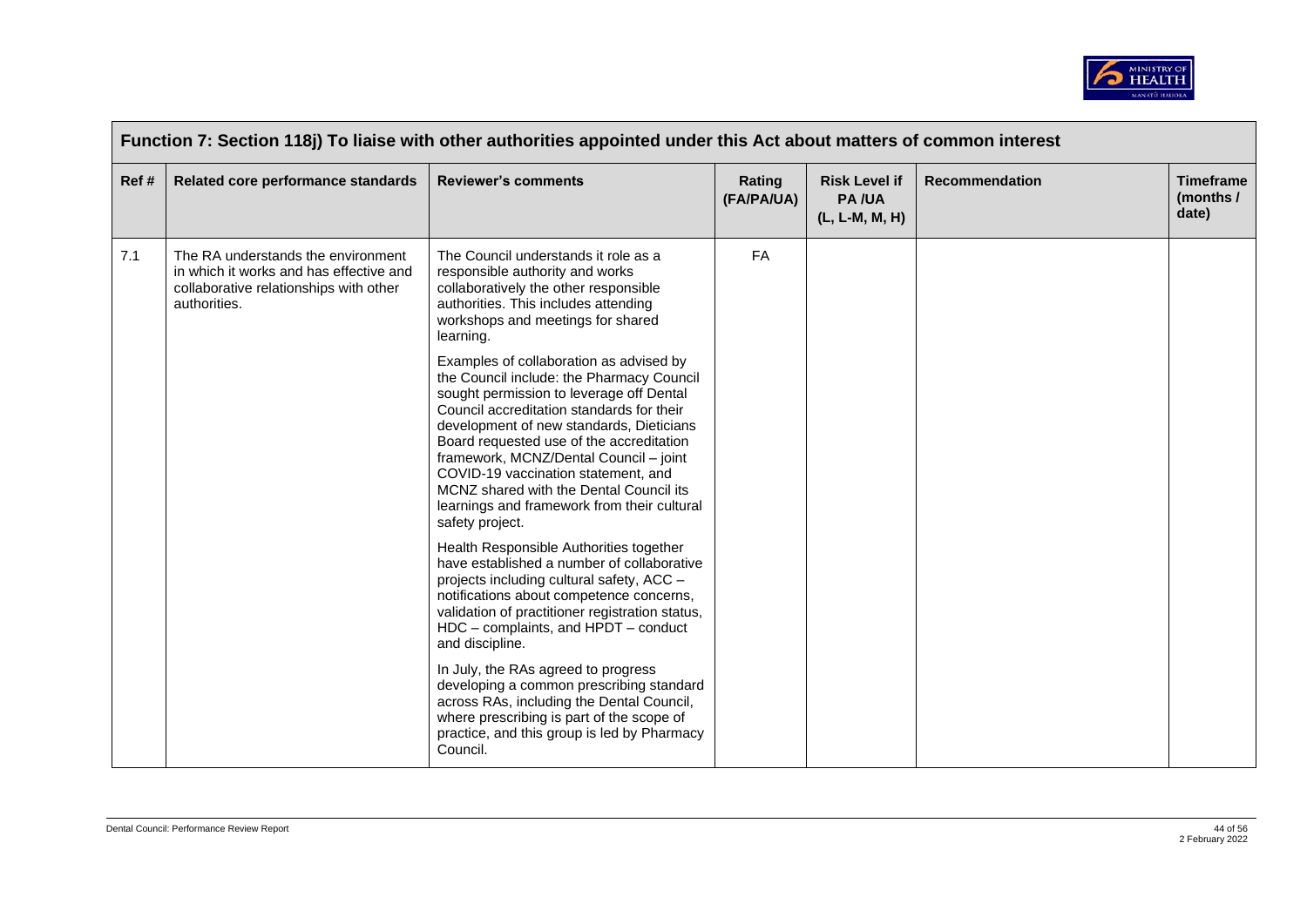

|      | Function 8: Section 118ja) To promote and facilitate inter-disciplinary collaboration and cooperation in the delivery of health services                                                                                                              |                                                                                                                                                                                                                                                                                                                                                                                                                                  |                      |                                                        |                       |                                        |  |  |
|------|-------------------------------------------------------------------------------------------------------------------------------------------------------------------------------------------------------------------------------------------------------|----------------------------------------------------------------------------------------------------------------------------------------------------------------------------------------------------------------------------------------------------------------------------------------------------------------------------------------------------------------------------------------------------------------------------------|----------------------|--------------------------------------------------------|-----------------------|----------------------------------------|--|--|
| Ref# | Related core performance standards                                                                                                                                                                                                                    | <b>Reviewer's comments</b>                                                                                                                                                                                                                                                                                                                                                                                                       | Rating<br>(FA/PA/UA) | <b>Risk Level if</b><br><b>PA/UA</b><br>(L, L-M, M, H) | <b>Recommendation</b> | <b>Timeframe</b><br>(months /<br>date) |  |  |
| 8.1  | The RA uses mechanisms within the<br>HPCA Act such as competence<br>standards, accreditation standards, and<br>communications to promote and<br>facilitate inter-disciplinary collaboration<br>and cooperation in the delivery of<br>health services. | The accreditation standards promote and<br>facilitate inter-disciplinary collaboration and<br>cooperation. These include, for example,<br>Programme of study domain 3.6 students<br>work with and learn from and about<br>relevant dental and health professions to<br>foster interprofessional collaborative<br>practice and 5.2 All required professional<br>competencies are mapped to learning<br>outcomes and are assessed. | FA                   |                                                        |                       |                                        |  |  |
|      |                                                                                                                                                                                                                                                       | Competence standards for dental<br>specialities include recognising the<br>personal limitations and scope of the<br>specialty and knowing when to refer or<br>seek advice appropriately, displaying<br>appropriate professional behaviour and<br>communication towards all members of the<br>dental team and referring health<br>practitioner/s.                                                                                 |                      |                                                        |                       |                                        |  |  |
|      |                                                                                                                                                                                                                                                       | For all other oral health professionals:<br>Whakawhiti korero Communication:<br>Communicate openly and respectfully<br>with colleagues, other members of the<br>oral health team, other health<br>professionals, other hauora/health<br>providers and social organisations,<br>and<br>Tiaki turoro patient care: Teamwork.<br>$\bullet$                                                                                          |                      |                                                        |                       |                                        |  |  |
|      |                                                                                                                                                                                                                                                       | The Professional standards align with the<br>Code of Health and Disability Services                                                                                                                                                                                                                                                                                                                                              |                      |                                                        |                       |                                        |  |  |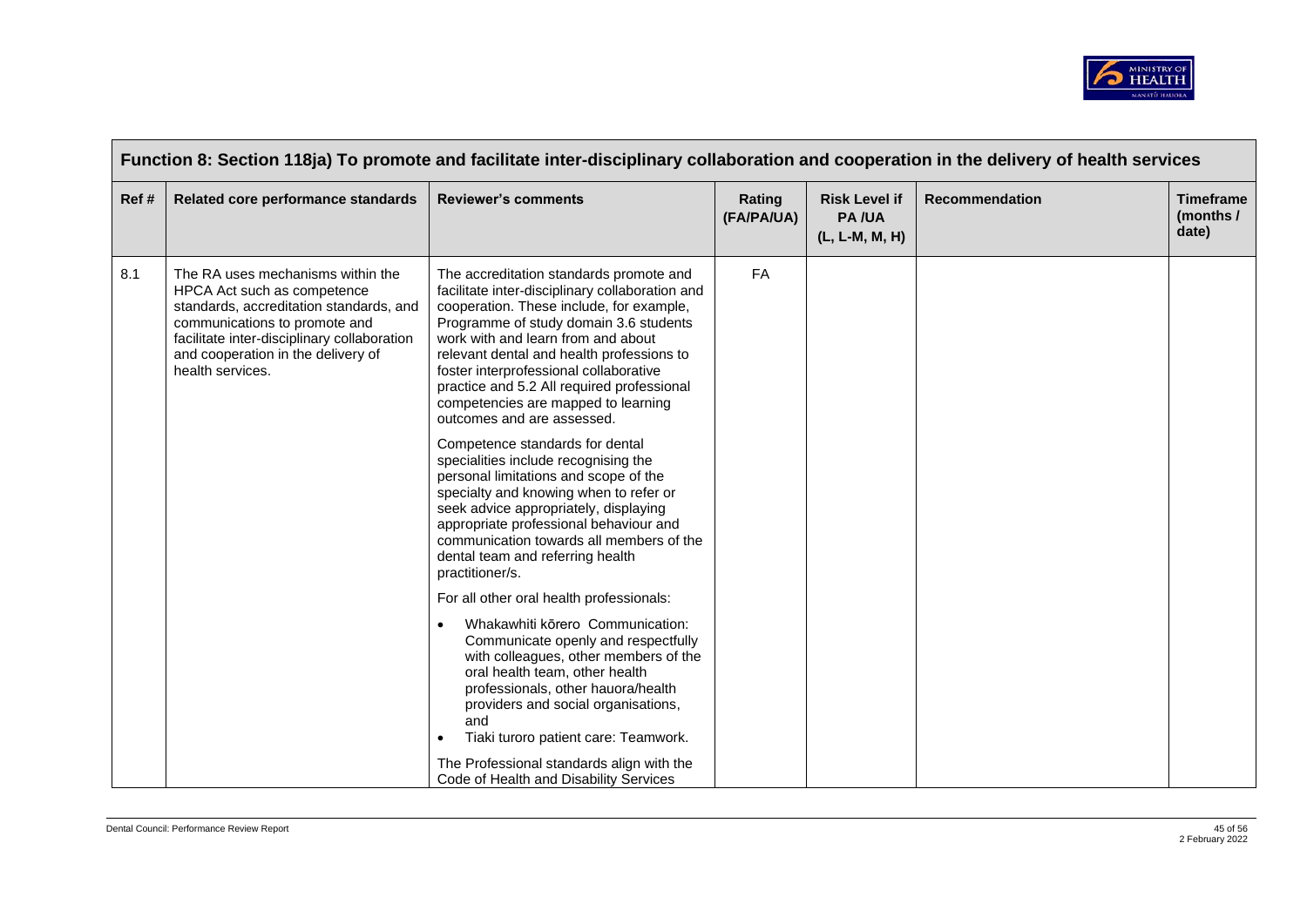

|      | Function 8: Section 118ja) To promote and facilitate inter-disciplinary collaboration and cooperation in the delivery of health services |                                                                                                                                                                                                                                                                                                                                                                                                                                          |                      |                                                        |                       |                                        |  |  |  |
|------|------------------------------------------------------------------------------------------------------------------------------------------|------------------------------------------------------------------------------------------------------------------------------------------------------------------------------------------------------------------------------------------------------------------------------------------------------------------------------------------------------------------------------------------------------------------------------------------|----------------------|--------------------------------------------------------|-----------------------|----------------------------------------|--|--|--|
| Ref# | Related core performance standards                                                                                                       | <b>Reviewer's comments</b>                                                                                                                                                                                                                                                                                                                                                                                                               | Rating<br>(FA/PA/UA) | <b>Risk Level if</b><br><b>PA/UA</b><br>(L, L-M, M, H) | <b>Recommendation</b> | <b>Timeframe</b><br>(months /<br>date) |  |  |  |
|      |                                                                                                                                          | Consumers' Rights, and include ethical<br>principles                                                                                                                                                                                                                                                                                                                                                                                     |                      |                                                        |                       |                                        |  |  |  |
|      |                                                                                                                                          | The new recertification programme<br>requires practitioners to maintain their<br>fundamental clinical knowledge to deliver<br>safe care, including Council's standards<br>framework, applicable to all registered<br>practitioners.                                                                                                                                                                                                      |                      |                                                        |                       |                                        |  |  |  |
|      |                                                                                                                                          | Communications processes are well<br>established. When a common, regularly<br>occurring practice concern is identified,<br>updates to practitioners advise them to<br>encourage compliance.                                                                                                                                                                                                                                              |                      |                                                        |                       |                                        |  |  |  |
|      |                                                                                                                                          | As part of the strategic work programme<br>new measures are being developed for<br>outcomes and processes. This includes<br>that the Council engages in regulatory and<br>health system collaboration opportunities<br>with constructive and positive relationships,<br>engages, and includes feedback sought<br>from key stakeholders.                                                                                                  |                      |                                                        |                       |                                        |  |  |  |
|      |                                                                                                                                          | The Data Strategy work will intensify<br>through 2023/24. It will provide an<br>increased governance and management<br>focus of information, and, in turn, improved<br>information management will help to better<br>protect the public health and safety. The<br>Data Strategy includes working with other<br>agencies in the health and quality system,<br>including international regulators, ACC,<br>HDC, MOH, and other responsible |                      |                                                        |                       |                                        |  |  |  |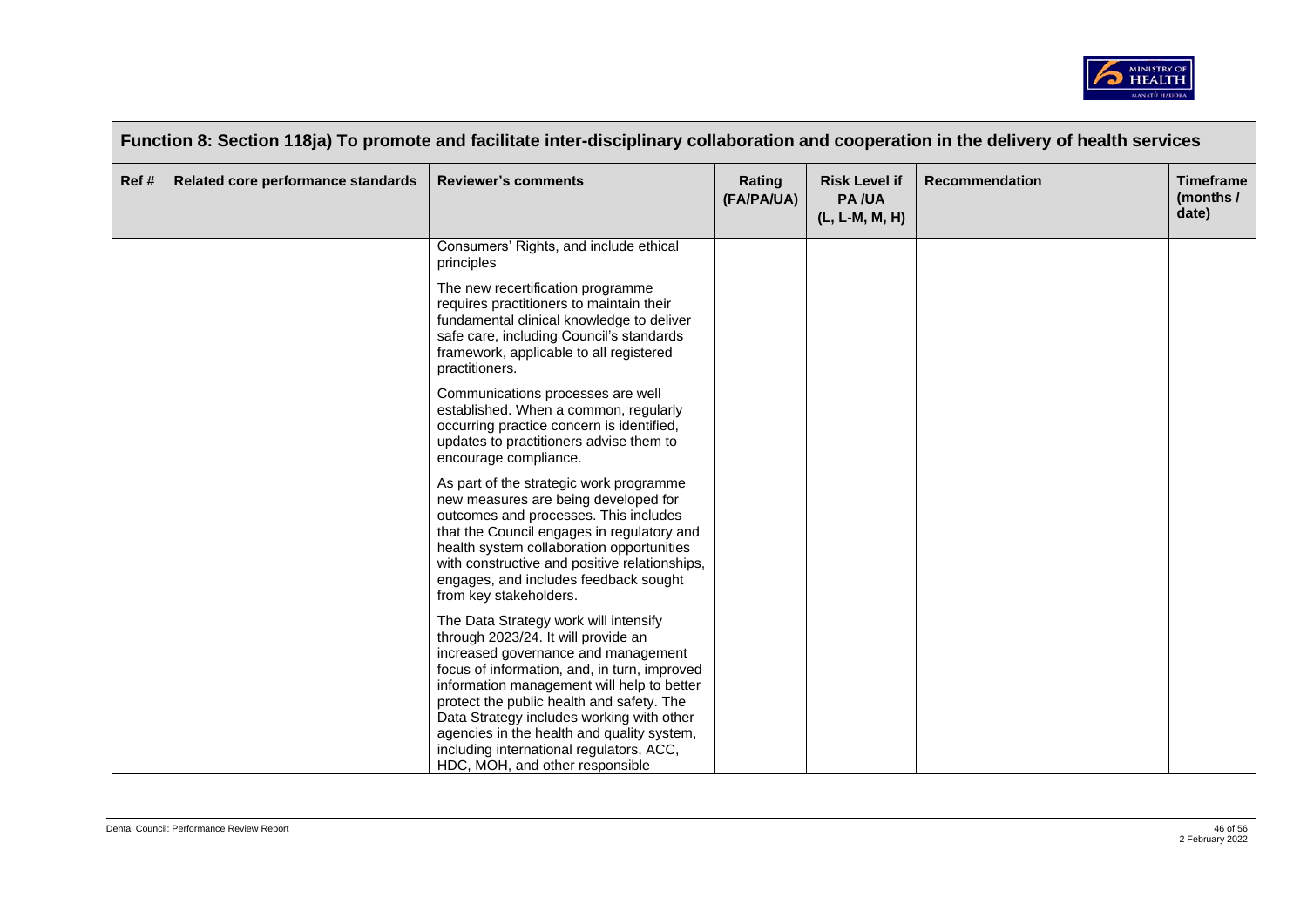

|      | Function 8: Section 118ja) To promote and facilitate inter-disciplinary collaboration and cooperation in the delivery of health services |                                                                             |                      |                                                        |                |                                          |  |  |
|------|------------------------------------------------------------------------------------------------------------------------------------------|-----------------------------------------------------------------------------|----------------------|--------------------------------------------------------|----------------|------------------------------------------|--|--|
| Ref# | Related core performance standards                                                                                                       | <b>Reviewer's comments</b>                                                  | Rating<br>(FA/PA/UA) | <b>Risk Level if</b><br><b>PA/UA</b><br>(L, L-M, M, H) | Recommendation | <b>Timeframe</b><br>(months $/$<br>date) |  |  |
|      |                                                                                                                                          | authorities to build a more complete and<br>informed understanding of harm. |                      |                                                        |                |                                          |  |  |

 $\blacksquare$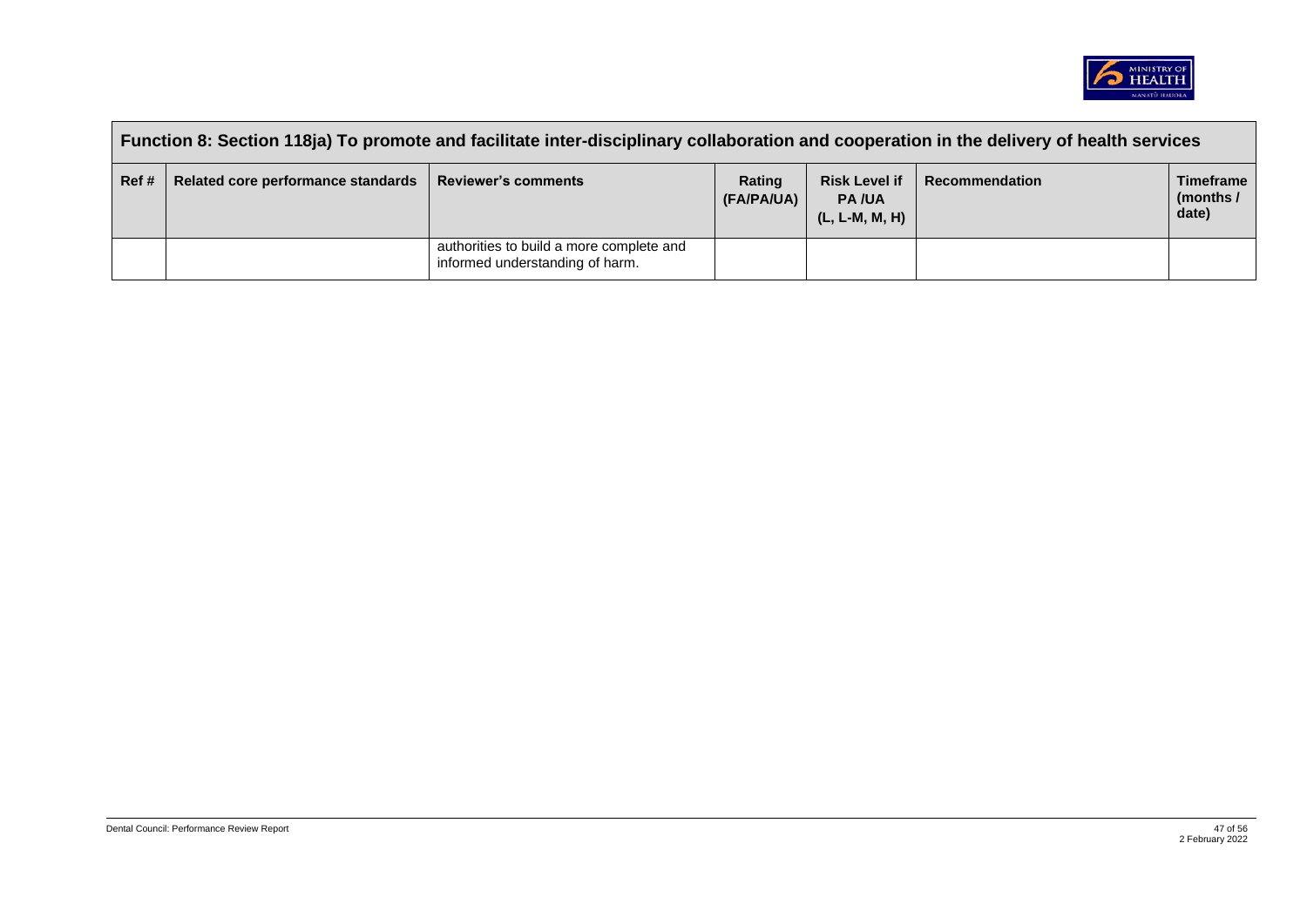

| Function 9: Section 118I) To promote public awareness of the responsibilities of the authority |                                                                                                                                                                                                                                                                                                            |                                                                                                                                                                                                                                                                                                                                                                                                                                                                                                                                                                                                                                                                                                                                                                                                                                                                                                                                                                                                                                                                                                                                                                                                                   |                      |                                                        |                       |                                        |  |
|------------------------------------------------------------------------------------------------|------------------------------------------------------------------------------------------------------------------------------------------------------------------------------------------------------------------------------------------------------------------------------------------------------------|-------------------------------------------------------------------------------------------------------------------------------------------------------------------------------------------------------------------------------------------------------------------------------------------------------------------------------------------------------------------------------------------------------------------------------------------------------------------------------------------------------------------------------------------------------------------------------------------------------------------------------------------------------------------------------------------------------------------------------------------------------------------------------------------------------------------------------------------------------------------------------------------------------------------------------------------------------------------------------------------------------------------------------------------------------------------------------------------------------------------------------------------------------------------------------------------------------------------|----------------------|--------------------------------------------------------|-----------------------|----------------------------------------|--|
| Ref#                                                                                           | Related core performance standards                                                                                                                                                                                                                                                                         | <b>Reviewer's comments</b>                                                                                                                                                                                                                                                                                                                                                                                                                                                                                                                                                                                                                                                                                                                                                                                                                                                                                                                                                                                                                                                                                                                                                                                        | Rating<br>(FA/PA/UA) | <b>Risk Level if</b><br><b>PA/UA</b><br>(L, L-M, M, H) | <b>Recommendation</b> | <b>Timeframe</b><br>(months /<br>date) |  |
| 9.1                                                                                            | The RA:<br>Demonstrates its understanding of<br>$\bullet$<br>that the principal purpose of the<br>HPCA Act is to protect the health<br>and safety of members of the<br>public by providing for mechanisms<br>to ensure that health practitioners<br>are competent and fit to practice<br>their professions | The primary mechanism to promote the<br>purpose, role, functions, and<br>responsibilities is through its website. The<br>Council demonstrates and promotes<br>awareness of their role through standards,<br>policies, and statements that are published<br>on the website. The Council's regulatory<br>principles are used to guide Council's<br>decisions to regulate practitioners and<br>protect the public's health and safety.<br>Competence and fitness to practice<br>policies are also a good example of how to<br>apply the relevant mechanism and make<br>explicit reference to protecting the health<br>and safety of the public.<br>The Council currently monitors and reports<br>on engagements in the Annual Reports.<br>The discussions with the Council<br>representatives, Chief Executive, Registrar,<br>Standards and Accreditation Manager and<br>the Strategic Adviser demonstrated their<br>understanding of the importance to protect<br>public safety and for competent oral health<br>practitioners.<br>Looking ahead, the Council's new strategic<br>plan has a strong focus on protecting the<br>health and safety of members of the public<br>through Council's regulatory functions. | FA                   |                                                        |                       |                                        |  |
| 9.2                                                                                            | Provides clear, accurate, and<br>$\bullet$<br>publicly accessible information                                                                                                                                                                                                                              | The Council's website provides clear,<br>accurate, and publicly accessible<br>information. It enables public access to                                                                                                                                                                                                                                                                                                                                                                                                                                                                                                                                                                                                                                                                                                                                                                                                                                                                                                                                                                                                                                                                                            | FA                   |                                                        |                       |                                        |  |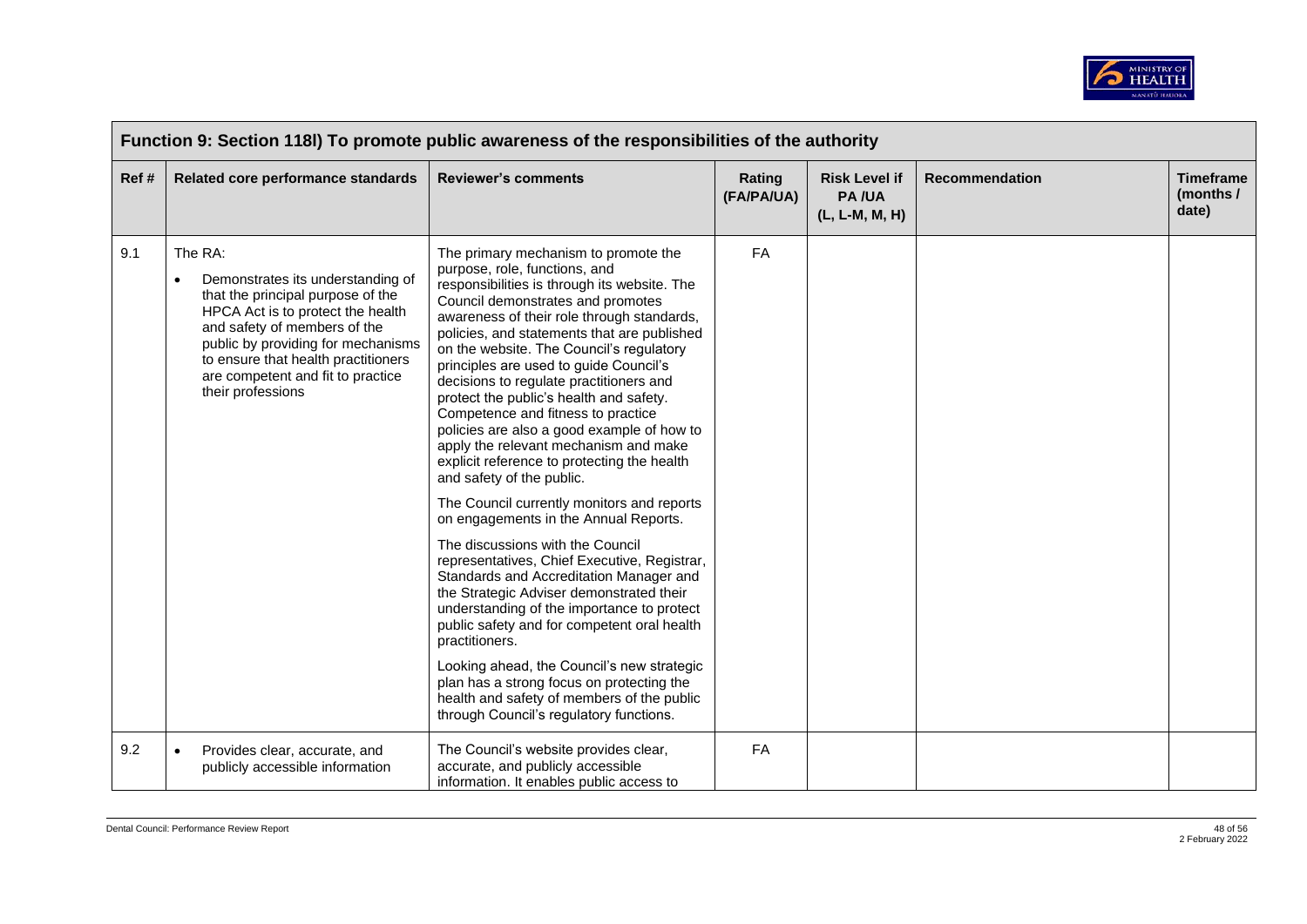

|      | Function 9: Section 118I) To promote public awareness of the responsibilities of the authority |                                                                                                                                                                                                                                                                                                               |                             |                                                        |                       |                                        |  |  |
|------|------------------------------------------------------------------------------------------------|---------------------------------------------------------------------------------------------------------------------------------------------------------------------------------------------------------------------------------------------------------------------------------------------------------------|-----------------------------|--------------------------------------------------------|-----------------------|----------------------------------------|--|--|
| Ref# | Related core performance standards                                                             | <b>Reviewer's comments</b>                                                                                                                                                                                                                                                                                    | <b>Rating</b><br>(FA/PA/UA) | <b>Risk Level if</b><br><b>PA/UA</b><br>(L, L-M, M, H) | <b>Recommendation</b> | <b>Timeframe</b><br>(months /<br>date) |  |  |
|      | about its purpose, functions, and<br>core regulatory processes                                 | information on the role, functions, and core<br>regulatory processes.                                                                                                                                                                                                                                         |                             |                                                        |                       |                                        |  |  |
|      |                                                                                                | The website includes the Strategic Plan<br>2015-2021 and Annual reports that include<br>progress on implementing the strategic<br>plan.                                                                                                                                                                       |                             |                                                        |                       |                                        |  |  |
|      |                                                                                                | A website update is scheduled for 2022 to<br>improve the compliance with the Digital<br>Accessibility Standards. The planned work<br>on the website should also improve<br>accessible information about the role and<br>purpose by creating web-pages specific to<br>the interests of patients and employers. |                             |                                                        |                       |                                        |  |  |

 $\blacksquare$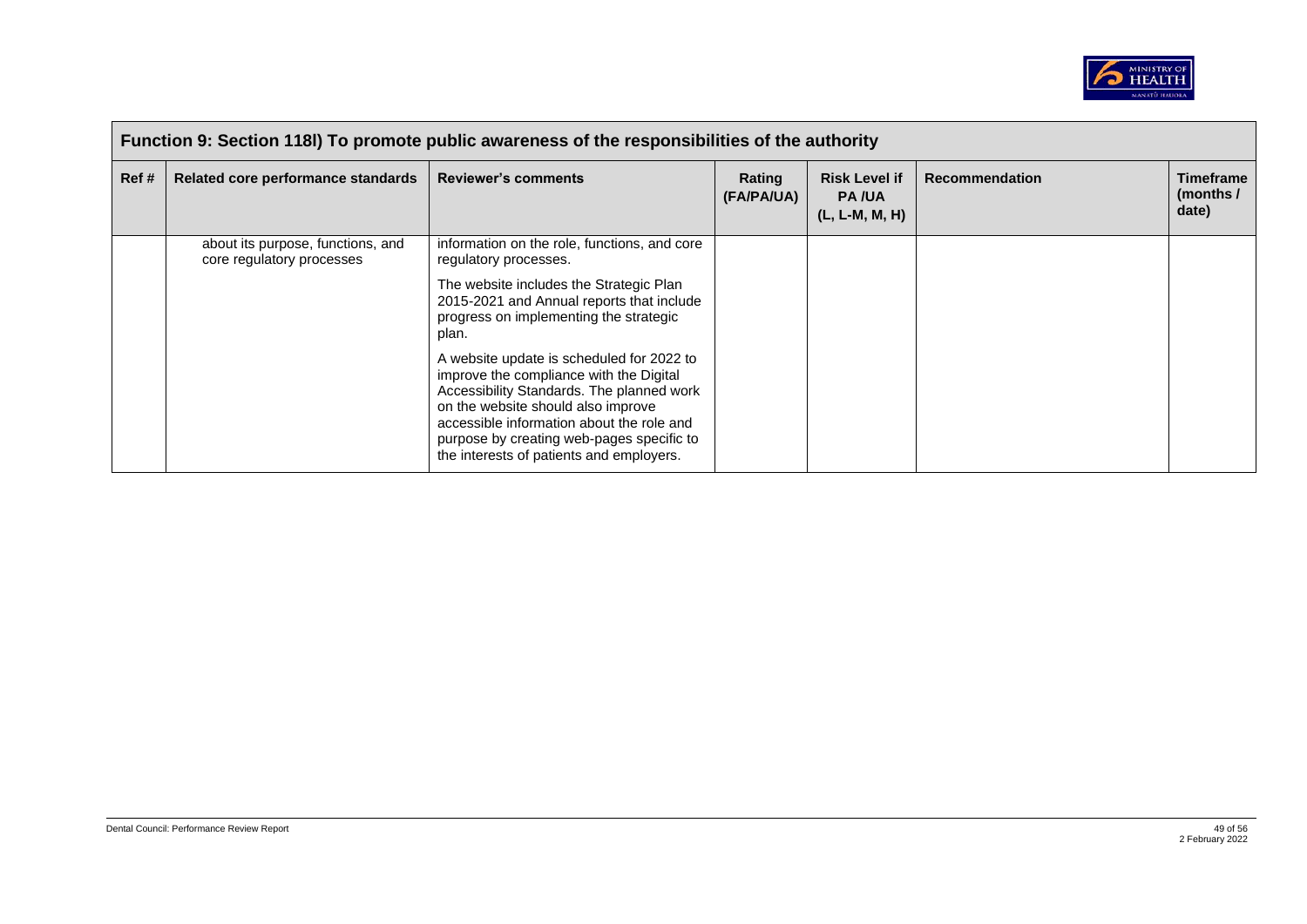

|       | Function 10: Section 118m) To exercise and perform any other functions, powers, and duties that are conferred or imposed on it by or<br>under this Act or any other enactment                                                                                 |                                                                                                                                                                                                                                                                                                                                                                                                                                                                                                                                                                                                                                                                                                                                                                                                                                                                                                                                                                                                                                                                                                                                                                                                                                                                                                                                                                      |                      |                                                        |                                                                                                                                                                                            |                                                                     |  |  |  |
|-------|---------------------------------------------------------------------------------------------------------------------------------------------------------------------------------------------------------------------------------------------------------------|----------------------------------------------------------------------------------------------------------------------------------------------------------------------------------------------------------------------------------------------------------------------------------------------------------------------------------------------------------------------------------------------------------------------------------------------------------------------------------------------------------------------------------------------------------------------------------------------------------------------------------------------------------------------------------------------------------------------------------------------------------------------------------------------------------------------------------------------------------------------------------------------------------------------------------------------------------------------------------------------------------------------------------------------------------------------------------------------------------------------------------------------------------------------------------------------------------------------------------------------------------------------------------------------------------------------------------------------------------------------|----------------------|--------------------------------------------------------|--------------------------------------------------------------------------------------------------------------------------------------------------------------------------------------------|---------------------------------------------------------------------|--|--|--|
| Ref # | Related core performance standards                                                                                                                                                                                                                            | <b>Reviewer's comments</b>                                                                                                                                                                                                                                                                                                                                                                                                                                                                                                                                                                                                                                                                                                                                                                                                                                                                                                                                                                                                                                                                                                                                                                                                                                                                                                                                           | Rating<br>(FA/PA/UA) | <b>Risk Level if</b><br><b>PA/UA</b><br>(L, L-M, M, H) | <b>Recommendation</b>                                                                                                                                                                      | <b>Timeframe</b><br>(months /<br>date)                              |  |  |  |
| 10.1  | The RA:<br>Ensures that the principles of<br>$\bullet$<br>equity and of Te Tiriti o Waitangi/<br>the Treaty of Waitangi (as<br>articulated in Whakamaua: Māori<br>Health Action Plan 2020-2025) are<br>followed in the implementation of<br>all its functions | Over the last year the Council have started<br>their cultural safety journey by working<br>towards implementing Te Tiriti into the<br>functions as best they can within the HPCA<br>Act.<br>The new strategic plan amends the values,<br>and these new values should help support<br>the cultural safety journey. The new<br>strategic plan also establishes a strategic<br>cultural safety project called E Tipu e Rea.<br>In addition to the review of the cultural<br>standards for practitioners, this project also<br>focuses on internal cultural safety, as well<br>how the Council might better take collective<br>responsibility (including oral health<br>practitioners) to improve oral health equity.<br>The Council has established Te Ha as a<br>mechanism to ensure equitable Māori<br>participation and leadership in setting<br>priorities, resourcing, implementing, and<br>evaluating policy with the Council. Te Hā is<br>the expression of Tino Rangatiratanga to<br>allow Māori influence within the Council in<br>relation to the cultural standards and<br>cultural safety kaupapa. Specifically, Te Hā<br>will provide a mechanism to ensure<br>equitable participation of Māori and provide<br>participation in setting priorities, resourcing,<br>implementing, and evaluating policy, so Te<br>Hā will have a role across all functions. | PA                   |                                                        | To continue the journey with Te Ha<br>for equitable Māori participation and<br>leadership in setting priorities,<br>resourcing, implementing, and<br>evaluating policy within the Council. | $6 - 12$<br>months (up<br>to 31<br>December<br>2022) and<br>ongoing |  |  |  |

 $\sqrt{ }$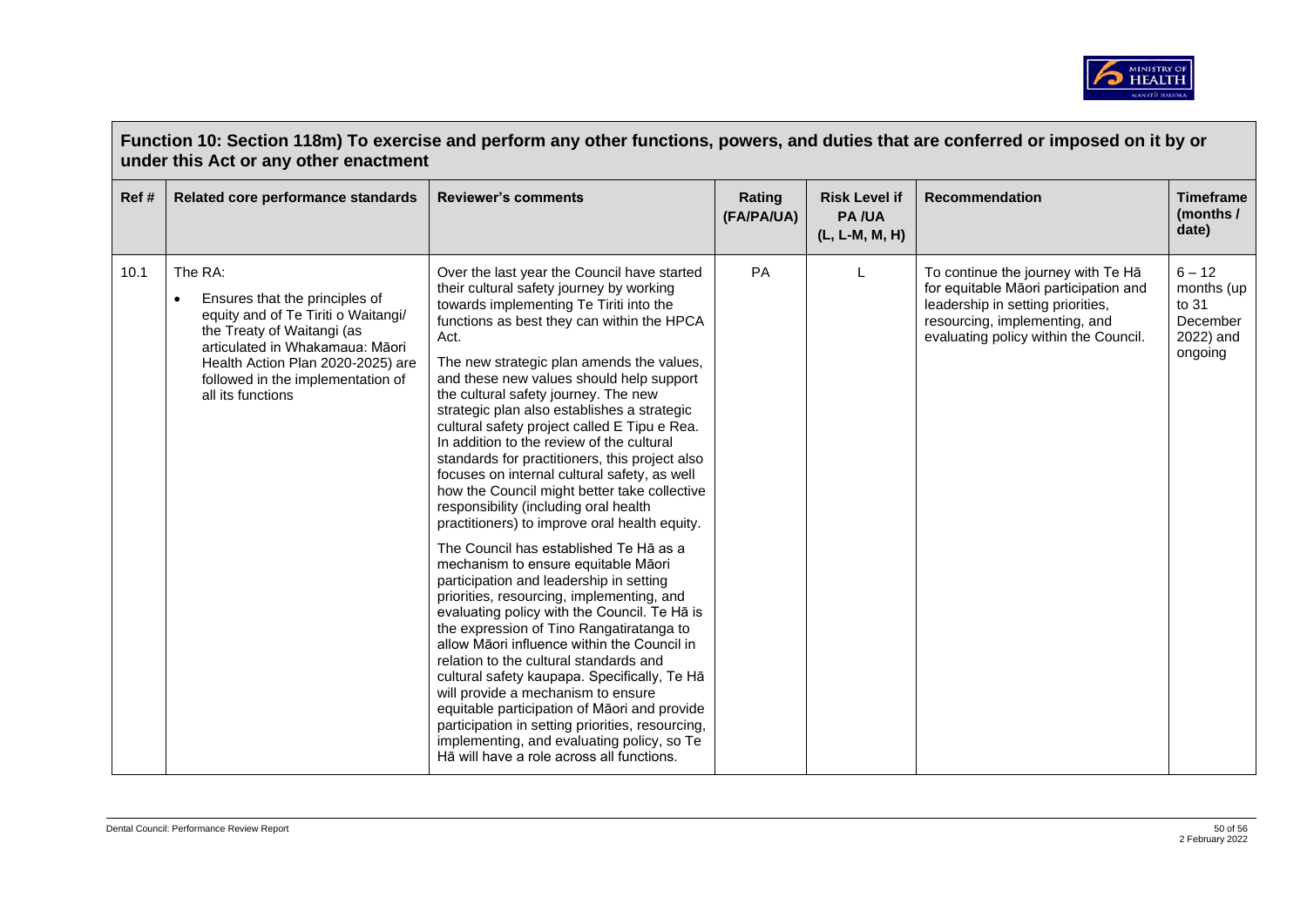

| Ref # | Related core performance standards | <b>Reviewer's comments</b>                                                                                                                                                                                                                                                                                                      | Rating     | <b>Risk Level if</b>           | <b>Recommendation</b> | <b>Timeframe</b>   |
|-------|------------------------------------|---------------------------------------------------------------------------------------------------------------------------------------------------------------------------------------------------------------------------------------------------------------------------------------------------------------------------------|------------|--------------------------------|-----------------------|--------------------|
|       |                                    |                                                                                                                                                                                                                                                                                                                                 | (FA/PA/UA) | <b>PA/UA</b><br>(L, L-M, M, H) |                       | (months /<br>date) |
|       |                                    | In addition, Council are also focused on<br>working towards tino rangatiratanga with<br>respect to the functions related to setting<br>standards and competencies and have<br>commissioned a Māori Strategic Advisor to<br>support the growth and understanding of<br>the need for Māori to have control over<br>Māori affairs. |            |                                |                       |                    |
|       |                                    | Also, the Council is working with Te Ao<br>Mārama (Māori Oral Health Practitioners)<br>and Māori Oral Health Quality<br>Improvement Group to provide input and<br>advice on oral health related Maori affairs<br>(workforce, functions, or patient outcomes).                                                                   |            |                                |                       |                    |
|       |                                    | As part of E Tipu e Rea (strategic cultural<br>safety project), they intend to form a<br>baseline understanding of oral health<br>practitioner cultural competence, to build<br>an informed understanding of the<br>achievement of cultural safety over time.                                                                   |            |                                |                       |                    |
|       |                                    | Collaboration and promotion (s118(i) and<br>(I)): Council is working on improving its<br>information, so that it can understand how<br>best to provide this protection, but also to<br>provide Māori with options and influence<br>over the shape of this protection.                                                           |            |                                |                       |                    |
|       |                                    | The Māori Strategic Advisor has started the<br>Council on this journey to build a closer<br>relationship with Māori so that Māori are                                                                                                                                                                                           |            |                                |                       |                    |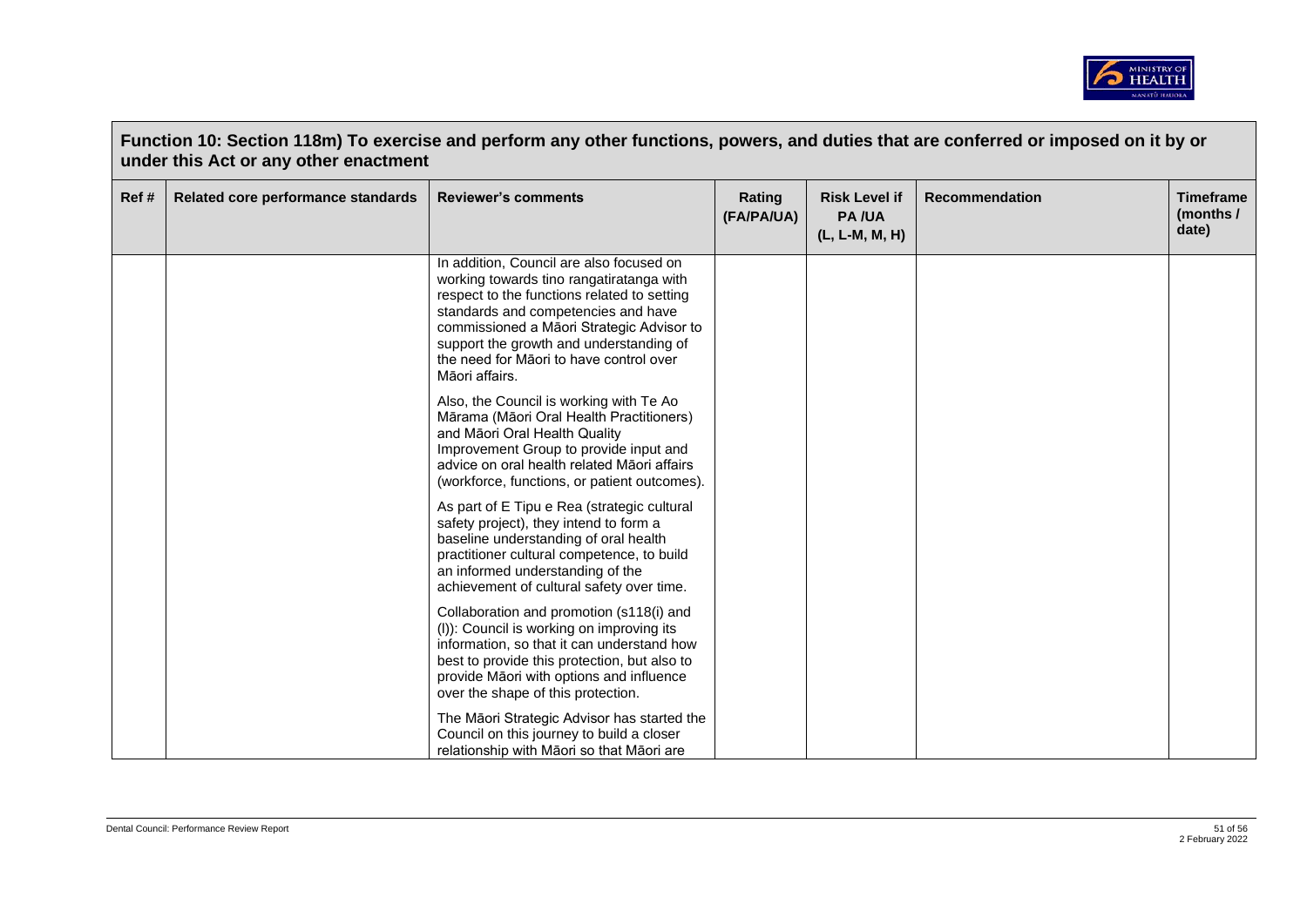

| Function 10: Section 118m) To exercise and perform any other functions, powers, and duties that are conferred or imposed on it by or<br>under this Act or any other enactment |                                                                                                                             |                                                                                                                                                                                                                                                                                                                                                                                                                                                                                                                                                                                                                                                                                                                                                                              |                      |                                                        |                |                                        |  |
|-------------------------------------------------------------------------------------------------------------------------------------------------------------------------------|-----------------------------------------------------------------------------------------------------------------------------|------------------------------------------------------------------------------------------------------------------------------------------------------------------------------------------------------------------------------------------------------------------------------------------------------------------------------------------------------------------------------------------------------------------------------------------------------------------------------------------------------------------------------------------------------------------------------------------------------------------------------------------------------------------------------------------------------------------------------------------------------------------------------|----------------------|--------------------------------------------------------|----------------|----------------------------------------|--|
| Ref#                                                                                                                                                                          | Related core performance standards                                                                                          | <b>Reviewer's comments</b>                                                                                                                                                                                                                                                                                                                                                                                                                                                                                                                                                                                                                                                                                                                                                   | Rating<br>(FA/PA/UA) | <b>Risk Level if</b><br><b>PA/UA</b><br>(L, L-M, M, H) | Recommendation | <b>Timeframe</b><br>(months /<br>date) |  |
|                                                                                                                                                                               |                                                                                                                             | empowered and expect it to continue<br>through Te Ha and E Tipu e Rea.                                                                                                                                                                                                                                                                                                                                                                                                                                                                                                                                                                                                                                                                                                       |                      |                                                        |                |                                        |  |
|                                                                                                                                                                               |                                                                                                                             | Over time, through E Tipu e Rea, Council<br>should have increased flexibility and<br>improved cultural safety to better enable<br>Māori to participate in the process if they<br>have concerns about their oral health<br>treatment and/or practitioner.                                                                                                                                                                                                                                                                                                                                                                                                                                                                                                                     |                      |                                                        |                |                                        |  |
| 10.2                                                                                                                                                                          | Ensure the principles of Right-<br>$\bullet$<br>touch regulation are followed in the<br>implementation of all its functions | The six principles of right-touch regulation<br>are proportionate, consistent, targeted,<br>transparent, accountable, and agile.<br>In all aspects of their work, the Council<br>apply regulatory principles and<br>demonstrates these principles through its<br>policies, processes, systems, accreditation,<br>consultations, plans, strategic direction and<br>how it works with the profession and<br>stakeholders.<br>Many of the changes that have been made<br>to improve their ability will over time enable<br>them to be more effective as a regulator.<br>For example, implementing its online<br>registration system (ODOO) so that<br>applicants and practitioners can work with<br>an online system has improved Council's<br>operational efficiency and their | <b>FA</b>            |                                                        |                |                                        |  |
|                                                                                                                                                                               |                                                                                                                             | effectiveness as a regulator, while also<br>achieving increased efficiency for users.<br>Looking ahead, the draft for the next<br>Strategic Plan identifies the Data Strategy                                                                                                                                                                                                                                                                                                                                                                                                                                                                                                                                                                                                |                      |                                                        |                |                                        |  |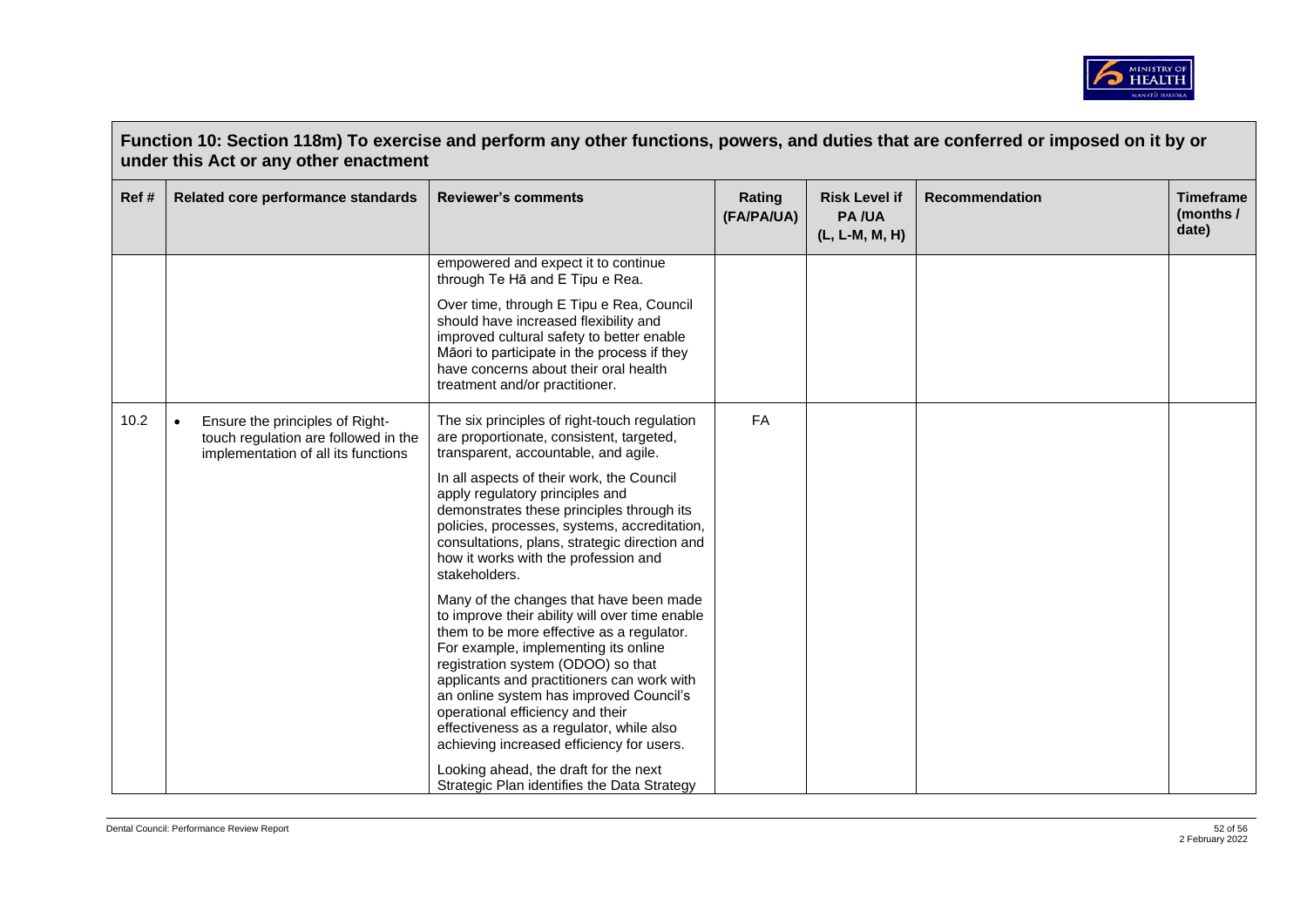

|       | Function 10: Section 118m) To exercise and perform any other functions, powers, and duties that are conferred or imposed on it by or<br>under this Act or any other enactment |                                                                                                                                                                                                                                                                                                                                                                  |                      |                                                        |                       |                                        |  |  |
|-------|-------------------------------------------------------------------------------------------------------------------------------------------------------------------------------|------------------------------------------------------------------------------------------------------------------------------------------------------------------------------------------------------------------------------------------------------------------------------------------------------------------------------------------------------------------|----------------------|--------------------------------------------------------|-----------------------|----------------------------------------|--|--|
| Ref # | Related core performance standards                                                                                                                                            | <b>Reviewer's comments</b>                                                                                                                                                                                                                                                                                                                                       | Rating<br>(FA/PA/UA) | <b>Risk Level if</b><br><b>PA/UA</b><br>(L, L-M, M, H) | <b>Recommendation</b> | <b>Timeframe</b><br>(months /<br>date) |  |  |
|       |                                                                                                                                                                               | and improving the Compliance Framework<br>and reviewing related compliance policies<br>and process in 2022/23. It involves moving<br>to a single principle-based framework<br>rather than nine separate policies.                                                                                                                                                |                      |                                                        |                       |                                        |  |  |
| 10.3  | Identifies and addresses emerging<br>$\bullet$<br>areas of risk and prioritises any<br>areas of public safety concern                                                         | There is a risk register that uses a visual<br>matrix framework for impact versus<br>likelihood. The risk topics are implemented<br>via action plans that record updates over<br>time. This includes business continuity, IT,<br>COVID-19, Competence programme,<br>HPDT case and relocation. Risk<br>management is reviewed at each Council<br>monthly meeting. | <b>FA</b>            |                                                        |                       |                                        |  |  |
|       |                                                                                                                                                                               | The audit and risk management committee<br>advises the Council on its financial<br>management, organisational risk<br>management, internal controls, and quality<br>assurance framework.                                                                                                                                                                         |                      |                                                        |                       |                                        |  |  |
|       |                                                                                                                                                                               | Operationally the case management team<br>and the team who respond to enquiries<br>undertake a triage approach to prioritise<br>public safety. The team also keep an eye<br>out for repeating trends or themes. They<br>apply the definitions of risk of harm and<br>serious risks of harm to ensure these are<br>well-managed.                                  |                      |                                                        |                       |                                        |  |  |
| 10.4  | Consults and works effectively with<br>$\bullet$<br>all relevant stakeholders across all<br>its functions to identify and                                                     | Consultation guidelines are applied to the<br>well-established consultation processes, in<br>particular these types of consultation                                                                                                                                                                                                                              | FA                   |                                                        |                       |                                        |  |  |

 $\overline{a}$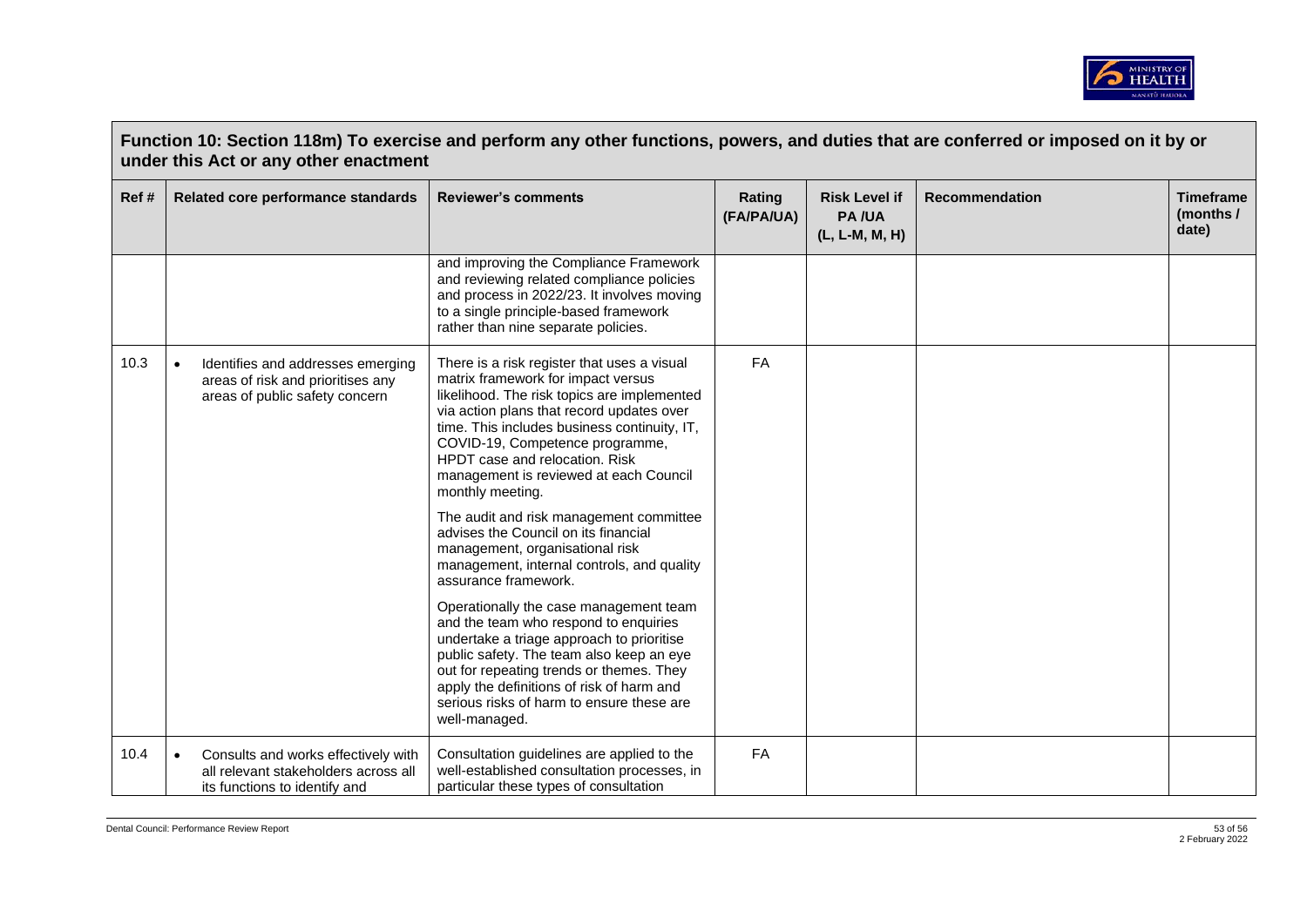

| Ref# | Related core performance standards                           | <b>Reviewer's comments</b>                                                                                                                                                                                                                                                          | Rating<br>(FA/PA/UA) | <b>Risk Level if</b><br><b>PA/UA</b><br>(L, L-M, M, H) | <b>Recommendation</b> | <b>Timeframe</b><br>(months /<br>date) |
|------|--------------------------------------------------------------|-------------------------------------------------------------------------------------------------------------------------------------------------------------------------------------------------------------------------------------------------------------------------------------|----------------------|--------------------------------------------------------|-----------------------|----------------------------------------|
|      | manage risk to the public in<br>respect of its practitioners | typically apply to the fee-setting and<br>education and standards functions.<br>Consultations are identified on the website.                                                                                                                                                        |                      |                                                        |                       |                                        |
|      |                                                              | Where appropriate the Council also work<br>with relevant stakeholder groups or subject<br>matter experts when developing practice<br>standards or designing new approaches to<br>its regulatory functions (such as the<br>recertification programme).                               |                      |                                                        |                       |                                        |
|      |                                                              | To manage risk to the public, Council has<br>an active working relationship with the<br>Health and Disability Commissioner and<br>ACC regarding complaints, concerns,<br>notifications, and case management where<br>necessary. Council also works<br>appropriately with employers. |                      |                                                        |                       |                                        |
|      |                                                              | Also, they work effectively with<br>stakeholders to identify common risks and<br>collaborate with key stakeholders on<br>strategic priorities.                                                                                                                                      |                      |                                                        |                       |                                        |
|      |                                                              | Covid-19 processes are an example of how<br>collaboration occurred with the Ministry of<br>Health to manage the risk to public safety.                                                                                                                                              |                      |                                                        |                       |                                        |
|      |                                                              | It is planned to review stakeholder<br>engagement practices and<br>communications as part of its strategic<br>initiative work and develop MOUs with<br>educational institutions around the<br>provision of New Zealand oral health                                                  |                      |                                                        |                       |                                        |

 $\sqrt{ }$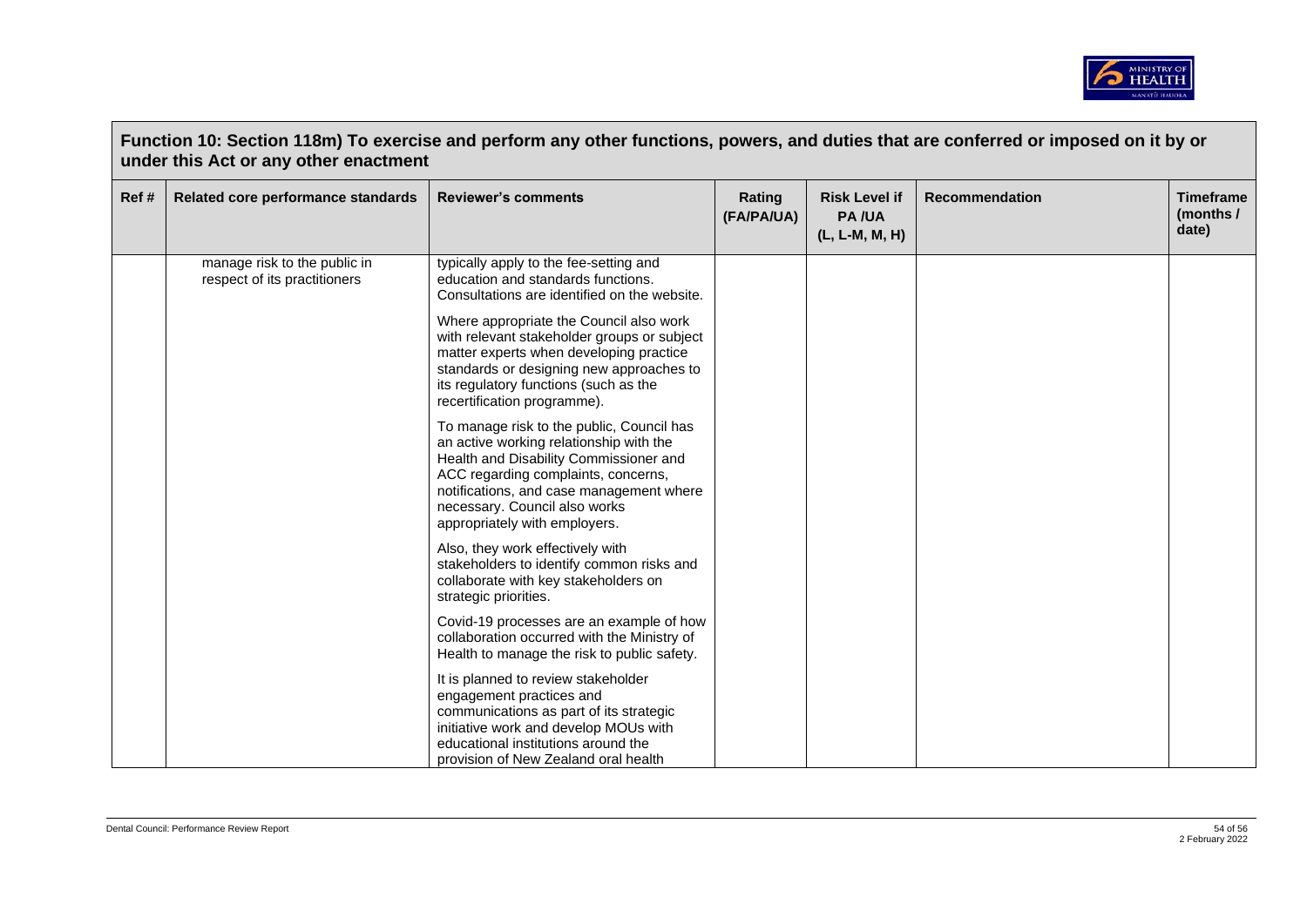

| Ref # | Related core performance standards                                                                                        | <b>Reviewer's comments</b>                                                                                                                                                                                                                                                                                                                                                           | Rating<br>(FA/PA/UA) | <b>Risk Level if</b><br><b>PA/UA</b><br>(L, L-M, M, H) | <b>Recommendation</b> | <b>Timeframe</b><br>(months /<br>date) |
|-------|---------------------------------------------------------------------------------------------------------------------------|--------------------------------------------------------------------------------------------------------------------------------------------------------------------------------------------------------------------------------------------------------------------------------------------------------------------------------------------------------------------------------------|----------------------|--------------------------------------------------------|-----------------------|----------------------------------------|
|       |                                                                                                                           | Registration Examinations, and an MOU<br>with the HDC on potential data sharing.                                                                                                                                                                                                                                                                                                     |                      |                                                        |                       |                                        |
| 10.5  | Consistently fulfils all other duties<br>$\bullet$<br>that are imposed on it under the<br>HPCA Act or any other enactment | The Council has governance meetings<br>monthly except for January. One day is set<br>aside each year for strategic planning, with<br>more meetings held when developing a<br>new strategic plan. There is an Audit and<br>Risk Committee that reports at least<br>quarterly to the Council.                                                                                          | <b>FA</b>            |                                                        |                       |                                        |
|       |                                                                                                                           | The annual report is published on the<br>website each year. It describes the roles<br>and functions, and any quality<br>improvement / review projects related to<br>the functions, gives information about core<br>regulatory processes, including the<br>relevant data about registrations, APCs,<br>Register, competence, fitness to practice<br>and recertification improvements. |                      |                                                        |                       |                                        |
|       |                                                                                                                           | There is a Governance manual and new<br>Council members complete a<br>comprehensive induction that includes a<br>folder index with associated background<br>papers / information.                                                                                                                                                                                                    |                      |                                                        |                       |                                        |
|       |                                                                                                                           | The Council identified that it fulfils its<br>obligations as an employer and as a public,<br>administrative and regulatory body. This<br>includes, for example, financial reporting,<br>keeping updated with changes to<br>legislation and meeting the health and                                                                                                                    |                      |                                                        |                       |                                        |